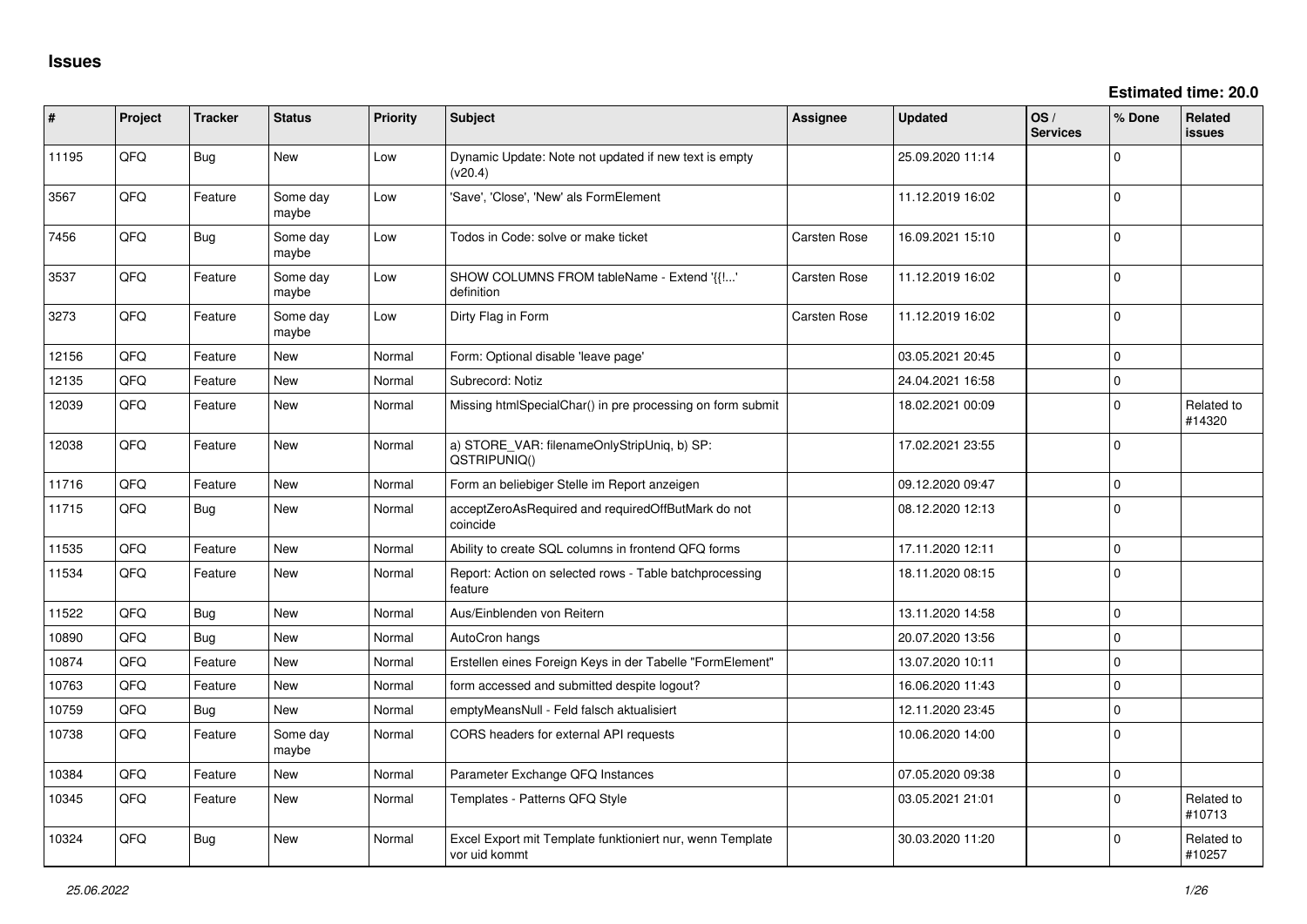| #    | Project | <b>Tracker</b> | <b>Status</b>     | <b>Priority</b> | <b>Subject</b>                                                                       | Assignee | <b>Updated</b>   | OS/<br><b>Services</b> | % Done      | Related<br>issues   |
|------|---------|----------------|-------------------|-----------------|--------------------------------------------------------------------------------------|----------|------------------|------------------------|-------------|---------------------|
| 9855 | QFQ     | Bug            | <b>New</b>        | Normal          | <b>Required Check</b>                                                                |          | 01.02.2020 15:56 |                        | $\Omega$    |                     |
| 9853 | QFQ     | Feature        | <b>New</b>        | Normal          | Check das SQL / QFQ / Mail Logfile geschrieben wird                                  |          | 09.01.2020 11:15 |                        | $\Omega$    |                     |
| 9126 | QFQ     | Bug            | Some day<br>maybe | Normal          | hidden Form elements are present in page source                                      |          | 02.01.2021 18:41 |                        | $\Omega$    |                     |
| 9024 | QFQ     | Bug            | Some day<br>maybe | Normal          | QFQ Einarbeitung                                                                     |          | 01.02.2020 15:56 |                        | $\Omega$    |                     |
| 9020 | QFQ     | <b>Bug</b>     | Some day<br>maybe | Normal          | radio mit buttonClass und dynamicUpdate lassen sich nicht<br>kombinieren             |          | 11.12.2019 16:01 |                        | $\Omega$    |                     |
| 8056 | QFQ     | Feature        | Some day<br>maybe | Normal          | Termin Organisation (Reservation)                                                    |          | 01.02.2020 23:19 |                        | 0           | Related to<br>#8658 |
| 7921 | QFQ     | Feature        | Some day<br>maybe | Normal          | Rest API Export: URL kuerzer machen                                                  |          | 01.02.2020 23:19 |                        | $\Omega$    |                     |
| 7402 | QFQ     | Bug            | Some day<br>maybe | Normal          | thumbnail cache: outdated picture when permission denied<br>and permission resolved. |          | 01.02.2020 23:20 |                        | $\Omega$    |                     |
| 7281 | QFQ     | Bug            | Some day<br>maybe | Normal          | Subrecords: on large screen separator line too short                                 |          | 01.02.2020 23:19 |                        | $\mathbf 0$ |                     |
| 7278 | QFQ     | Feature        | Some day<br>maybe | Normal          | Form: Wert vordefinieren der immer gesetzt wird                                      |          | 02.05.2021 09:27 |                        | $\Omega$    |                     |
| 7229 | QFQ     | Feature        | Some day<br>maybe | Normal          | New FormElement.type: Button                                                         |          | 01.02.2021 12:32 |                        | $\Omega$    |                     |
| 7108 | QFQ     | Feature        | Some day<br>maybe | Normal          | QFQ Wrap Elements                                                                    |          | 11.12.2019 16:01 |                        | $\Omega$    |                     |
| 7106 | QFQ     | Feature        | Some day<br>maybe | Normal          | Beispiel Nummerierung von Rows in Report                                             |          | 11.12.2019 16:01 |                        | $\Omega$    |                     |
| 7105 | QFQ     | Feature        | Some day<br>maybe | Normal          | Beispiel wie man in einer zweiten Tabelle speichert.                                 |          | 11.12.2019 16:01 |                        | $\mathbf 0$ |                     |
| 7104 | QFQ     | Feature        | Some day<br>maybe | Normal          | Manual: hint about escaping if '\r' appears in mail body                             |          | 11.12.2019 16:01 |                        | $\mathbf 0$ |                     |
| 7101 | QFQ     | Bug            | Some day<br>maybe | Normal          | 'form' in SIP and 'report' - breaks                                                  |          | 01.02.2020 23:20 |                        | $\Omega$    |                     |
| 7100 | QFQ     | Feature        | Some day<br>maybe | Normal          | Download: log access, max downloads, time limit                                      |          | 01.02.2020 23:19 |                        | $\Omega$    |                     |
| 6992 | QFQ     | Feature        | Some day<br>maybe | Normal          | DB exception: Syntax Highlight                                                       |          | 11.12.2019 16:01 |                        | $\Omega$    | Related to<br>#5450 |
| 6704 | QFQ     | Feature        | Some day<br>maybe | Normal          | Upload Mode: Bilder in Notizen rechts sollen aktuellen<br>Upload repräsentieren.     |          | 01.02.2020 23:19 |                        | $\Omega$    | Related to<br>#3264 |
| 6515 | QFQ     | Feature        | Some day<br>maybe | Normal          | Formular: Felder dynamisch ein/ausblenden                                            |          | 11.12.2019 16:02 |                        | $\Omega$    |                     |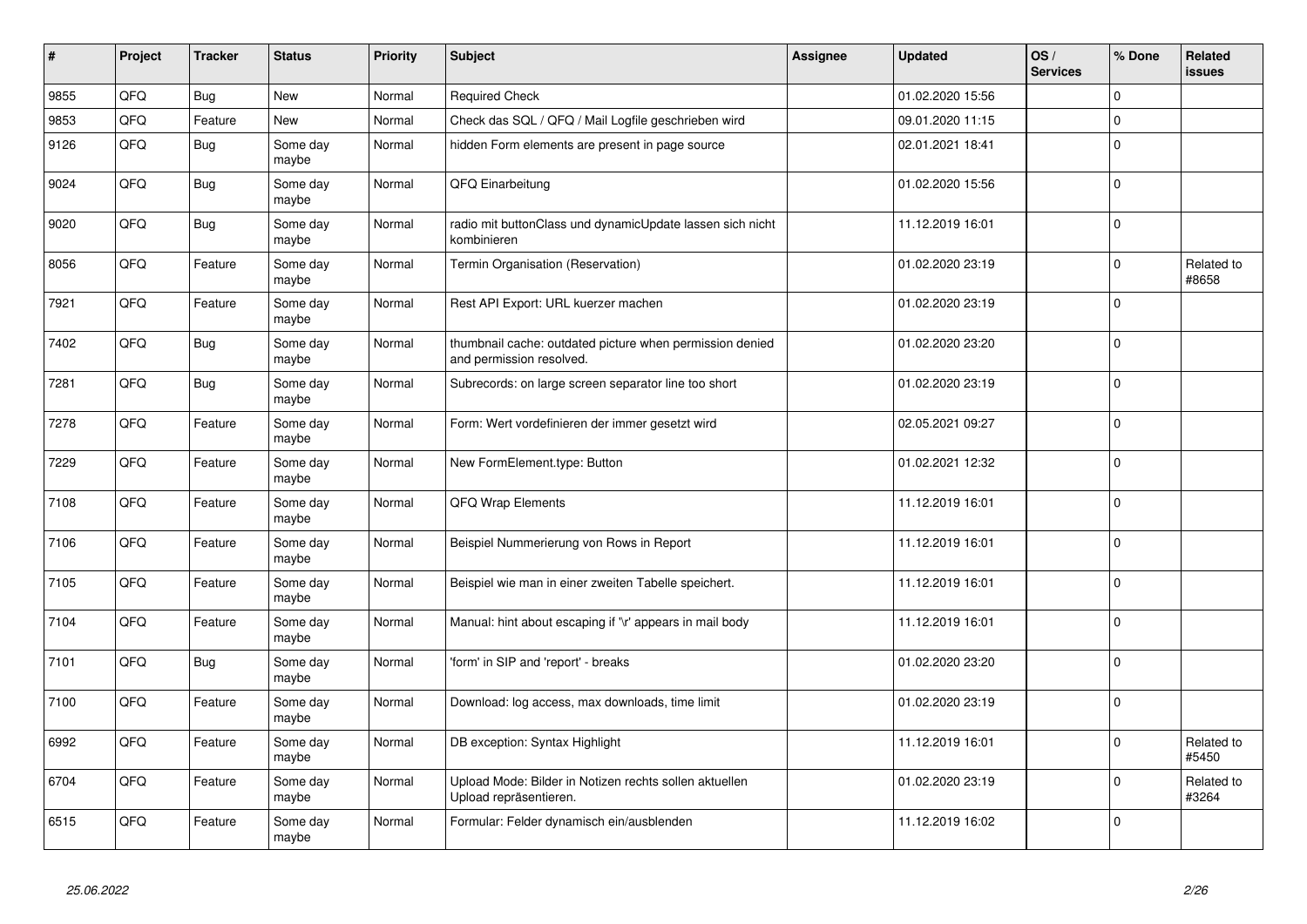| $\vert$ # | Project | <b>Tracker</b> | <b>Status</b>     | <b>Priority</b> | Subject                                                                           | Assignee | <b>Updated</b>   | OS/<br><b>Services</b> | % Done      | Related<br><b>issues</b> |
|-----------|---------|----------------|-------------------|-----------------|-----------------------------------------------------------------------------------|----------|------------------|------------------------|-------------|--------------------------|
| 6299      | QFQ     | Feature        | Some day<br>maybe | Normal          | Attack detection: log table with invalid SIP access                               |          | 11.12.2019 16:02 |                        | $\Omega$    | Related to<br>#3947      |
| 6288      | QFQ     | Feature        | Some day<br>maybe | Normal          | Best Practice: Erklaeren wie man ein Formular ganz in<br>'weiss' erstellen kann   |          | 11.12.2019 16:02 |                        | $\Omega$    |                          |
| 6084      | QFQ     | Feature        | Some day<br>maybe | Normal          | New escape type: 'D' - convert date                                               |          | 01.02.2020 23:19 |                        | $\Omega$    |                          |
| 6083      | QFQ     | Feature        | Some day<br>maybe | Normal          | Dynamic Update: Value Check via SQL                                               |          | 11.12.2019 16:02 |                        | $\Omega$    |                          |
| 5923      | QFQ     | Feature        | Some day<br>maybe | Normal          | fillStoreSystemBySqlLate                                                          |          | 01.02.2020 23:19 |                        | $\Omega$    |                          |
| 5895      | QFQ     | Feature        | Some day<br>maybe | Normal          | Tutorial: List of all QFQ Features                                                |          | 01.02.2020 23:19 |                        | $\Omega$    |                          |
| 5893      | QFQ     | Feature        | Some day<br>maybe | Normal          | Edit on double-click                                                              |          | 01.02.2020 23:19 |                        | 0           | Related to<br>#5894      |
| 5892      | QFQ     | Feature        | Some day<br>maybe | Normal          | QFQ should use T3 API to manipulate FE GROUP<br>membership                        |          | 01.02.2020 23:20 |                        | $\Omega$    |                          |
| 5877      | QFQ     | Bug            | Some day<br>maybe | Normal          | FE.type=note:bsColumn strange behaviour                                           |          | 01.02.2020 23:19 |                        | $\Omega$    |                          |
| 5851      | QFQ     | Feature        | Some day<br>maybe | Normal          | Queue System implementieren: MQTT, RabbitMQ                                       |          | 01.02.2020 23:20 |                        | $\mathbf 0$ | Related to<br>#5715      |
| 5850      | QFQ     | Feature        | Some day<br>maybe | Normal          | Deployment: In QFQ Doc best practice fuer zeitgemaesses<br>Deployment beschreiben |          | 01.02.2020 23:20 |                        | $\Omega$    |                          |
| 5805      | QFQ     | Feature        | Some day<br>maybe | Normal          | TypeAHead SQL value instead of key stored                                         |          | 01.02.2020 23:19 |                        | $\Omega$    | Related to<br>#5444      |
| 5783      | QFQ     | Feature        | Some day<br>maybe | Normal          | <b>BPMN View/Edit</b>                                                             |          | 11.12.2019 16:02 |                        | $\mathbf 0$ |                          |
| 5455      | QFQ     | Feature        | Some day<br>maybe | Normal          | Mail Redirects grld abhaengig                                                     |          | 01.02.2020 23:20 |                        | 0           |                          |
| 5452      | QFQ     | Feature        | Some day<br>maybe | Normal          | Thumbnails from PDF: bad quality                                                  |          | 01.02.2020 23:20 |                        | $\Omega$    |                          |
| 5342      | QFQ     | Feature        | Some day<br>maybe | Normal          | link - with HTML Attributes                                                       |          | 01.02.2020 23:20 |                        | $\Omega$    | Related to<br>#14077     |
| 5160      | QFQ     | Feature        | Some day<br>maybe | Normal          | QFQ collaborative / together.js, ShareJS, y-js, collaborative,                    |          | 11.12.2019 16:02 |                        | $\Omega$    |                          |
| 5129      | QFQ     | Feature        | Some day<br>maybe | Normal          | Reports: SQL fuer x Achse und y Achse                                             |          | 11.12.2019 16:02 |                        | 0           |                          |
| 4974      | QFQ     | Feature        | Some day<br>maybe | Normal          | Long polling - inform all listening clients of changes                            |          | 11.12.2019 16:02 |                        | $\Omega$    |                          |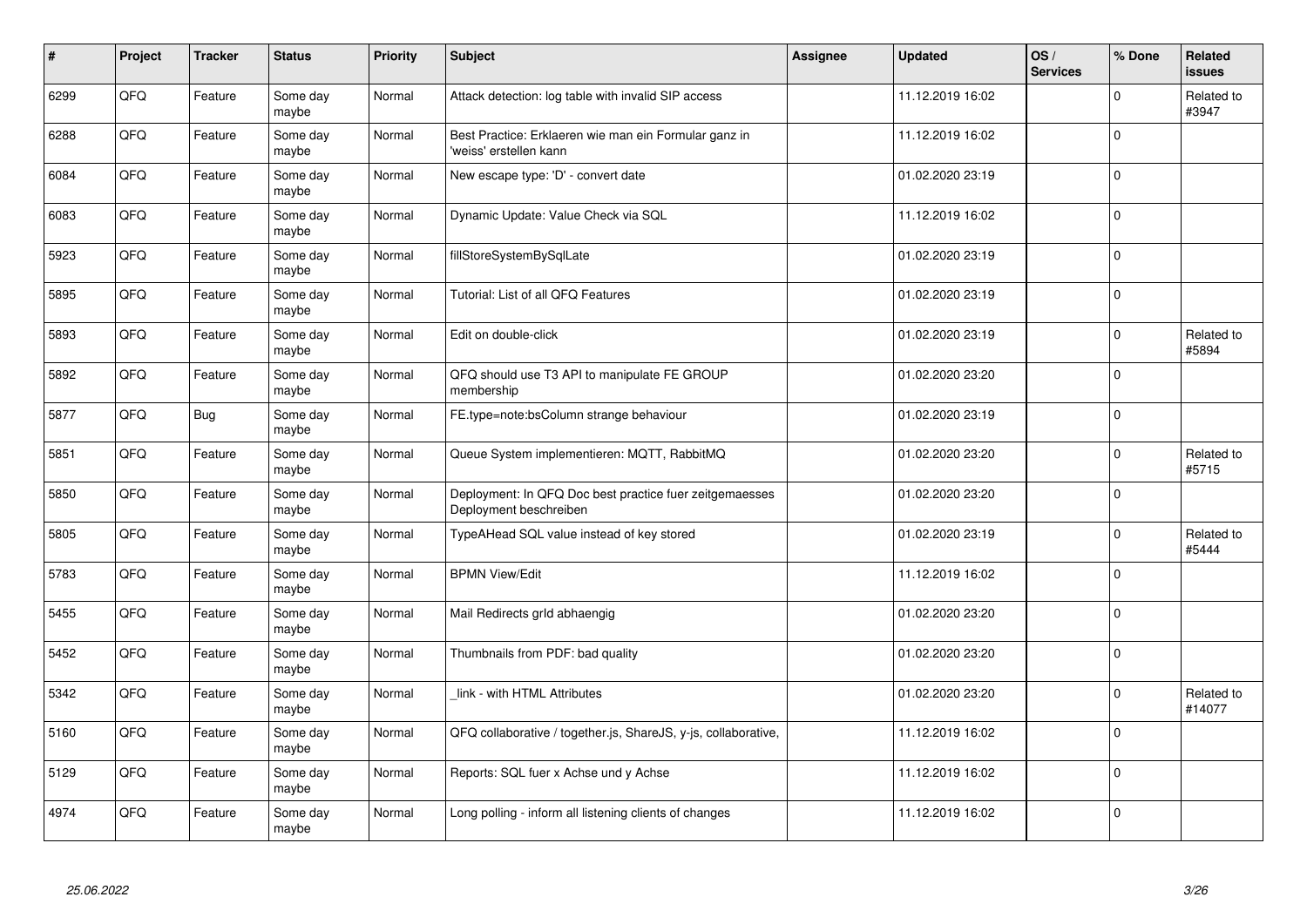| $\pmb{\#}$ | Project | <b>Tracker</b> | <b>Status</b>     | <b>Priority</b> | Subject                                                                                                                                                       | Assignee | <b>Updated</b>   | OS/<br><b>Services</b> | % Done      | Related<br>issues                           |
|------------|---------|----------------|-------------------|-----------------|---------------------------------------------------------------------------------------------------------------------------------------------------------------|----------|------------------|------------------------|-------------|---------------------------------------------|
| 4816       | QFQ     | Feature        | Some day<br>maybe | Normal          | Templates for QFQ Reports (Tables, Radios, )                                                                                                                  |          | 01.02.2020 23:20 |                        | $\Omega$    |                                             |
| 4719       | QFQ     | Feature        | Some day<br>maybe | Normal          | Custom Message in Client in case of 'Browser tab close,<br>modification will be lost'                                                                         |          | 01.02.2020 23:20 |                        | $\mathbf 0$ |                                             |
| 4640       | QFQ     | Feature        | Some day<br>maybe | Normal          | Rename System Forms                                                                                                                                           |          | 01.02.2020 23:20 |                        | $\Omega$    |                                             |
| 4627       | QFQ     | Feature        | Some day<br>maybe | Normal          | dbupdate: all tables - check 'create', 'modified' if it is<br>possible to change to default 'CURRENT_TIMESTAMP' and<br>modified 'ON UPDATE CURRENT_TIMESTAMP' |          | 01.02.2020 23:20 |                        | $\mathbf 0$ |                                             |
| 4626       | QFQ     | Feature        | Some day<br>maybe | Normal          | Mobile View: 'classBody=qfq-form-right' makes no sense                                                                                                        |          | 01.02.2020 23:20 |                        | $\Omega$    |                                             |
| 4551       | QFQ     | Feature        | Some day<br>maybe | Normal          | Set 'pills' via dynamicUpdate to show/hide/disabled                                                                                                           |          | 01.02.2020 23:20 |                        | 0           | Related to<br>#3752                         |
| 4546       | QFQ     | <b>Bug</b>     | Some day<br>maybe | Normal          | NH: SIP storage is destroyed                                                                                                                                  |          | 01.02.2020 23:20 |                        | $\Omega$    |                                             |
| 4536       | QFQ     | Feature        | Some day<br>maybe | Normal          | FE upload: problem with delete if mutliple uploads an<br>FE.name="                                                                                            |          | 01.02.2020 23:20 |                        | $\Omega$    |                                             |
| 4446       | QFQ     | Feature        | Some day<br>maybe | Normal          | New FE get same feldContainerId as last modifed FE                                                                                                            |          | 01.02.2020 23:20 |                        | $\mathbf 0$ |                                             |
| 4445       | QFQ     | Feature        | Some day<br>maybe | Normal          | template group: Option to simulate fieldset                                                                                                                   |          | 28.06.2021 14:11 |                        | $\mathbf 0$ |                                             |
| 4444       | QFQ     | Feature        | Some day<br>maybe | Normal          | FE.type=upload: detect mime type                                                                                                                              |          | 11.12.2019 16:02 |                        | $\Omega$    | Related to<br>#4303                         |
| 4443       | QFQ     | Feature        | Some day<br>maybe | Normal          | Form: multiple secondary tables                                                                                                                               |          | 01.02.2020 23:20 |                        | $\Omega$    |                                             |
| 4442       | QFQ     | Feature        | Some day<br>maybe | Normal          | Special Column Name: _link - new symbol G (Glyph) to<br>choose any available symbol                                                                           |          | 11.12.2019 16:02 |                        | $\Omega$    |                                             |
| 4441       | QFQ     | <b>Bug</b>     | Some day<br>maybe | Normal          | \$_SERVER Vars sollten nur aus dem Store genommen<br>werden - Code entsprechend anpassen.                                                                     |          | 11.12.2019 16:02 |                        | $\Omega$    |                                             |
| 4440       | QFQ     | Feature        | Some day<br>maybe | Normal          | Manual.rst: explain how to. expand PHP Session to 4h                                                                                                          |          | 11.12.2019 16:02 |                        | 0           |                                             |
| 4439       | QFQ     | Feature        | Some day<br>maybe | Normal          | Log: report all actions fired by an FE Element, incl. the<br>original directive (slaveld, sqlInsert, )                                                        |          | 01.02.2020 23:20 |                        | 0           | Related to<br>#4432,<br>Related to<br>#5458 |
| 4435       | QFQ     | Feature        | Some day<br>maybe | Normal          | Report: striptags - specify allowed tags                                                                                                                      |          | 01.02.2020 23:20 |                        | $\mathbf 0$ |                                             |
| 4433       | QFQ     | Feature        | Some day<br>maybe | Normal          | Log when SIP will be destroyed by QFQ for any (security)<br>reason                                                                                            |          | 01.02.2020 23:20 |                        | $\Omega$    | Related to<br>#4432,<br>Related to<br>#5458 |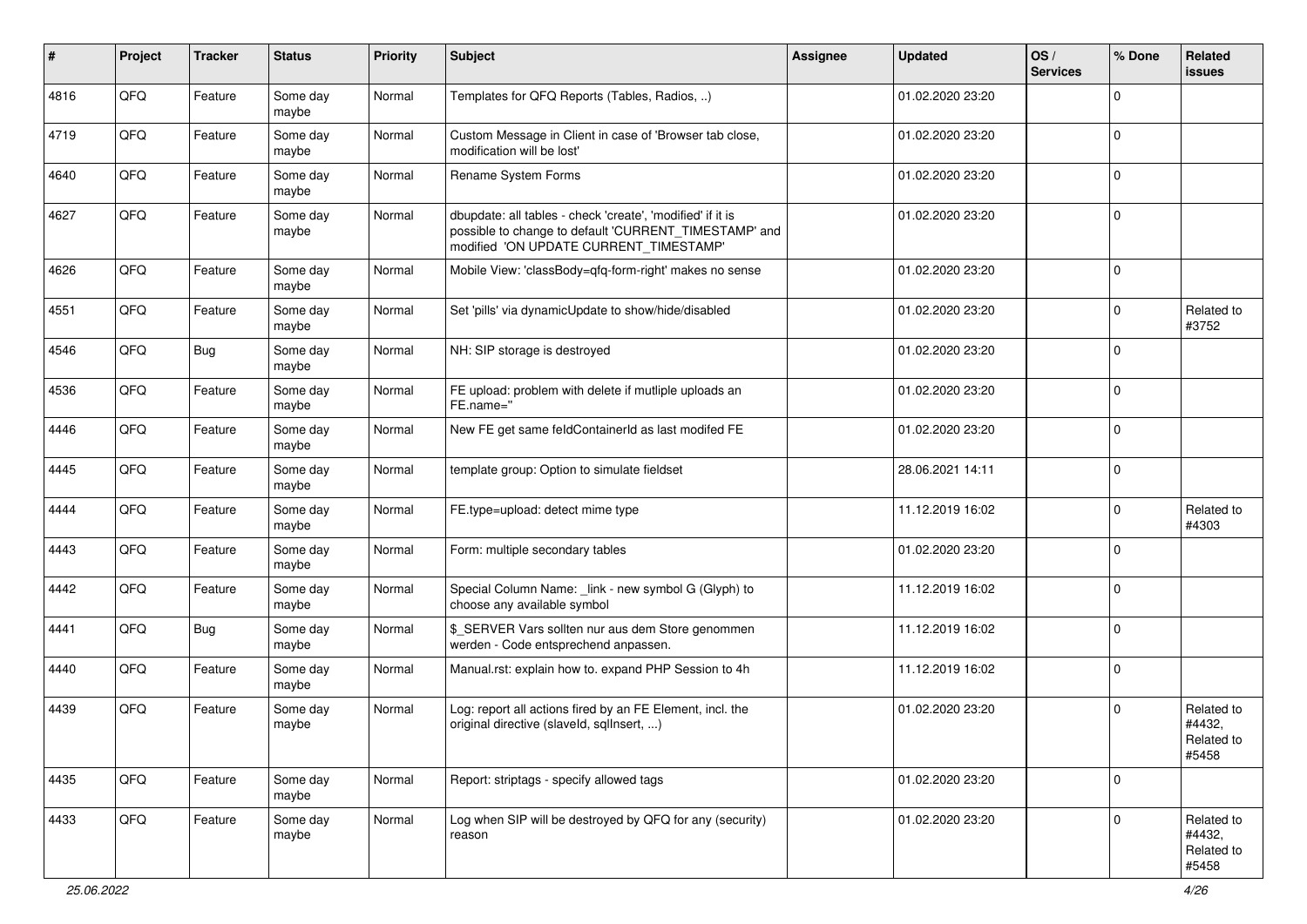| $\sharp$ | Project | <b>Tracker</b> | <b>Status</b>     | <b>Priority</b> | Subject                                                                                                                                                  | Assignee        | <b>Updated</b>   | OS/<br><b>Services</b> | % Done              | Related<br>issues    |
|----------|---------|----------------|-------------------|-----------------|----------------------------------------------------------------------------------------------------------------------------------------------------------|-----------------|------------------|------------------------|---------------------|----------------------|
| 4194     | QFQ     | Feature        | In Progress       | Normal          | Bootstrap 4 ist jetzt offiziel                                                                                                                           |                 | 03.05.2021 20:47 |                        | $\Omega$            | Related to<br>#10114 |
| 4138     | QFQ     | Bug            | Some day<br>maybe | Normal          | _style fehlt                                                                                                                                             |                 | 11.12.2019 16:03 |                        | $\mathbf 0$         |                      |
| 4122     | QFQ     | <b>Bug</b>     | Some day<br>maybe | Normal          | file: Render Mode hat keinen Effekt                                                                                                                      |                 | 11.12.2019 16:03 |                        | $\mathbf 0$         |                      |
| 4027     | QFQ     | Feature        | Some day<br>maybe | Normal          | Missing: orange 'check' / 'bullet'                                                                                                                       |                 | 11.12.2019 16:03 |                        | $\mathbf 0$         |                      |
| 3880     | QFQ     | Feature        | Some day<br>maybe | Normal          | Form 'Form': anlegen einer Tabelle                                                                                                                       |                 | 14.01.2021 10:12 |                        | $\mathbf 0$         |                      |
| 3879     | QFQ     | Feature        | Some day<br>maybe | Normal          | Form 'FormElement': Beim Feld 'name' rechts in der Notiz<br>einen Link einblenden - a) aktuelle Definition anzeigen, b)<br>Spalte in der Tabelle anlegen |                 | 11.12.2019 16:03 |                        | $\Omega$            |                      |
| 3878     | QFQ     | Feature        | Some day<br>maybe | Normal          | Form 'FormElement': Spalte 'name' typeAhead mit<br>Spaltennamen der Primarytable.                                                                        |                 | 11.12.2019 16:03 |                        | $\mathbf 0$         |                      |
| 3646     | QFQ     | Feature        | Some day<br>maybe | Normal          | Moeglichkeit HTML Tags in Reports auszugeben (zu<br>enkodieren: htmlspecialchars)                                                                        |                 | 11.12.2019 16:02 |                        | $\mathbf 0$         | Related to<br>#14320 |
| 3617     | QFQ     | Feature        | Some day<br>maybe | Normal          | Load javascripts at bottom                                                                                                                               |                 | 11.12.2019 16:02 |                        | $\mathbf 0$         |                      |
| 3495     | QFQ     | Feature        | Some day<br>maybe | Normal          | Predifined Parameter werden nicht in '+' (add new record)<br>SIP gerendert.                                                                              |                 | 11.12.2019 16:02 |                        | $\mathbf 0$         |                      |
| 2950     | QFQ     | Feature        | Some day<br>maybe | Normal          | Inhalt QFQ Records als File                                                                                                                              |                 | 11.12.2019 16:03 |                        | $\Omega$            |                      |
| 1623     | QFQ     | Feature        | Some day<br>maybe | Normal          | RealURL                                                                                                                                                  |                 | 11.12.2019 16:03 |                        | 30                  |                      |
| 1510     | QFQ     | Feature        | Some day<br>maybe | Normal          | jquery von google laden, falls das nicht geht lokal                                                                                                      |                 | 11.12.2019 16:03 |                        | $\Omega$            |                      |
| 1253     | QFQ     | Feature        | Some day<br>maybe | Normal          | QF: Colorpicker                                                                                                                                          |                 | 11.12.2019 16:03 |                        | $\mathbf{0}$        |                      |
| 1251     | QFQ     | Feature        | Some day<br>maybe | Normal          | QF: Combo                                                                                                                                                |                 | 11.12.2019 16:03 |                        | $\Omega$            |                      |
| 1234     | QFQ     | Feature        | Some day<br>maybe | Normal          | QF: Record numbering: Im Grid soll in Spalte 1optional die<br>laufende Nummer der Records angezeigt werden.                                              |                 | 01.02.2020 23:20 |                        | $\mathbf 0$         |                      |
| 955      | QFQ     | Feature        | Some day<br>maybe | Normal          | QF: Notizen vor/nach dem Form                                                                                                                            |                 | 01.02.2020 23:20 |                        | 0                   |                      |
| 14185    | QFQ     | Feature        | New               | Normal          | External/Autocron.php - better suitable directory                                                                                                        | Support: System | 28.05.2022 11:03 |                        | $\mathsf{O}\xspace$ |                      |
| 13647    | QFQ     | <b>Bug</b>     | New               | Normal          | Autofocus funktioniert nicht auf Chrome                                                                                                                  | Benjamin Baer   | 19.03.2022 17:44 |                        | $\mathbf 0$         |                      |
| 13528    | QFQ     | <b>Bug</b>     | New               | Normal          | qfq.io > releases: es wird kein neues Release angelegt                                                                                                   | Benjamin Baer   | 19.03.2022 17:46 |                        | $\mathbf 0$         |                      |
| 12556    | QFQ     | Feature        | New               | Normal          | Pills Title: colored = static or dynamic on allrequiredgiven                                                                                             | Benjamin Baer   | 19.03.2022 17:49 |                        | 0                   |                      |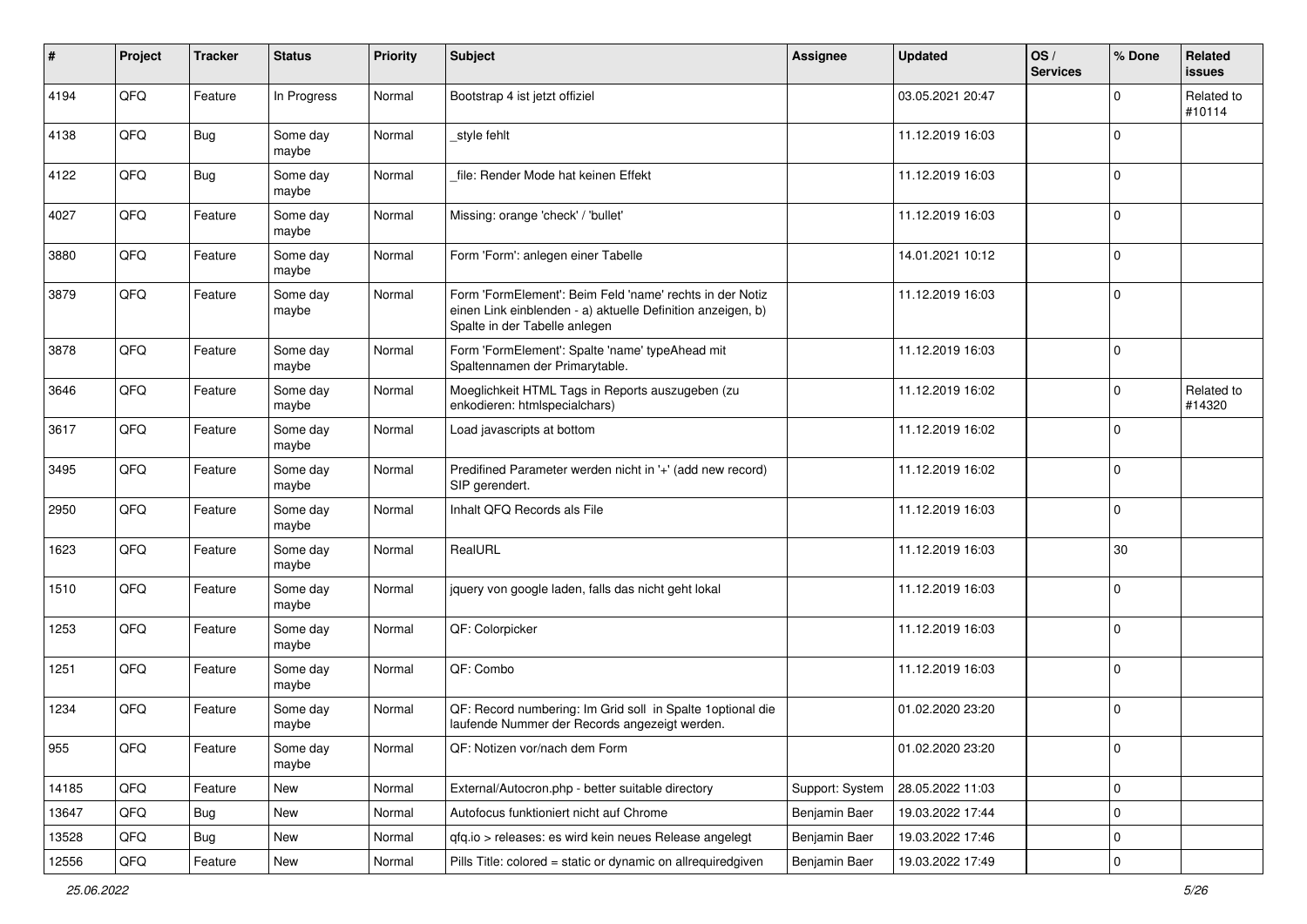| #     | Project | <b>Tracker</b> | <b>Status</b>     | <b>Priority</b> | Subject                                                                            | Assignee      | <b>Updated</b>   | OS/<br><b>Services</b> | % Done      | Related<br><b>issues</b>                                               |
|-------|---------|----------------|-------------------|-----------------|------------------------------------------------------------------------------------|---------------|------------------|------------------------|-------------|------------------------------------------------------------------------|
| 12490 | QFQ     | Feature        | <b>New</b>        | Normal          | Loading Plugins in QFQ - see what tinymce does. (lazy<br>loading)                  | Benjamin Baer | 08.06.2022 10:37 |                        | $\Omega$    | Related to<br>#12611,<br>Related to<br>#10013,<br>Related to<br>#7732  |
| 12476 | QFQ     | Feature        | <b>New</b>        | Normal          | clearMe: a) should trigger 'dirty', b) sticky on textarea resize                   | Benjamin Baer | 04.01.2022 08:40 |                        | $\mathbf 0$ | Related to<br>#9528                                                    |
| 10003 | QFQ     | Feature        | Priorize          | Normal          | fieldset: stronger visualize group                                                 | Benjamin Baer | 12.02.2020 08:13 |                        | $\mathbf 0$ |                                                                        |
| 9898  | QFQ     | <b>Bug</b>     | Feedback          | Normal          | Formular trotz Timeout gespeichert                                                 | Benjamin Baer | 01.02.2020 15:56 |                        | $\mathbf 0$ |                                                                        |
| 9535  | QFQ     | <b>Bug</b>     | Feedback          | Normal          | Report:  AS '_vertical' - column to wide - vertical >> rot45,<br>rot <sub>90</sub> | Benjamin Baer | 01.02.2020 15:56 |                        | $\mathbf 0$ |                                                                        |
| 9135  | QFQ     | Feature        | Priorize          | Normal          | Progress Bar generic / replace old hourglass download<br>popup                     | Benjamin Baer | 03.01.2022 07:43 |                        | $\mathbf 0$ |                                                                        |
| 9130  | QFQ     | Feature        | Some day<br>maybe | Normal          | tablesorter: Automatic Row numbering / Zeilenummer                                 | Benjamin Baer | 01.02.2020 23:22 |                        | $\mathbf 0$ |                                                                        |
| 8522  | QFQ     | Feature        | Some day<br>maybe | Normal          | build QFQ - npm warnings                                                           | Benjamin Baer | 01.02.2020 23:19 |                        | 50          |                                                                        |
| 7965  | QFQ     | Feature        | Priorize          | Normal          | Input type 'text' with visual format - currency                                    | Benjamin Baer | 03.01.2022 07:45 |                        | $\mathbf 0$ |                                                                        |
| 7732  | QFQ     | Feature        | Some day<br>maybe | Normal          | Javascript: Lazy Loading der add on libs                                           | Benjamin Baer | 08.06.2022 10:38 |                        | $\Omega$    | Related to<br>#12611,<br>Related to<br>#12490,<br>Related to<br>#10013 |
| 7730  | QFQ     | Feature        | Priorize          | Normal          | SELECT Box: title in between                                                       | Benjamin Baer | 01.02.2020 23:22 |                        | $\mathbf 0$ |                                                                        |
| 6972  | QFQ     | Feature        | Some day<br>maybe | Normal          | Fabric Clipboard / cross browser tab                                               | Benjamin Baer | 01.02.2020 23:21 |                        | $\mathbf 0$ |                                                                        |
| 6970  | QFQ     | Feature        | Some day<br>maybe | Normal          | tablesorter: default fuer 'sortReset' aendern von 'Ctrl' zu 'Alt'                  | Benjamin Baer | 01.02.2020 23:21 |                        | $\mathbf 0$ |                                                                        |
| 6870  | QFQ     | Feature        | Priorize          | Normal          | Click on '_link' triggers an API call                                              | Benjamin Baer | 03.01.2022 08:25 |                        | $\mathbf 0$ |                                                                        |
| 6801  | QFQ     | Feature        | Priorize          | Normal          | Fabric: Maximize / FullIscreen                                                     | Benjamin Baer | 21.03.2022 09:56 |                        | $\mathbf 0$ |                                                                        |
| 6566  | QFQ     | Bug            | Priorize          | Normal          | Link Function 'delete': provided parameter missing on page<br>reload               | Benjamin Baer | 03.01.2022 08:08 |                        | $\Omega$    |                                                                        |
| 6224  | QFQ     | Feature        | Priorize          | Normal          | Dynamic update: fade in/out fields                                                 | Benjamin Baer | 21.03.2022 09:50 |                        | $\mathbf 0$ |                                                                        |
| 6140  | QFQ     | <b>Bug</b>     | Priorize          | Normal          | QFQ DnD Sort: Locked fields                                                        | Benjamin Baer | 21.03.2022 09:56 |                        | $\Omega$    |                                                                        |
| 5562  | QFQ     | Feature        | Priorize          | Normal          | Drag'n'Drop fuer Uploads                                                           | Benjamin Baer | 21.03.2022 09:52 |                        | $\Omega$    | Related to<br>#9706                                                    |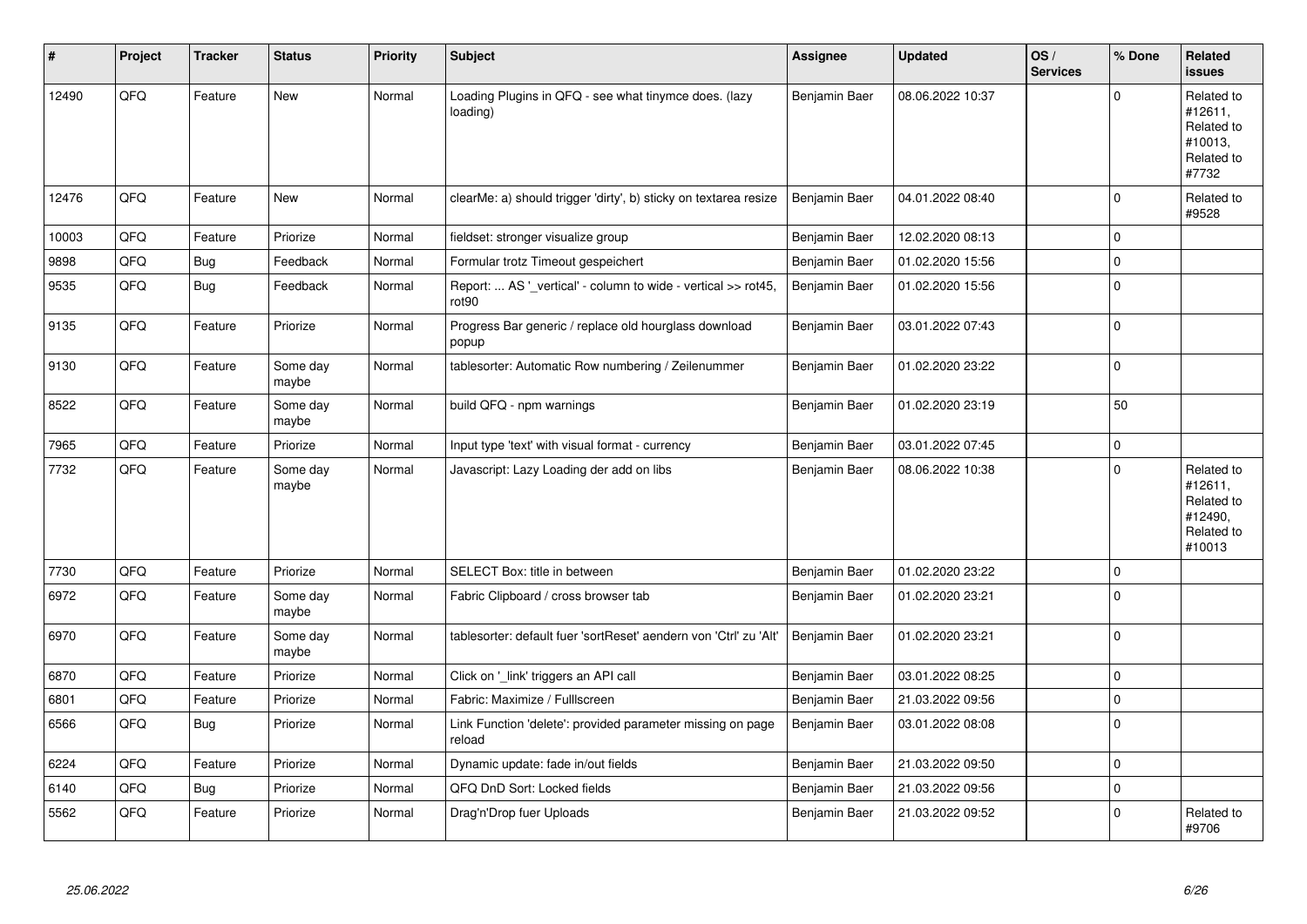| $\#$  | Project | <b>Tracker</b> | <b>Status</b>     | <b>Priority</b> | <b>Subject</b>                                                                                                                                           | <b>Assignee</b>     | <b>Updated</b>   | OS/<br><b>Services</b> | % Done      | Related<br>issues                           |
|-------|---------|----------------|-------------------|-----------------|----------------------------------------------------------------------------------------------------------------------------------------------------------|---------------------|------------------|------------------------|-------------|---------------------------------------------|
| 5389  | QFQ     | Feature        | Some day<br>maybe | Normal          | QFQ Design: Multline label / note                                                                                                                        | Benjamin Baer       | 01.02.2020 23:19 |                        | $\Omega$    |                                             |
| 5366  | QFQ     | Feature        | Priorize          | Normal          | Saving with keyboard shortcuts                                                                                                                           | Benjamin Baer       | 21.03.2022 09:47 |                        | 0           |                                             |
| 5024  | QFQ     | Feature        | Some day<br>maybe | Normal          | Fabric: Generate PDF with edits                                                                                                                          | Benjamin Baer       | 01.02.2020 23:20 |                        | $\mathbf 0$ | Related to<br>#10704                        |
| 4457  | QFQ     | Bug            | Priorize          | Normal          | typeahead: pressing return to select an item, saves the form<br>and closes the form.                                                                     | Benjamin Baer       | 03.01.2022 08:01 |                        | $\Omega$    | Related to<br>#4398                         |
| 4454  | QFQ     | <b>Bug</b>     | Some day<br>maybe | Normal          | Required Elements: multiple elements in a row - whole row<br>marked if only one input is empty.                                                          | Benjamin Baer       | 01.02.2020 23:20 |                        | $\mathbf 0$ |                                             |
| 4420  | QFQ     | Feature        | Some day<br>maybe | Normal          | Client: Local Storage - store the changes of a form, local in<br>the browser.                                                                            | Benjamin Baer       | 11.12.2019 16:02 |                        | $\mathbf 0$ |                                             |
| 4398  | QFQ     | <b>Bug</b>     | Some day<br>maybe | Normal          | Typeahead: mouse click in a prefilled input opens a single<br>item dropdown with the current value - click on it seems to<br>set the value, not the key. | Benjamin Baer       | 01.02.2020 23:20 |                        | $\mathbf 0$ | Related to<br>#4457                         |
| 3692  | QFQ     | Feature        | Some day<br>maybe | Normal          | QFQ Webseite                                                                                                                                             | Benjamin Baer       | 11.12.2019 16:02 |                        | $\mathbf 0$ | Related to<br>#5033                         |
| 3415  | QFQ     | Feature        | Some day<br>maybe | Normal          | FE Login Box Templatefile                                                                                                                                | Benjamin Baer       | 11.12.2019 16:02 |                        | 0           |                                             |
| 2665  | QFQ     | Bug            | Priorize          | Normal          | Dynamic Update funktioniert nicht, wenn beim<br>entsprechenden FormElement eine size angegeben ist.                                                      | Benjamin Baer       | 03.01.2022 08:12 |                        | 30          |                                             |
| 2063  | QFQ     | Bug            | Some day<br>maybe | Normal          | Pills auf 'inaktiv' setzen falls keine Element auf dem Pill<br>sichtbar sind.                                                                            | Benjamin Baer       | 11.12.2019 16:03 |                        | $\mathbf 0$ | Related to<br>#3752                         |
| 14371 | QFQ     | Feature        | Priorize          | Normal          | <b>LDAP via REPORT</b>                                                                                                                                   | Carsten Rose        | 19.06.2022 16:37 |                        | $\mathbf 0$ |                                             |
| 14323 | QFQ     | <b>Bug</b>     | In Progress       | Normal          | Report: render=both single - no impact                                                                                                                   | Carsten Rose        | 19.06.2022 18:31 |                        | 0           |                                             |
| 14305 | QFQ     | <b>Bug</b>     | <b>New</b>        | Normal          | Inline Report editing does not create history entries                                                                                                    | <b>Carsten Rose</b> | 10.06.2022 11:55 |                        | 0           |                                             |
| 14304 | QFQ     | Bug            | <b>New</b>        | Normal          | table sorter view safer does not work                                                                                                                    | Carsten Rose        | 10.06.2022 11:49 |                        | $\mathbf 0$ |                                             |
| 14290 | QFQ     | Feature        | Priorize          | Normal          | FormEditor: Show Table Definition                                                                                                                        | Carsten Rose        | 19.06.2022 16:37 |                        | $\Omega$    |                                             |
| 14283 | QFQ     | <b>Bug</b>     | Priorize          | Normal          | HEIC / HEIF convert doesn't trigger                                                                                                                      | <b>Carsten Rose</b> | 19.06.2022 16:37 |                        | $\Omega$    |                                             |
| 14233 | QFQ     | Bug            | <b>New</b>        | Normal          | AS link: question - HTML is not rendered                                                                                                                 | Carsten Rose        | 28.05.2022 11:02 |                        | 0           |                                             |
| 14175 | QFQ     | <b>Bug</b>     | In Progress       | Normal          | Opening a form with no QFQ Session cookie fails                                                                                                          | Carsten Rose        | 03.06.2022 10:40 |                        | $\mathbf 0$ |                                             |
| 14091 | QFQ     | <b>Bug</b>     | New               | Normal          | inconsistent template path for twig                                                                                                                      | Carsten Rose        | 19.04.2022 18:36 |                        | $\mathbf 0$ |                                             |
| 14090 | QFG     | Feature        | New               | Normal          | Nützliche script funktionen                                                                                                                              | Carsten Rose        | 28.05.2022 11:03 |                        | $\mathbf 0$ |                                             |
| 14077 | QFQ     | Bug            | New               | Normal          | As _link: Attribute 'class' missing by r:1 and r:3 - but should<br>set                                                                                   | Carsten Rose        | 28.05.2022 11:02 |                        | 0           | Related to<br>#5342,<br>Related to<br>#4343 |
| 13843 | QFG     | Feature        | New               | Normal          | Create JWT via QFQ                                                                                                                                       | Carsten Rose        | 19.03.2022 17:42 |                        | 0           |                                             |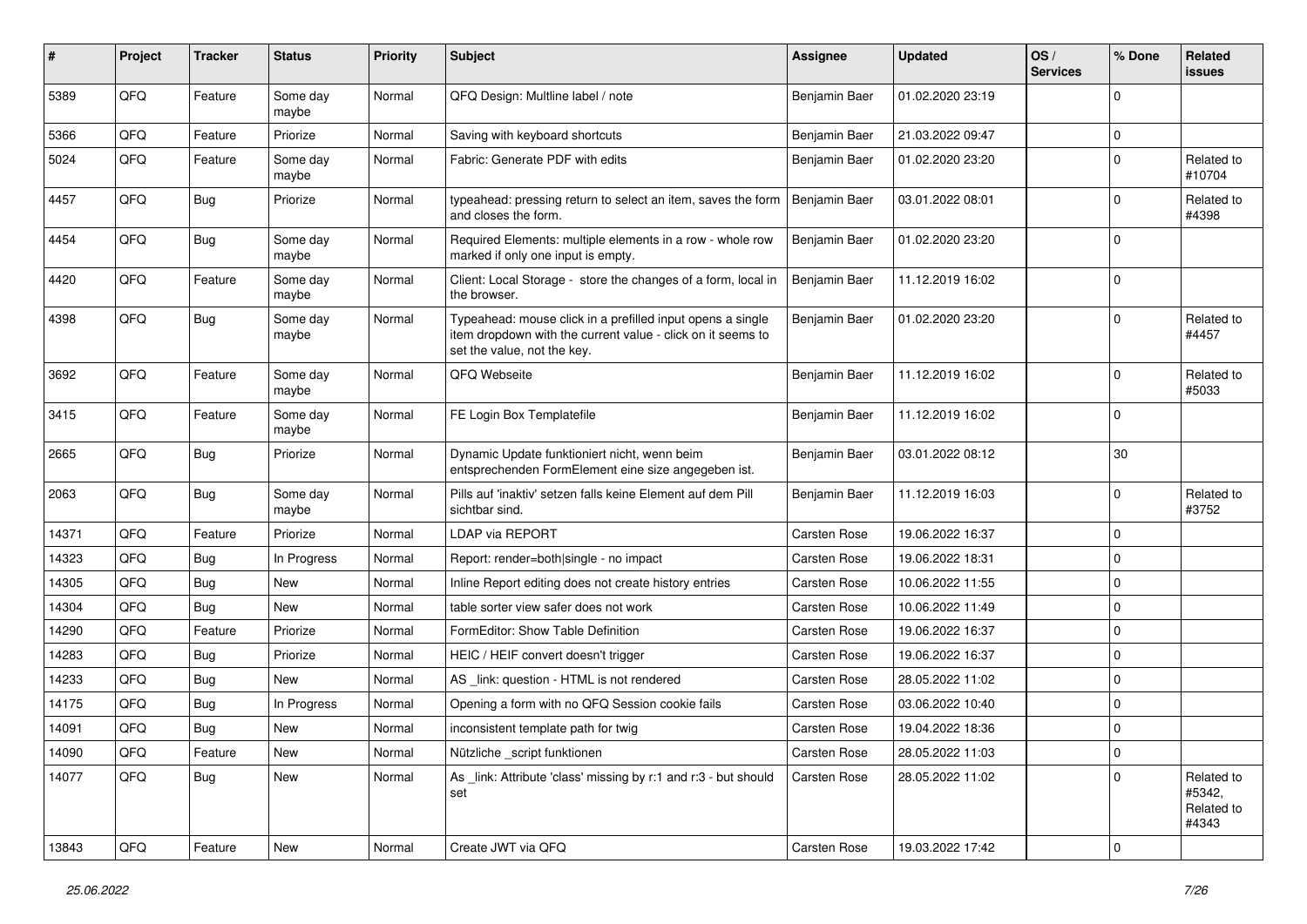| #     | Project | <b>Tracker</b> | <b>Status</b>              | <b>Priority</b> | <b>Subject</b>                                                                                                                                      | Assignee            | <b>Updated</b>   | OS/<br><b>Services</b> | % Done      | Related<br><b>issues</b>                                              |
|-------|---------|----------------|----------------------------|-----------------|-----------------------------------------------------------------------------------------------------------------------------------------------------|---------------------|------------------|------------------------|-------------|-----------------------------------------------------------------------|
| 13841 | QFQ     | Feature        | <b>New</b>                 | Normal          | Create PDF via iText - evaluate                                                                                                                     | Carsten Rose        | 19.03.2022 17:42 |                        | $\Omega$    |                                                                       |
| 13706 | QFQ     | Bug            | <b>New</b>                 | Normal          | Wrong CheckType in FieldElement LastStatus of Form Cron                                                                                             | <b>Carsten Rose</b> | 21.01.2022 18:20 |                        | $\Omega$    |                                                                       |
| 13700 | QFQ     | Feature        | New                        | Normal          | Redesign gfg.io Seite                                                                                                                               | Carsten Rose        | 19.03.2022 17:43 |                        | $\Omega$    |                                                                       |
| 13659 | QFQ     | Bug            | New                        | Normal          | wrong sanitize class applied to R-store                                                                                                             | Carsten Rose        | 15.01.2022 14:23 |                        | $\Omega$    |                                                                       |
| 13592 | QFQ     | Bug            | New                        | Normal          | QFQ Build Queue: das vergeben von Tags klappt nicht. Es<br>werden keine Releases gebaut.                                                            | <b>Carsten Rose</b> | 19.03.2022 17:45 |                        | $\Omega$    |                                                                       |
| 13566 | QFQ     | Feature        | Ready to sync<br>(develop) | Normal          | Delete config-example.gfg.php file                                                                                                                  | <b>Carsten Rose</b> | 23.12.2021 09:25 |                        | $\Omega$    |                                                                       |
| 13467 | QFQ     | Feature        | <b>New</b>                 | Normal          | ChangeLog Generator                                                                                                                                 | Carsten Rose        | 19.03.2022 17:46 |                        | $\mathbf 0$ | Related to<br>#11460                                                  |
| 13460 | QFQ     | Bug            | <b>New</b>                 | Normal          | Doc: Password set/reset  password should not processed<br>with 'html encode'                                                                        | <b>Carsten Rose</b> | 19.03.2022 17:46 |                        | $\Omega$    |                                                                       |
| 13451 | QFQ     | <b>Bug</b>     | New                        | Normal          | Character Counter / Max Character: Problem in Safari                                                                                                | <b>Carsten Rose</b> | 15.04.2022 17:18 |                        | $\Omega$    |                                                                       |
| 13354 | QFQ     | Feature        | <b>New</b>                 | Normal          | Using Websocket in QFQ                                                                                                                              | <b>Carsten Rose</b> | 10.11.2021 15:47 |                        | $\Omega$    |                                                                       |
| 13332 | QFQ     | Bug            | <b>New</b>                 | Normal          | Multi Form: Required Felder werden visuell nicht markiert.                                                                                          | Carsten Rose        | 19.03.2022 17:47 |                        | $\Omega$    |                                                                       |
| 13331 | QFQ     | Bug            | New                        | Normal          | Multi Form: Clear Icon misplaced                                                                                                                    | Carsten Rose        | 19.03.2022 17:47 |                        | $\mathbf 0$ |                                                                       |
| 13330 | QFQ     | Feature        | In Progress                | Normal          | Multi Form: Upload                                                                                                                                  | Carsten Rose        | 07.11.2021 12:40 |                        | 50          | Related to<br>#9706                                                   |
| 12716 | QFQ     | Bug            | <b>New</b>                 | Normal          | template group: Pattern only applied to first instance                                                                                              | Carsten Rose        | 19.03.2022 17:47 |                        | $\Omega$    |                                                                       |
| 12714 | QFQ     | Bug            | New                        | Normal          | Conversion of GIF to PDF broken when GIF contains Alpha.                                                                                            | Carsten Rose        | 19.03.2022 17:49 |                        | $\Omega$    |                                                                       |
| 12679 | QFQ     | Feature        | <b>New</b>                 | Normal          | tablesorter: custom column width                                                                                                                    | Carsten Rose        | 16.06.2021 11:10 |                        | $\Omega$    |                                                                       |
| 12664 | QFQ     | Feature        | <b>New</b>                 | Normal          | TinyMCE: report/remove malicous HTML/JS Code                                                                                                        | Carsten Rose        | 19.03.2022 17:47 |                        | $\Omega$    | Related to<br>#14320                                                  |
| 12632 | QFQ     | Feature        | <b>New</b>                 | Normal          | TinyMCE: Prepare CSS classes for images                                                                                                             | <b>Carsten Rose</b> | 04.06.2021 14:35 |                        | 100         | Blocked by<br>#12186                                                  |
| 12611 | QFQ     | Feature        | Some day<br>maybe          | Normal          | Refactoring: Bootstrap with Lazy Loading                                                                                                            | <b>Carsten Rose</b> | 08.06.2022 10:37 |                        | $\Omega$    | Related to<br>#12490,<br>Related to<br>#10013.<br>Related to<br>#7732 |
| 12603 | QFQ     | Feature        | <b>New</b>                 | Normal          | Dropdown (Select), Radio, checkbox:<br>itemListAlways={{!SELECT key, value}}                                                                        | <b>Carsten Rose</b> | 19.03.2022 17:47 |                        | $\Omega$    |                                                                       |
| 12584 | QFQ     | Feature        | Feedback                   | Normal          | T3 v10 migration script: replace alias-patterns (v11)                                                                                               | Carsten Rose        | 28.05.2022 11:12 |                        | 100         |                                                                       |
| 12581 | QFQ     | <b>Bug</b>     | New                        | Normal          | Form.forward=close: Record 'new' in new browser tab ><br>save (& close) >> Form is not reloaded with new created<br>record id and stays in mode=new | <b>Carsten Rose</b> | 19.03.2022 17:48 |                        | $\Omega$    |                                                                       |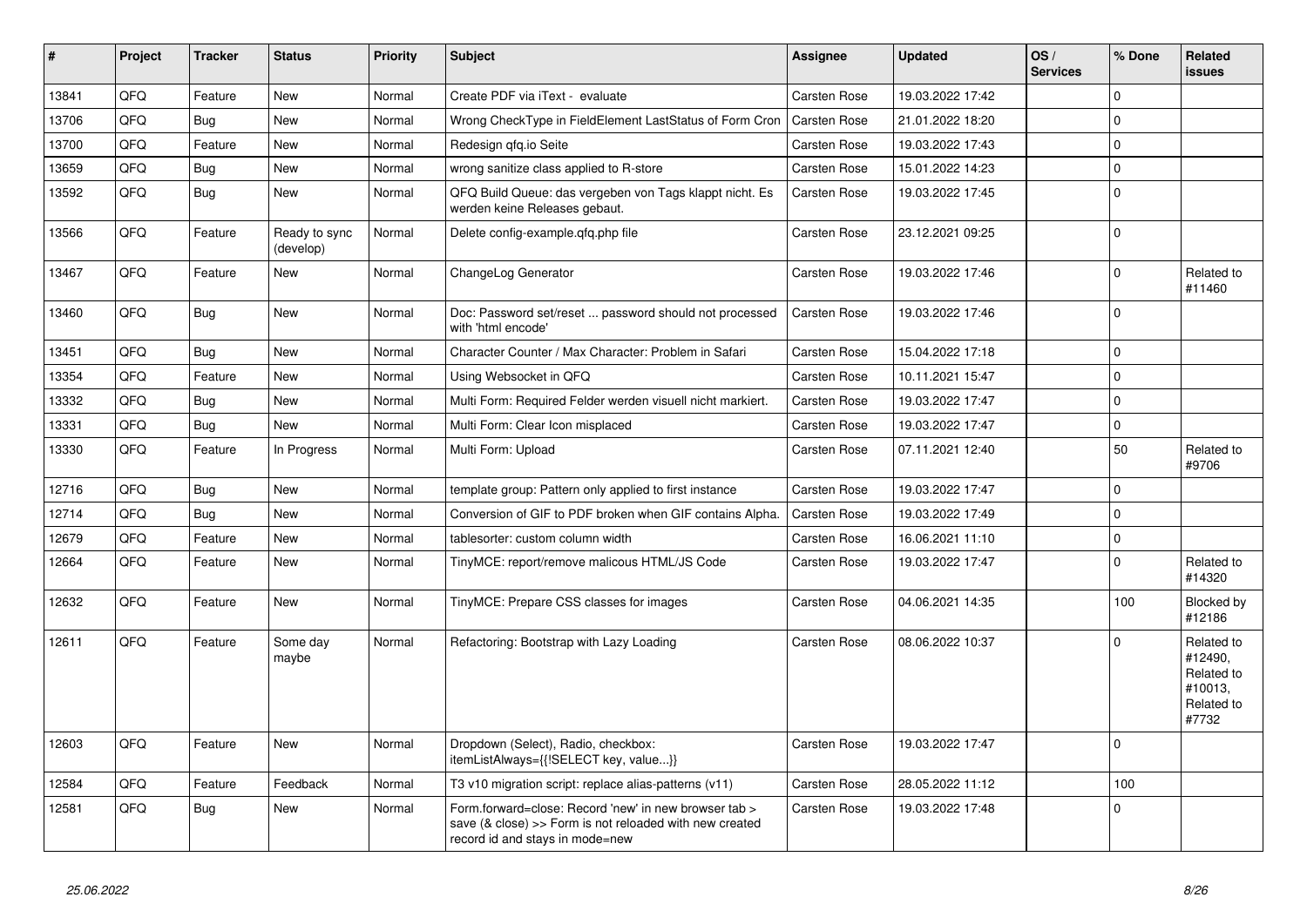| #     | Project | <b>Tracker</b> | <b>Status</b>     | <b>Priority</b> | <b>Subject</b>                                                                                                 | Assignee            | Updated          | OS/<br><b>Services</b> | % Done      | Related<br>issues                                                      |
|-------|---------|----------------|-------------------|-----------------|----------------------------------------------------------------------------------------------------------------|---------------------|------------------|------------------------|-------------|------------------------------------------------------------------------|
| 12546 | QFQ     | Bug            | Feedback          | Normal          | Branch 'Development' - Unit Tests mit dirty workaround<br>angepasst                                            | Carsten Rose        | 19.03.2022 17:48 |                        | $\Omega$    |                                                                        |
| 12520 | QFQ     | Bug            | New               | Normal          | Switch FE User: still active even FE User session expired                                                      | <b>Carsten Rose</b> | 19.03.2022 17:48 |                        | $\Omega$    |                                                                        |
| 12512 | QFQ     | <b>Bug</b>     | New               | Normal          | Some MySQL Installation can't use 'stored procedures'                                                          | <b>Carsten Rose</b> | 19.03.2022 17:48 |                        | $\Omega$    |                                                                        |
| 12504 | QFQ     | Feature        | Priorize          | Normal          | sql.log: report fe.id                                                                                          | Carsten Rose        | 05.05.2021 22:09 |                        | $\Omega$    |                                                                        |
| 12503 | QFQ     | Feature        | Priorize          | Normal          | Detect dangerous UPDATE statement with missing WHERE                                                           | Carsten Rose        | 05.05.2021 22:09 |                        | $\mathbf 0$ |                                                                        |
| 12480 | QFQ     | Feature        | New               | Normal          | If QFQ upgrade is running, block further request                                                               | <b>Carsten Rose</b> | 03.05.2021 20:45 |                        | $\Omega$    |                                                                        |
| 12477 | QFQ     | Feature        | <b>New</b>        | Normal          | Support for refactoring: Form, FormElement, diverse<br>Tabellen/Spalten, tt-content Records                    | <b>Carsten Rose</b> | 03.05.2021 20:45 |                        | $\Omega$    |                                                                        |
| 12474 | QFQ     | Feature        | New               | Normal          | Check BaseConfigURL if it is given and the the last char is '/                                                 | <b>Carsten Rose</b> | 03.05.2021 20:45 |                        | $\Omega$    |                                                                        |
| 12465 | QFQ     | Feature        | <b>New</b>        | Normal          | QFQ Function: use in FE to fill StoreRecord                                                                    | Carsten Rose        | 05.05.2021 21:58 |                        | $\Omega$    |                                                                        |
| 12452 | QFQ     | Feature        | Priorize          | Normal          | BaseURL: alsways with '/' at the end                                                                           | Carsten Rose        | 19.06.2022 13:45 |                        | $\Omega$    | Related to<br>#10782                                                   |
| 12440 | QFQ     | Feature        | In Progress       | Normal          | Typo3 V10 upgrade (durchfuehren und testen)                                                                    | <b>Carsten Rose</b> | 21.03.2022 09:53 |                        | 50          | Related to<br>#12357,<br>Related to<br>#12067.<br>Related to<br>#10661 |
| 12439 | QFQ     | Feature        | In Progress       | Normal          | TinyMCE Paste from Word & Character Count/Limit                                                                | <b>Carsten Rose</b> | 05.05.2021 22:15 |                        | $\Omega$    |                                                                        |
| 12413 | QFQ     | Feature        | <b>New</b>        | Normal          | STORE_TYPO3: enhance for {{be_users.email:T}},<br>{{fe users.email:T}}                                         | <b>Carsten Rose</b> | 03.05.2021 20:45 |                        | $\Omega$    | Related to<br>#12412,<br>Related to<br>#10012                          |
| 12412 | QFQ     | Feature        | <b>New</b>        | Normal          | Action/Escape qualifier 'e' (empty), '0': if given, an empty<br>string (or '0') will be treated as 'not found' | Carsten Rose        | 08.05.2021 09:40 |                        | $\Omega$    | Related to<br>#12413,<br>Related to<br>#10012                          |
| 12400 | QFQ     | Feature        | <b>New</b>        | Normal          | Tutorial ist in QFQ Doku, Wird in der Suche gefunden, es<br>gibt aber kein Menupunkt - Inhalt ueberpruefen     | <b>Carsten Rose</b> | 03.05.2021 20:45 |                        | $\Omega$    |                                                                        |
| 12337 | QFQ     | Feature        | Some day<br>maybe | Normal          | Database.php: better caching                                                                                   | Carsten Rose        | 16.09.2021 15:10 |                        | $\Omega$    |                                                                        |
| 12330 | QFQ     | Feature        | <b>New</b>        | Normal          | Copy to input field / text area / TinyMCE                                                                      | <b>Carsten Rose</b> | 07.04.2021 09:01 |                        | $\Omega$    |                                                                        |
| 12327 | QFQ     | Bug            | <b>New</b>        | Normal          | Copy to clipboard: Glyphicon can not be changed                                                                | Carsten Rose        | 27.12.2021 17:59 |                        | $\Omega$    |                                                                        |
| 12325 | QFQ     | <b>Bug</b>     | Priorize          | Normal          | MultiDB form.dblndex not working for report syntax                                                             | <b>Carsten Rose</b> | 07.09.2021 13:37 |                        | $\Omega$    | Related to<br>#12145.<br>Related to<br>#12314                          |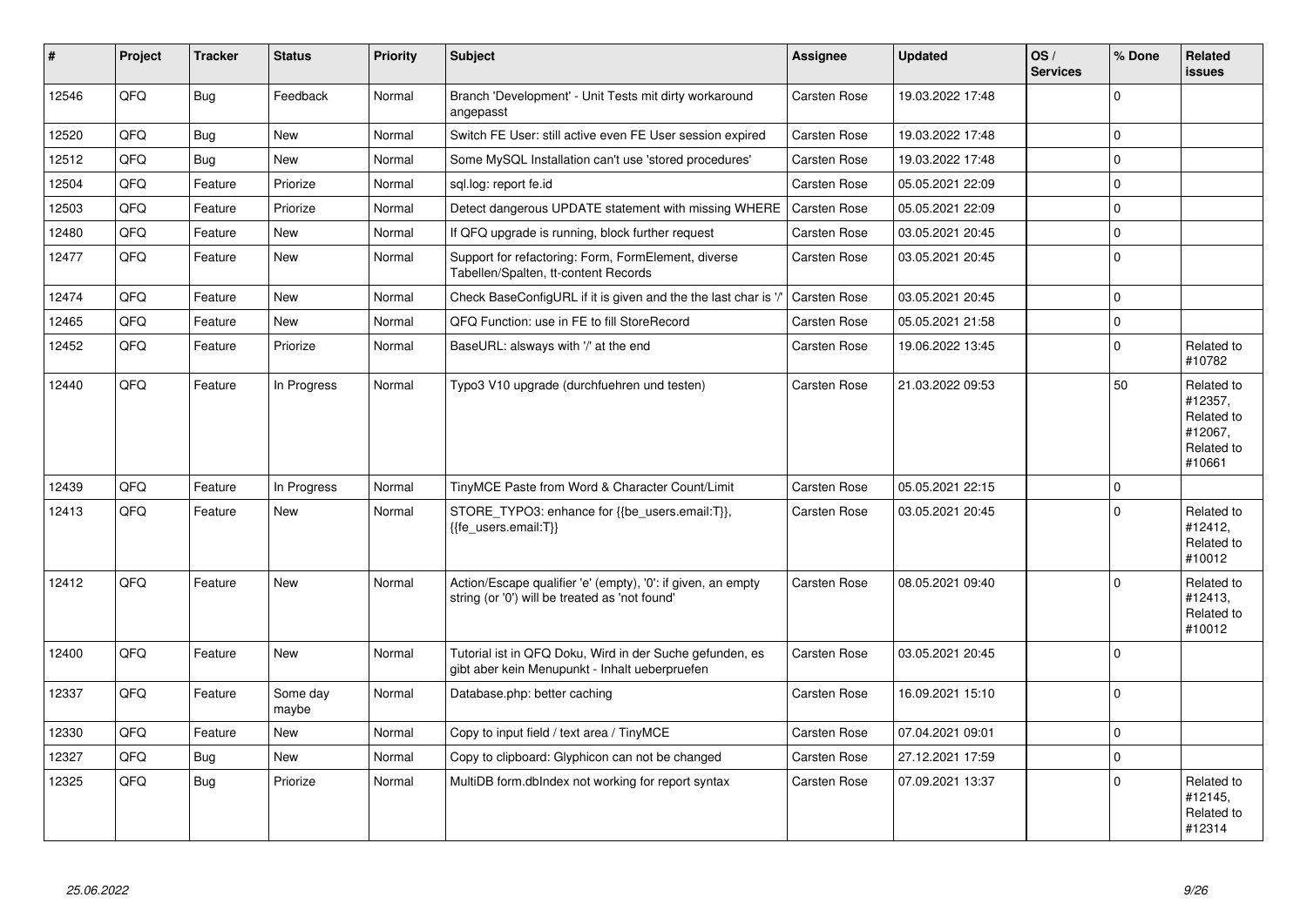| #     | Project | <b>Tracker</b> | <b>Status</b>     | <b>Priority</b> | <b>Subject</b>                                                                                                      | <b>Assignee</b>                                        | <b>Updated</b>      | OS/<br><b>Services</b> | % Done         | Related<br>issues                            |                      |
|-------|---------|----------------|-------------------|-----------------|---------------------------------------------------------------------------------------------------------------------|--------------------------------------------------------|---------------------|------------------------|----------------|----------------------------------------------|----------------------|
| 12315 | QFQ     | Feature        | Some day<br>maybe | Normal          | Form History (Diffs) / Backups                                                                                      | <b>Carsten Rose</b>                                    | 16.09.2021 15:10    |                        | $\Omega$       |                                              |                      |
| 12269 | QFQ     | Feature        | New               | Normal          | 2FA - Login                                                                                                         | <b>Carsten Rose</b>                                    | 03.05.2021 20:45    |                        | 0              |                                              |                      |
| 12187 | QFQ     | <b>Bug</b>     | New               | Normal          | Trigger FormAsFile() via Report: probably problem with multi<br>DB setup                                            | Carsten Rose                                           | 20.03.2021 21:20    |                        | $\Omega$       |                                              |                      |
| 12163 | QFQ     | Feature        | New               | Normal          | Checkbox: table wrap                                                                                                | <b>Carsten Rose</b>                                    | 03.05.2021 20:51    |                        | $\Omega$       |                                              |                      |
| 12162 | QFQ     | Feature        | New               | Normal          | FE.type=sendmail: personalized mailing (several mails) via<br>template                                              | <b>Carsten Rose</b>                                    | 03.05.2021 20:45    |                        | $\Omega$       |                                              |                      |
| 12146 | QFQ     | Feature        | New               | Normal          | Autocron Job: Anzeigen wann der naechste Job ausgefuehrt   Carsten Rose<br>wird, resp das er nicht ausgefuehrt wird |                                                        | 15.03.2021 15:23    |                        | 0              |                                              |                      |
| 12133 | QFQ     | Bug            | New               | Normal          | NPM, phpSpreadSheet aktualisieren                                                                                   | <b>Carsten Rose</b>                                    | 15.03.2021 09:04    |                        | $\Omega$       |                                              |                      |
| 12119 | QFQ     | Feature        | New               | Normal          | AS paged: error message missing if there ist no 'r'<br>argument.                                                    | <b>Carsten Rose</b>                                    | 03.05.2021 20:51    |                        | $\Omega$       |                                              |                      |
| 12109 | QFQ     | Feature        | New               | Normal          | Donwload Link: Plain, SIP, Persistent Link, Peristent SIP -<br>new notation                                         | <b>Carsten Rose</b>                                    | 03.05.2021 20:45    |                        | $\Omega$       | Related to<br>#12085                         |                      |
| 12045 | QFQ     | Bug            | New               | Normal          | templateGroup afterSave FE: Aufruf ohne<br>sqlHonorFormElements funktioniert nicht                                  | <b>Carsten Rose</b>                                    | 18.02.2021 16:33    |                        | $\Omega$       |                                              |                      |
| 12040 | QFQ     | Bug            | <b>New</b>        | Normal          | FE Mode 'hidden' für zwei FEs auf einer Zeile                                                                       | <b>Carsten Rose</b>                                    | 18.02.2021 10:13    |                        | $\mathbf 0$    |                                              |                      |
| 12024 | QFQ     | Feature        | New               | Normal          | Excel Export: text columns by default decode<br>htmlspeciachar()                                                    | <b>Carsten Rose</b>                                    | 17.02.2021 23:55    |                        | $\Omega$       | Related to<br>#12022                         |                      |
| 12023 | QFQ     | Feature        | New               | Normal          | MySQL Stored Precdure: QDECODESPECIALCHAR()                                                                         | <b>Carsten Rose</b>                                    | 16.02.2021 11:16    |                        | $\mathbf 0$    | Related to<br>#12022                         |                      |
| 11980 | QFQ     | Feature        | In Progress       | Normal          | protected verzeichnis MUSS geschützt werden                                                                         | <b>Carsten Rose</b>                                    | 07.09.2021 13:30    |                        | $\mathbf 0$    |                                              |                      |
| 11955 | QFQ     | Feature        | New               | Normal          | subrecord: new title option to set <th> attributes - e.g. to<br/>customize tablesorter options.</th>                | attributes - e.g. to<br>customize tablesorter options. | <b>Carsten Rose</b> | 03.05.2021 20:47       |                | $\Omega$                                     | Related to<br>#11775 |
| 11775 | QFQ     | Feature        | New               | Normal          | Subrecord Tooltip pro Feld                                                                                          | <b>Carsten Rose</b>                                    | 18.12.2020 15:22    |                        | $\Omega$       | Related to<br>#11955                         |                      |
| 11752 | QFQ     | Bug            | <b>New</b>        | Normal          | checkbox renders multiple input elements with same name                                                             | <b>Carsten Rose</b>                                    | 17.12.2020 14:58    |                        | $\mathbf 0$    | Related to<br>#11750                         |                      |
| 11747 | QFQ     | Feature        | <b>New</b>        | Normal          | Maintenance Page with Redirect                                                                                      | <b>Carsten Rose</b>                                    | 03.05.2021 20:47    |                        | $\Omega$       | Related to<br>#11741                         |                      |
| 11702 | QFQ     | Feature        | New               | Normal          | HTML Special Char makes no sense for 'allbut' if '&' is<br>forbidden                                                | Carsten Rose                                           | 07.12.2021 16:35    |                        | $\overline{0}$ | Related to<br>#5112,<br>Related to<br>#14320 |                      |
| 11695 | QFQ     | <b>Bug</b>     | New               | Normal          | MultiForm required FE Error                                                                                         | Carsten Rose                                           | 04.12.2020 13:34    |                        | 0              |                                              |                      |
| 11668 | QFG     | <b>Bug</b>     | New               | Normal          | Play function.sql - problem with mysql                                                                              | Carsten Rose                                           | 03.05.2021 20:48    |                        | $\mathbf 0$    |                                              |                      |
| 11667 | QFQ     | <b>Bug</b>     | New               | Normal          | MySQL mariadb-server-10.3: Incorrect datetime value                                                                 | Carsten Rose                                           | 03.05.2021 20:48    |                        | 0              |                                              |                      |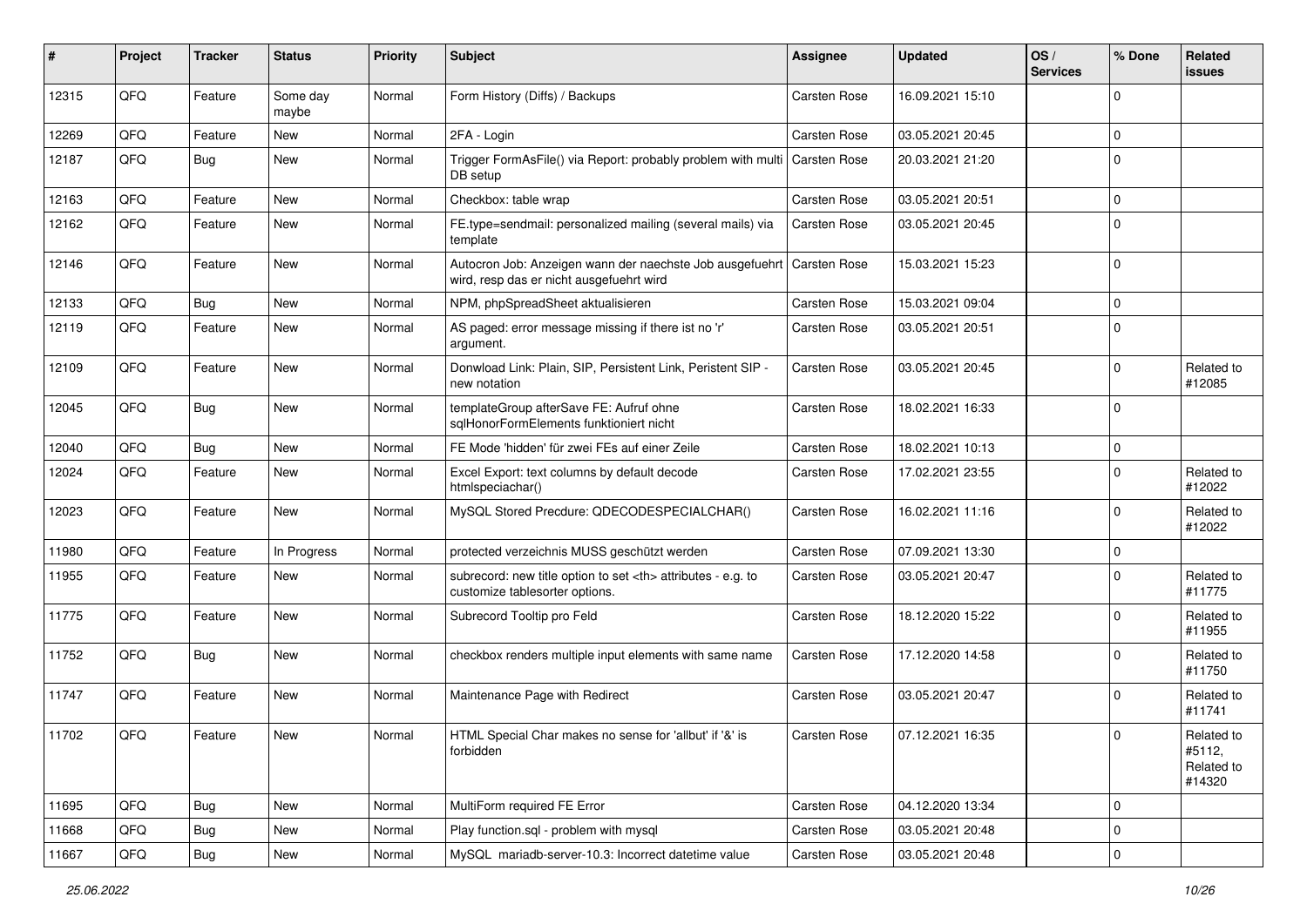| #     | Project | <b>Tracker</b> | <b>Status</b>     | Priority | <b>Subject</b>                                                                      | <b>Assignee</b>     | <b>Updated</b>   | OS/<br><b>Services</b> | % Done      | <b>Related</b><br>issues                                                                                                       |
|-------|---------|----------------|-------------------|----------|-------------------------------------------------------------------------------------|---------------------|------------------|------------------------|-------------|--------------------------------------------------------------------------------------------------------------------------------|
| 11523 | QFQ     | Feature        | New               | Normal   | Mit dynamic Update erkennen, ob Upload gemacht wurde                                | Carsten Rose        | 13.11.2020 15:07 |                        | $\mathbf 0$ | Related to<br>#9533                                                                                                            |
| 11517 | QFQ     | <b>Bug</b>     | In Progress       | Normal   | extraButtonInfo Broken for multiple FormElements                                    | Carsten Rose        | 12.05.2022 13:12 |                        | $\Omega$    | Related to<br>#7890,<br>Related to<br>#3811, Has<br>duplicate<br>#10905, Has<br>duplicate<br>#10553, Has<br>duplicate<br>#6779 |
| 11516 | QFQ     | Feature        | New               | Normal   | Multi Page Form (Previous/Next Buttons)                                             | <b>Carsten Rose</b> | 16.03.2021 17:52 |                        | $\mathbf 0$ |                                                                                                                                |
| 11504 | QFQ     | Feature        | New               | Normal   | Dynamic Update: Button text update for 'Save',' Close' &<br>'Delete'                | Carsten Rose        | 12.11.2020 23:44 |                        | $\Omega$    |                                                                                                                                |
| 11460 | QFQ     | Feature        | New               | Normal   | Easier creation of changelog: gitchangelog                                          | Carsten Rose        | 12.06.2021 10:20 |                        | 0           | Related to<br>#13467                                                                                                           |
| 11323 | QFQ     | Feature        | Some day<br>maybe | Normal   | Report Frontend Editor Modal + Codemirror                                           | Carsten Rose        | 16.09.2021 15:10 |                        | $\mathbf 0$ | Related to<br>#11036                                                                                                           |
| 11322 | QFQ     | Feature        | Some day<br>maybe | Normal   | Form Element JSON - (multiline parameter field)                                     | Carsten Rose        | 16.09.2021 15:10 |                        | $\Omega$    |                                                                                                                                |
| 11320 | QFQ     | Feature        | Priorize          | Normal   | Typo3 Version 10 support                                                            | Carsten Rose        | 05.05.2021 22:09 |                        | $\mathbf 0$ |                                                                                                                                |
| 11239 | QFQ     | <b>Bug</b>     | New               | Normal   | Radiobutton (plain): horizontales Rendern abhängig vom<br>Datentyp in der Datenbank | Carsten Rose        | 30.09.2020 18:37 |                        | $\mathbf 0$ |                                                                                                                                |
| 11217 | QFQ     | Feature        | Some day<br>maybe | Normal   | <b>Extend Script Functionality</b>                                                  | Carsten Rose        | 16.09.2021 15:10 |                        | $\Omega$    |                                                                                                                                |
| 11080 | QFQ     | Feature        | New               | Normal   | Send MQTT messages                                                                  | Carsten Rose        | 29.08.2020 19:49 |                        | $\mathbf 0$ |                                                                                                                                |
| 11076 | QFQ     | Feature        | In Progress       | Normal   | SELECT  AS _websocket                                                               | Carsten Rose        | 30.08.2020 17:49 |                        | $\mathbf 0$ |                                                                                                                                |
| 11036 | QFQ     | Feature        | Some day<br>maybe | Normal   | inline report editor permissions                                                    | Carsten Rose        | 16.09.2021 15:09 |                        | $\Omega$    | Related to<br>#11323                                                                                                           |
| 10996 | QFQ     | Feature        | New               | Normal   | Download video via sip: no seek                                                     | Carsten Rose        | 12.08.2020 14:18 |                        | $\mathbf 0$ |                                                                                                                                |
| 10979 | QFQ     | Feature        | New               | Normal   | Ajax Calls an API - dataReport                                                      | Carsten Rose        | 11.05.2022 12:15 |                        | $\mathbf 0$ |                                                                                                                                |
| 10976 | QFQ     | Feature        | New               | Normal   | Excel Export Verbesserungen                                                         | Carsten Rose        | 06.08.2020 10:56 |                        | $\Omega$    |                                                                                                                                |
| 10937 | QFQ     | <b>Bug</b>     | New               | Normal   | Fehler mit abhängigen Select- Feldern beim Positionieren                            | Carsten Rose        | 12.11.2020 23:45 |                        | $\mathbf 0$ |                                                                                                                                |
| 10819 | QFQ     | Feature        | New               | Normal   | Persistent SIP - second try                                                         | Carsten Rose        | 29.06.2020 23:02 |                        | $\mathbf 0$ | Related to<br>#6261                                                                                                            |
| 10793 | QFQ     | Feature        | In Progress       | Normal   | <b>Update NPM Packages</b>                                                          | Carsten Rose        | 07.09.2021 13:25 |                        | 30          |                                                                                                                                |
| 10745 | QFQ     | Feature        | Some day<br>maybe | Normal   | <b>Tablesorter Excel Export</b>                                                     | Carsten Rose        | 16.09.2021 15:09 |                        | 0           |                                                                                                                                |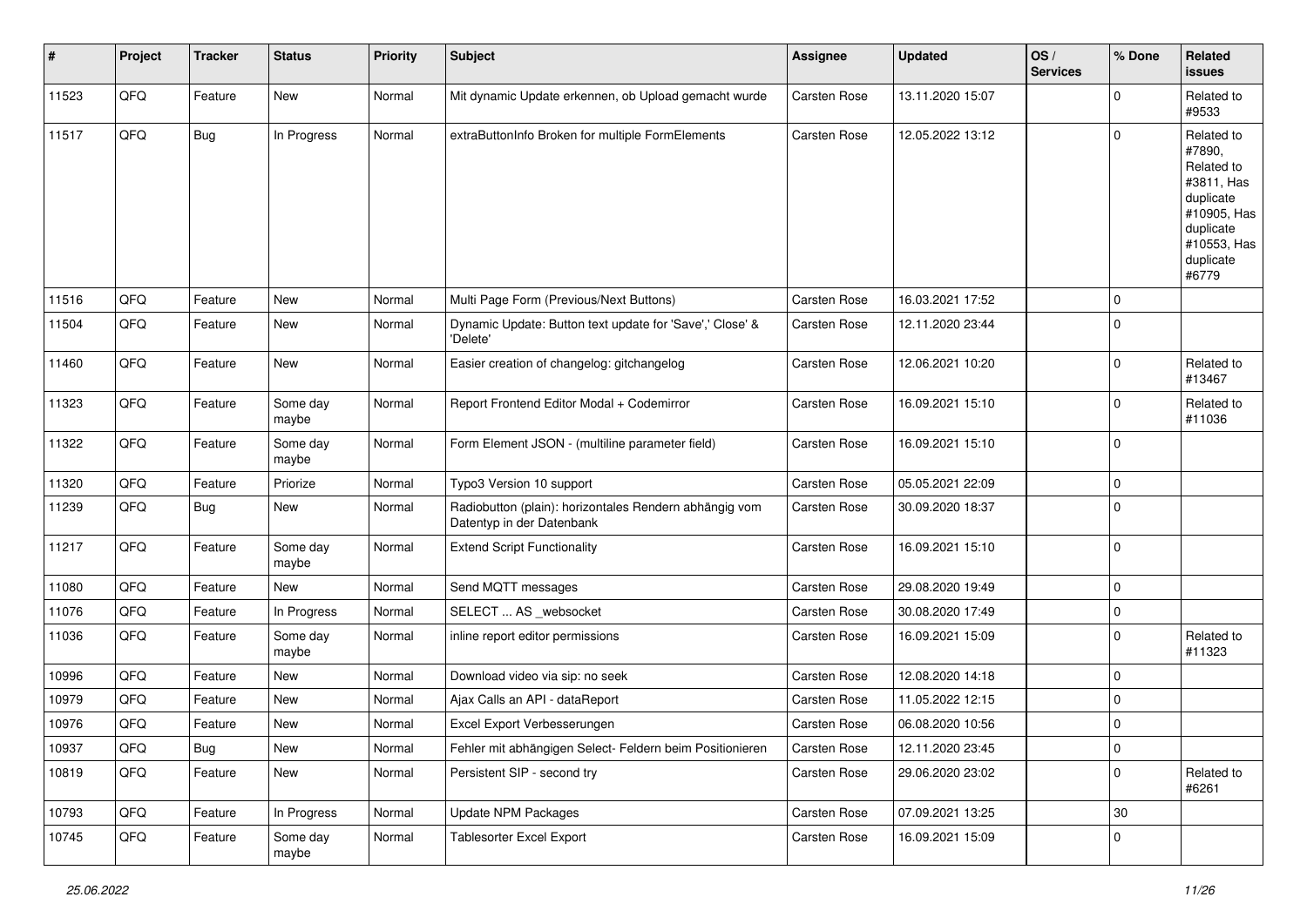| $\vert$ # | Project | <b>Tracker</b> | <b>Status</b>     | <b>Priority</b> | <b>Subject</b>                                                                           | <b>Assignee</b> | <b>Updated</b>   | OS/<br><b>Services</b> | % Done      | Related<br><b>issues</b>                                              |
|-----------|---------|----------------|-------------------|-----------------|------------------------------------------------------------------------------------------|-----------------|------------------|------------------------|-------------|-----------------------------------------------------------------------|
| 10716     | QFQ     | Feature        | Some day<br>maybe | Normal          | Business Logic mit Externen Skripten                                                     | Carsten Rose    | 16.09.2021 15:10 |                        | $\mathbf 0$ | Related to<br>#10713,<br>Related to<br>#8217                          |
| 10714     | QFQ     | Feature        | New               | Normal          | multi Table Form                                                                         | Carsten Rose    | 16.03.2021 18:44 |                        | $\mathbf 0$ |                                                                       |
| 10704     | QFQ     | <b>Bug</b>     | New               | Normal          | wkhtml problem rendering fullCalendar.js / fabric.js >><br>successor: puppeteer          | Carsten Rose    | 12.11.2020 23:45 |                        | $\Omega$    | Related to<br>#5024,<br>Related to<br>#4650.<br>Related to<br>#10715  |
| 10661     | QFQ     | <b>Bug</b>     | In Progress       | Normal          | Typo3 Warnungen                                                                          | Carsten Rose    | 07.09.2021 13:23 |                        | $\Omega$    | Related to<br>#12440                                                  |
| 10658     | QFQ     | <b>Bug</b>     | <b>New</b>        | Normal          | processReadOnly broken                                                                   | Carsten Rose    | 27.05.2020 17:55 |                        | $\mathbf 0$ |                                                                       |
| 10593     | QFQ     | Feature        | New               | Normal          | label2: text behind input element                                                        | Carsten Rose    | 16.05.2020 10:57 |                        | $\mathbf 0$ |                                                                       |
| 10588     | QFQ     | <b>Bug</b>     | <b>New</b>        | Normal          | typeahed Tag: Doku anpassen                                                              | Carsten Rose    | 12.11.2020 23:45 |                        | $\mathbf 0$ |                                                                       |
| 10443     | QFQ     | Feature        | In Progress       | Normal          | Konzept_api / _live                                                                      | Carsten Rose    | 07.05.2020 09:39 |                        | $\mathbf 0$ |                                                                       |
| 10322     | QFQ     | Bug            | <b>New</b>        | Normal          | FormElement / Radio: missing column 'enum' >> FE not<br>reported                         | Carsten Rose    | 07.05.2020 09:37 |                        | $\mathbf 0$ |                                                                       |
| 10119     | QFQ     | Feature        | New               | Normal          | Dropdown (selectlist) & TypeAhead: format and catagorize<br>list                         | Carsten Rose    | 07.05.2020 09:36 |                        | $\mathbf 0$ |                                                                       |
| 10116     | QFQ     | Feature        | Some day<br>maybe | Normal          | TypeAhead: Tag - show inside 'input' element                                             | Carsten Rose    | 16.09.2021 15:09 |                        | $\mathbf 0$ |                                                                       |
| 10115     | QFQ     | Feature        | New               | Normal          | TypeAhead: static list                                                                   | Carsten Rose    | 26.02.2020 16:42 |                        | 100         |                                                                       |
| 10095     | QFQ     | Feature        | Some day<br>maybe | Normal          | Generic Gitlab Integration into QFQ                                                      | Carsten Rose    | 16.09.2021 15:10 |                        | $\mathbf 0$ |                                                                       |
| 10082     | QFQ     | Bug            | New               | Normal          | FE.type=SELECT - 'sanatize' Class                                                        | Carsten Rose    | 07.05.2020 09:36 |                        | $\Omega$    | Related to<br>#10081                                                  |
| 10080     | QFQ     | Feature        | New               | Normal          | Popup on 'save' / 'close': configure dialog (answer<br>yes/no/cancle/)                   | Carsten Rose    | 28.03.2021 20:52 |                        | $\mathbf 0$ | Is duplicate<br>of #12262                                             |
| 10015     | QFQ     | Feature        | Priorize          | Normal          | Monospace in Textarea                                                                    | Carsten Rose    | 03.02.2020 13:40 |                        | $\mathbf 0$ |                                                                       |
| 10014     | QFQ     | Feature        | <b>New</b>        | Normal          | Manual.rst: describe behaviour and process order of<br>fillStoreVar, slaveId, sqlBefore, | Carsten Rose    | 01.02.2020 22:31 |                        | $\Omega$    |                                                                       |
| 10013     | QFQ     | Feature        | Some day<br>maybe | Normal          | FE.typ=editor: CodeMirror                                                                | Carsten Rose    | 08.06.2022 10:37 |                        | $\Omega$    | Related to<br>#12611,<br>Related to<br>#12490,<br>Related to<br>#7732 |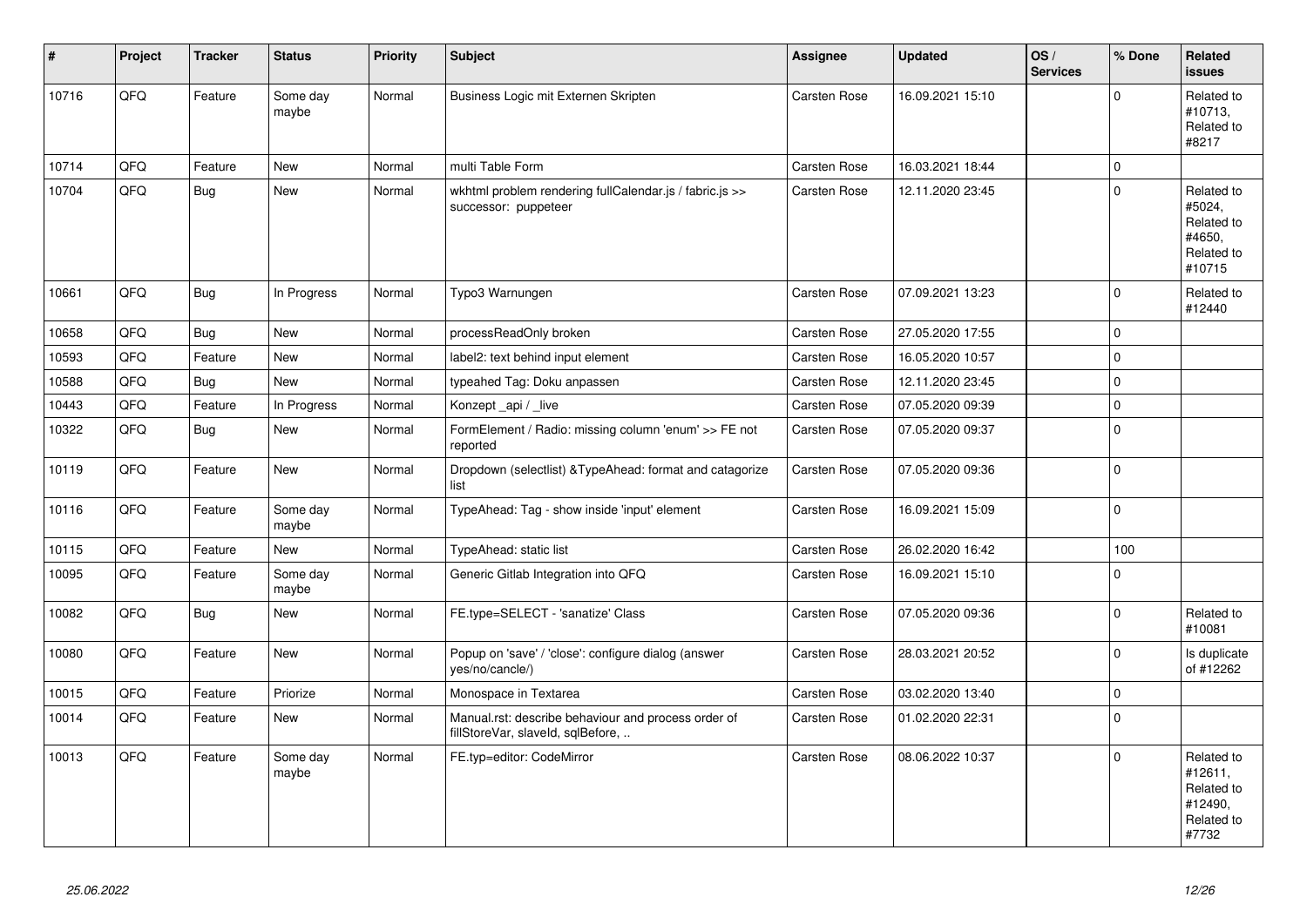| #     | Project | <b>Tracker</b> | <b>Status</b> | <b>Priority</b> | Subject                                                                                                                               | Assignee            | <b>Updated</b>   | OS/<br><b>Services</b> | % Done      | Related<br><b>issues</b>                                                |
|-------|---------|----------------|---------------|-----------------|---------------------------------------------------------------------------------------------------------------------------------------|---------------------|------------------|------------------------|-------------|-------------------------------------------------------------------------|
| 10012 | QFQ     | Feature        | Priorize      | Normal          | redirectAllMailTo: {{beEmail:T}}                                                                                                      | Carsten Rose        | 08.05.2021 09:54 |                        | U           | Related to<br>#12412,<br>Related to<br>#12413,<br>Related to<br>#10011  |
| 10011 | QFQ     | Feature        | Priorize      | Normal          | Offer new STORE_TYPO3 Variable 'beUser', 'beEmail'                                                                                    | Carsten Rose        | 08.05.2021 09:51 |                        | $\Omega$    | Related to<br>#10012,<br>Related to<br>#12511                           |
| 10005 | QFQ     | Feature        | Priorize      | Normal          | Report / special column name:  AS _calendar                                                                                           | Carsten Rose        | 03.06.2020 17:28 |                        | $\mathbf 0$ |                                                                         |
| 9983  | QFQ     | Feature        | <b>New</b>    | Normal          | Report Notation: new keyword 'range'                                                                                                  | Carsten Rose        | 01.02.2020 15:55 |                        | $\Omega$    |                                                                         |
| 9975  | QFQ     | Bug            | Priorize      | Normal          | Dropdown Menu: 'r:3' broken                                                                                                           | <b>Carsten Rose</b> | 01.02.2020 10:13 |                        | $\Omega$    |                                                                         |
| 9968  | QFQ     | Feature        | Priorize      | Normal          | Tooltip in Links for Developer                                                                                                        | <b>Carsten Rose</b> | 01.02.2020 23:17 |                        | $\Omega$    |                                                                         |
| 9958  | QFQ     | <b>Bug</b>     | Priorize      | Normal          | Broken subrecord query: no error message                                                                                              | Carsten Rose        | 05.02.2021 15:15 |                        | $\Omega$    |                                                                         |
| 9947  | QFQ     | <b>Bug</b>     | Priorize      | Normal          | Unwanted error message if missing 'typeAheadSqlPrefetch'                                                                              | <b>Carsten Rose</b> | 01.02.2020 10:13 |                        | $\Omega$    |                                                                         |
| 9928  | QFQ     | Feature        | Priorize      | Normal          | SpecialColumnName: a) Deprecated: ' AS "_+tag " ', b)<br>New: ' AS "_ <tag1><tag2>"</tag2></tag1>                                     | Carsten Rose        | 01.02.2020 23:17 |                        | $\Omega$    | Related to<br>#9929                                                     |
| 9927  | QFQ     | Feature        | New           | Normal          | QFQ Update: a) Update nur machen wenn BE User<br>eingeloggt ist., b) Bei Fehler genaue Meldung welcher<br>Updateschritt Probleme hat. | Carsten Rose        | 22.01.2020 12:59 |                        | $\Omega$    |                                                                         |
| 9900  | QFQ     | Feature        | Priorize      | Normal          | Generic API Call: tt-content record >> JSON                                                                                           | Carsten Rose        | 01.02.2020 10:13 |                        | $\mathbf 0$ |                                                                         |
| 9862  | QFQ     | <b>Bug</b>     | Priorize      | Normal          | Failed writing to sql mail qfq.log should throw an exception                                                                          | <b>Carsten Rose</b> | 01.02.2020 10:13 |                        | $\Omega$    |                                                                         |
| 9834  | QFQ     | <b>Bug</b>     | Priorize      | Normal          | Input elements with tag 'disabled' are missing on<br>form-submit: server option 'processReadOnly' broken                              | <b>Carsten Rose</b> | 07.12.2021 16:43 |                        | $\Omega$    | Related to<br>#9691,<br>Related to<br>#5305, Has<br>duplicate<br>#12331 |
| 9811  | QFQ     | Feature        | New           | Normal          | Report: tag every n'th row                                                                                                            | Carsten Rose        | 01.02.2020 23:22 |                        | $\Omega$    |                                                                         |
| 9783  | QFQ     | Bug            | <b>New</b>    | Normal          | Email with special characters                                                                                                         | <b>Carsten Rose</b> | 01.02.2020 23:22 |                        | $\Omega$    |                                                                         |
| 9781  | QFQ     | Feature        | New           | Normal          | Button: CSS class to make buttons smaller                                                                                             | Carsten Rose        | 01.02.2020 23:22 |                        | $\Omega$    |                                                                         |
| 9777  | QFQ     | Feature        | <b>New</b>    | Normal          | Logging QFQ Variables                                                                                                                 | <b>Carsten Rose</b> | 16.12.2019 17:17 |                        | $\Omega$    |                                                                         |
| 9773  | QFQ     | Bug            | <b>New</b>    | Normal          | form.parameter.formModeGlobal=requiredOff                                                                                             | Carsten Rose        | 01.02.2020 15:56 |                        | $\Omega$    |                                                                         |
| 9707  | QFQ     | Feature        | <b>New</b>    | Normal          | SIP security: encode pageld and check pageld on decode                                                                                | <b>Carsten Rose</b> | 01.02.2020 23:22 |                        | $\Omega$    |                                                                         |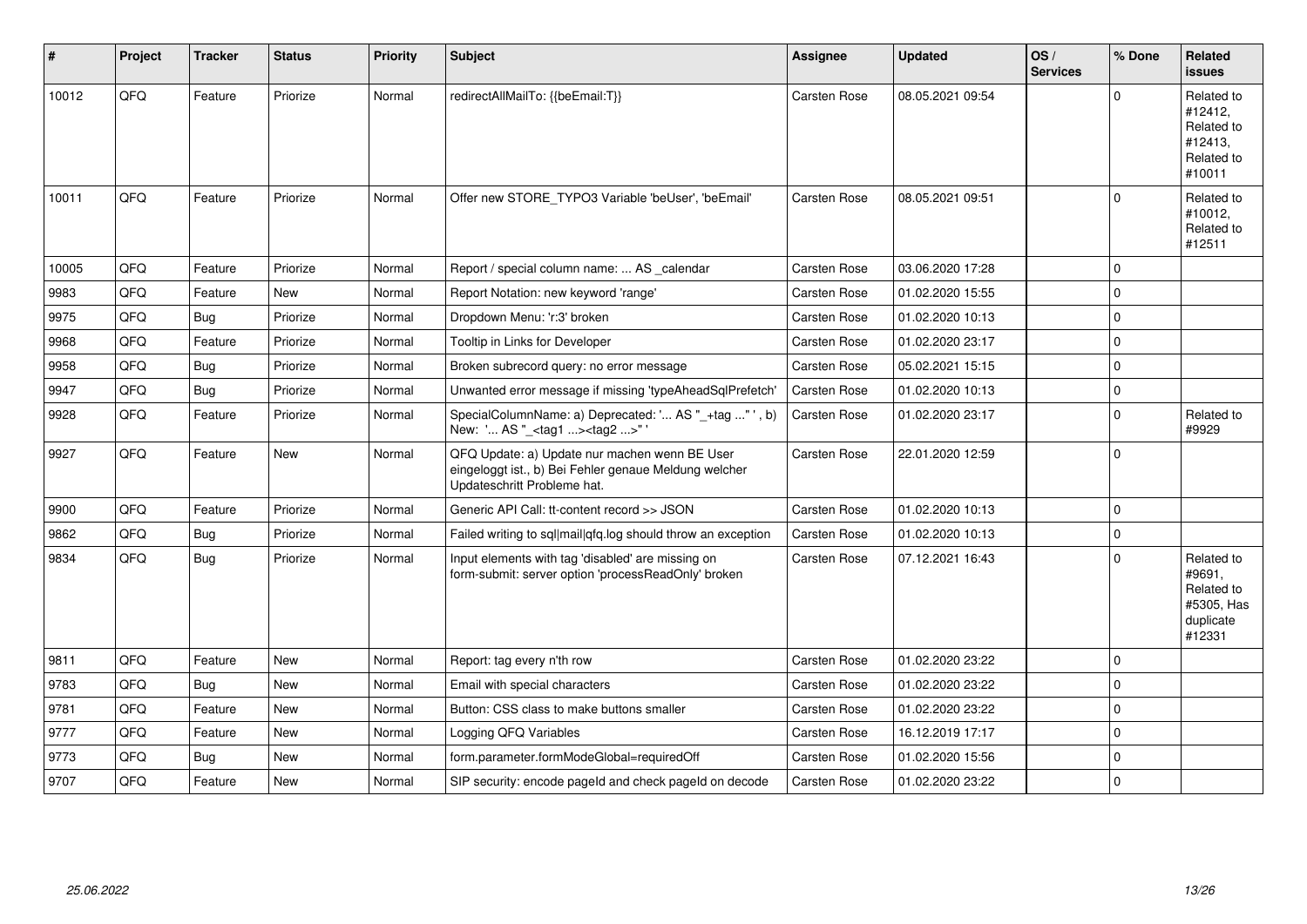| #    | Project | <b>Tracker</b> | <b>Status</b>     | <b>Priority</b> | Subject                                                                       | <b>Assignee</b> | <b>Updated</b>   | OS/<br><b>Services</b> | % Done      | Related<br>issues                                                    |
|------|---------|----------------|-------------------|-----------------|-------------------------------------------------------------------------------|-----------------|------------------|------------------------|-------------|----------------------------------------------------------------------|
| 9706 | QFQ     | Feature        | <b>New</b>        | Normal          | Multi File Upload (hidden template group)                                     | Carsten Rose    | 01.02.2020 23:22 |                        | $\Omega$    | Related to<br>#7521,<br>Related to<br>#5562,<br>Related to<br>#13330 |
| 9704 | QFQ     | Feature        | Some day<br>maybe | Normal          | Thumbnails Generieren beim Splitten von PDF Files                             | Carsten Rose    | 11.12.2019 16:01 |                        | $\mathbf 0$ |                                                                      |
| 9691 | QFQ     | Bug            | In Progress       | Normal          | Checkbox: dynamic update > readonly                                           | Carsten Rose    | 01.02.2020 23:22 |                        | 50          | Related to<br>#9834                                                  |
| 9669 | QFQ     | <b>Bug</b>     | Some day<br>maybe | Normal          | Checkbox / Template Group: radio/checkbox visible broken<br>after 'add'       | Carsten Rose    | 16.06.2021 13:47 |                        | $\mathbf 0$ | Related to<br>#8091                                                  |
| 9668 | QFQ     | Feature        | Priorize          | Normal          | Form.mode: rename 'hidden' to 'hide'                                          | Carsten Rose    | 05.05.2021 22:14 |                        | $\mathbf 0$ | Related to<br>#6437                                                  |
| 9602 | QFQ     | Feature        | New               | Normal          | Form definition as JSON                                                       | Carsten Rose    | 01.02.2020 23:21 |                        | $\mathbf 0$ | Related to<br>#9600                                                  |
| 9579 | QFQ     | Feature        | Some day<br>maybe | Normal          | Multiform with Process Row                                                    | Carsten Rose    | 11.12.2019 16:01 |                        | $\Omega$    |                                                                      |
| 9537 | QFQ     | Feature        | <b>New</b>        | Normal          | FormEditor: Edit fieldset in FrontEnd                                         | Carsten Rose    | 01.02.2020 23:22 |                        | $\mathbf 0$ |                                                                      |
| 9533 | QFQ     | <b>Bug</b>     | New               | Normal          | FE.type=upload: Check in 'beforeSave' if upload is given                      | Carsten Rose    | 01.02.2020 23:22 |                        | $\mathbf 0$ | Related to<br>#11523                                                 |
| 9394 | QFQ     | Feature        | Priorize          | Normal          | REST: allow for non numerical ids in get requests                             | Carsten Rose    | 05.05.2021 22:10 |                        | $\mathbf 0$ |                                                                      |
| 9352 | QFQ     | Feature        | New               | Normal          | FE 'Native' fire slaveld, sqlAfter, sqlIns                                    | Carsten Rose    | 01.02.2020 23:22 |                        | $\mathbf 0$ |                                                                      |
| 9348 | QFQ     | Feature        | New               | Normal          | defaultThumbnailSize: pre render thumbnails                                   | Carsten Rose    | 12.06.2021 09:05 |                        | 0           |                                                                      |
| 9346 | QFQ     | Feature        | Priorize          | Normal          | beforeSave: check if an upload is given                                       | Carsten Rose    | 11.06.2021 21:18 |                        | $\mathbf 0$ |                                                                      |
| 9317 | QFQ     | Bug            | New               | Normal          | FE.type=note: with dynamic show/hidden an empty label<br>causes trouble       | Carsten Rose    | 01.02.2020 23:22 |                        | 0           |                                                                      |
| 9281 | QFQ     | <b>Bug</b>     | Some day<br>maybe | Normal          | Allow STRICT_TRANS_TABLES                                                     | Carsten Rose    | 02.01.2021 18:43 |                        | $\mathbf 0$ |                                                                      |
| 9275 | QFQ     | <b>Bug</b>     | New               | Normal          | autcron: t3 page, which takes to long to respond, is not<br>reported properly | Carsten Rose    | 01.02.2020 23:22 |                        | 100         |                                                                      |
| 9221 | QFQ     | Feature        | New               | Normal          | typeAhead: Zeichenlimite ausschalten                                          | Carsten Rose    | 08.05.2021 17:06 |                        | $\mathbf 0$ |                                                                      |
| 9208 | QFG     | Feature        | New               | Normal          | Manage 'recent' records                                                       | Carsten Rose    | 01.02.2020 23:22 |                        | $\mathbf 0$ |                                                                      |
| 9177 | QFQ     | <b>Bug</b>     | New               | Normal          | Bug? QFQ tries to save an action FE, which has real<br>existing column name   | Carsten Rose    | 01.02.2020 23:22 |                        | $\mathbf 0$ |                                                                      |
| 9136 | QFQ     | Feature        | New               | Normal          | Create ZIP files with dynamic PDFs                                            | Carsten Rose    | 01.02.2020 23:22 |                        | 0           |                                                                      |
| 9129 | QFQ     | Feature        | New               | Normal          | sqlValidate: Message as notification, not as error                            | Carsten Rose    | 01.02.2020 23:22 |                        | $\mathbf 0$ | Related to<br>#9128                                                  |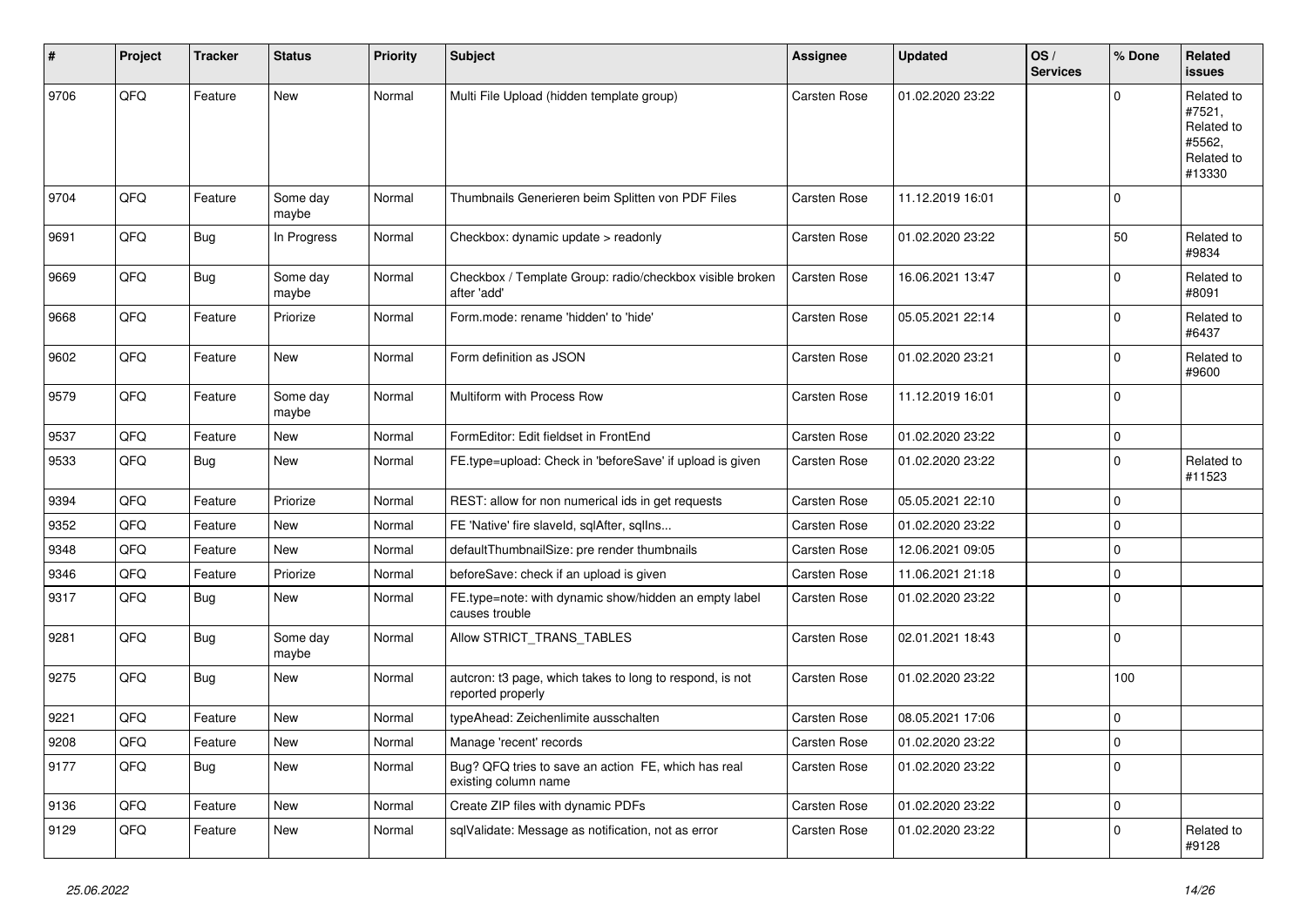| #    | Project | <b>Tracker</b> | <b>Status</b>     | <b>Priority</b> | <b>Subject</b>                                                                                         | Assignee            | <b>Updated</b>   | OS/<br><b>Services</b> | % Done      | Related<br>issues    |
|------|---------|----------------|-------------------|-----------------|--------------------------------------------------------------------------------------------------------|---------------------|------------------|------------------------|-------------|----------------------|
| 9128 | QFQ     | Feature        | <b>New</b>        | Normal          | Error Message: not replaced variables- a) replace back to<br>'{{', b) underline                        | Carsten Rose        | 01.02.2020 23:22 |                        | $\Omega$    | Related to<br>#9129  |
| 9127 | QFQ     | Bug            | <b>New</b>        | Normal          | Error Message: change 'roll over' color - text not readable                                            | Carsten Rose        | 01.02.2020 23:22 |                        | $\mathbf 0$ |                      |
| 9077 | QFQ     | Bug            | <b>New</b>        | Normal          | typeAheadSql: report broken SQL                                                                        | Carsten Rose        | 01.02.2020 23:22 |                        | $\Omega$    |                      |
| 9013 | QFQ     | <b>Bug</b>     | <b>New</b>        | Normal          | Error in Twig template not handled                                                                     | Carsten Rose        | 20.10.2021 13:43 |                        | $\mathbf 0$ |                      |
| 8975 | QFQ     | Feature        | <b>New</b>        | Normal          | Report Notation: 2.0                                                                                   | Carsten Rose        | 01.02.2020 23:22 |                        | $\Omega$    | Related to<br>#8963  |
| 8963 | QFQ     | Feature        | Priorize          | Normal          | Setting values in a store: flexible way                                                                | Carsten Rose        | 05.05.2021 22:10 |                        | $\Omega$    | Related to<br>#8975  |
| 8894 | QFQ     | Feature        | Some day<br>maybe | Normal          | Documentation Tags Usable in QFQ Application                                                           | Carsten Rose        | 11.12.2019 16:01 |                        | $\Omega$    |                      |
| 8892 | QFQ     | Feature        | Some day<br>maybe | Normal          | Display and Edit SQL Comments in Form Editor                                                           | <b>Carsten Rose</b> | 11.12.2019 16:01 |                        | $\mathbf 0$ |                      |
| 8806 | QFQ     | Feature        | <b>New</b>        | Normal          | SQL Function nl2br                                                                                     | Carsten Rose        | 01.02.2020 23:22 |                        | $\Omega$    |                      |
| 8719 | QFQ     | Feature        | <b>New</b>        | Normal          | extraButtonLock: add support for 0/1                                                                   | Carsten Rose        | 01.02.2020 23:22 |                        | $\mathbf 0$ |                      |
| 8702 | QFQ     | Feature        | <b>New</b>        | Normal          | Load Record which is locked: missing user info                                                         | Carsten Rose        | 11.12.2019 16:16 |                        | $\Omega$    | Related to<br>#9789  |
| 8586 | QFQ     | Feature        | Some day<br>maybe | Normal          | QFQ: Enhance Error message for 'record not found'                                                      | Carsten Rose        | 16.09.2021 15:10 |                        | $\Omega$    |                      |
| 8585 | QFQ     | Feature        | Priorize          | Normal          | Enhance Error message for 'unknown form'                                                               | Carsten Rose        | 01.02.2020 10:13 |                        | $\mathbf 0$ |                      |
| 8584 | QFQ     | Feature        | Priorize          | Normal          | FE 'Action' - never assign to Container (except Template<br>Group)                                     | Carsten Rose        | 01.02.2020 10:13 |                        | $\mathbf 0$ |                      |
| 8520 | QFQ     | Feature        | Some day<br>maybe | Normal          | Bring QFQ to Composer                                                                                  | <b>Carsten Rose</b> | 16.09.2021 15:10 |                        | $\Omega$    |                      |
| 8336 | QFQ     | Feature        | <b>New</b>        | Normal          | Form > modified > Close New: a) Optional disable popup, b)<br>custom text, c) mode on save: closelstay | <b>Carsten Rose</b> | 01.02.2020 23:22 |                        | $\Omega$    | Related to<br>#8335  |
| 8277 | QFQ     | Feature        | Priorize          | Normal          | fe.parameter.default=                                                                                  | Carsten Rose        | 01.02.2020 23:17 |                        | $\Omega$    | Related to<br>#8113  |
| 8217 | QFQ     | Feature        | <b>New</b>        | Normal          | if-elseif-else construct                                                                               | Carsten Rose        | 16.03.2021 18:41 |                        | $\Omega$    | Related to<br>#10716 |
| 8187 | QFQ     | Feature        | <b>New</b>        | Normal          | Subrecord: enable/hide new button - make new/edit/delete<br>customizeable.                             | Carsten Rose        | 06.03.2021 18:44 |                        | $\Omega$    | Related to<br>#11326 |
| 8106 | QFQ     | <b>Bug</b>     | Some day<br>maybe | Normal          | Dynamic Update: Feld kann nicht auf empty zurückgesetzt<br>werden                                      | Carsten Rose        | 11.12.2019 16:01 |                        | $\Omega$    |                      |
| 8101 | QFQ     | Feature        | Some day<br>maybe | Normal          | Password hash: support further hashing methods                                                         | Carsten Rose        | 16.09.2021 15:10 |                        | $\Omega$    |                      |
| 8089 | QFQ     | Feature        | New               | Normal          | Copy/Paste for FormElements                                                                            | Carsten Rose        | 01.02.2020 23:22 |                        | 0           |                      |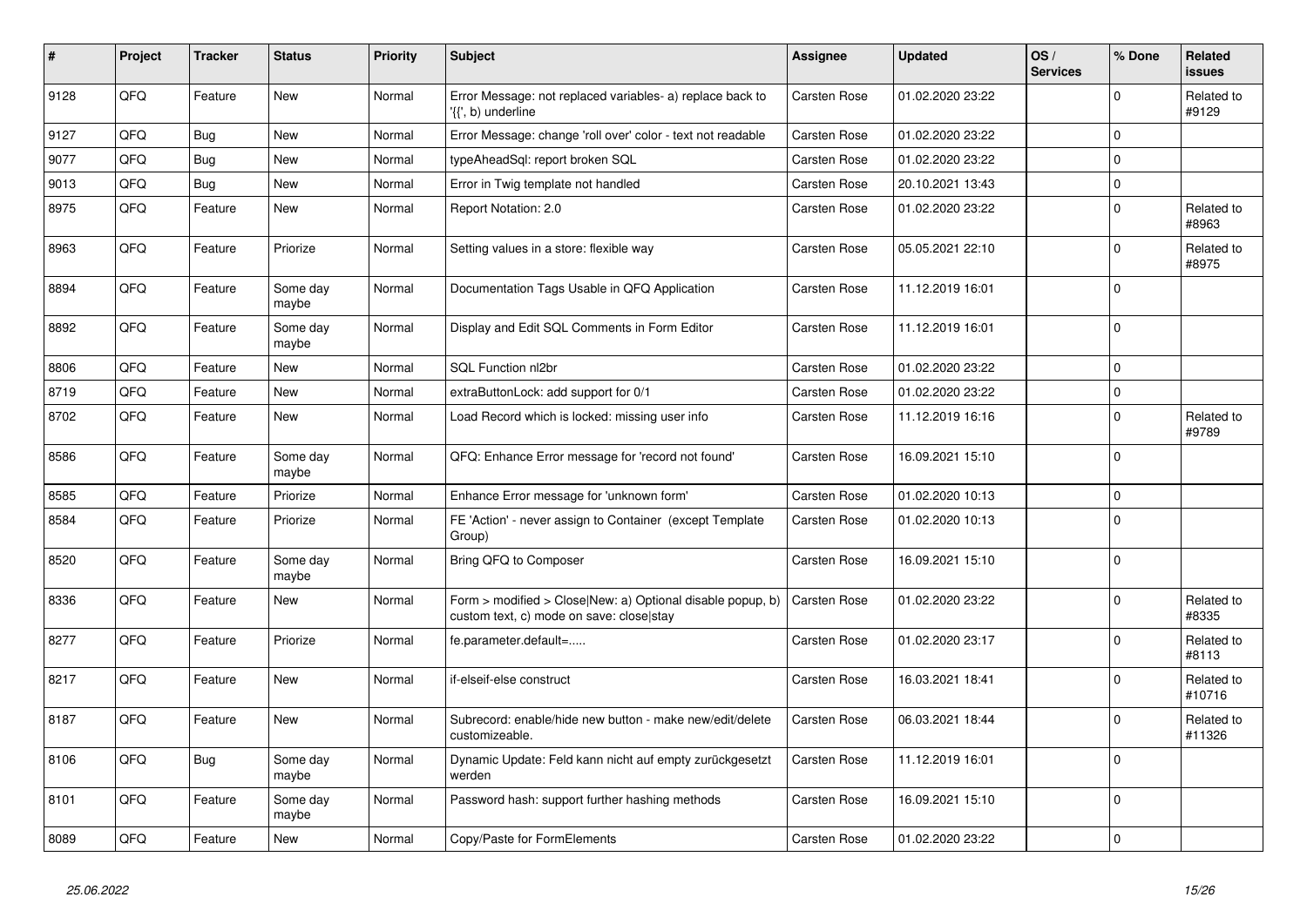| ∦    | Project | <b>Tracker</b> | <b>Status</b> | <b>Priority</b> | Subject                                                                                               | <b>Assignee</b>     | <b>Updated</b>   | OS/<br><b>Services</b> | % Done      | Related<br>issues    |
|------|---------|----------------|---------------|-----------------|-------------------------------------------------------------------------------------------------------|---------------------|------------------|------------------------|-------------|----------------------|
| 8049 | QFQ     | Bug            | <b>New</b>    | Normal          | FE.type=note, column 'value': text moves some pixel to top<br>after save                              | <b>Carsten Rose</b> | 01.02.2020 23:22 |                        | $\mathbf 0$ |                      |
| 8044 | QFQ     | Feature        | Priorize      | Normal          | Transaction: a) Form, b) Report                                                                       | <b>Carsten Rose</b> | 05.05.2021 22:14 |                        | $\mathbf 0$ | Related to<br>#8043  |
| 8037 | QFQ     | Bug            | Priorize      | Normal          | FE.type=upload (advanced mode): {{slaveld:V}} missing<br>during dynamic update                        | <b>Carsten Rose</b> | 01.02.2020 10:13 |                        | $\mathbf 0$ |                      |
| 8034 | QFQ     | Feature        | Priorize      | Normal          | FormElement 'data': 22.22.2222 should not be accepted                                                 | <b>Carsten Rose</b> | 01.02.2020 10:13 |                        | $\mathbf 0$ |                      |
| 7924 | QFQ     | Feature        | New           | Normal          | Radio/Checkbox with Tooltip                                                                           | <b>Carsten Rose</b> | 01.02.2020 23:22 |                        | $\mathbf 0$ |                      |
| 7920 | QFQ     | Feature        | <b>New</b>    | Normal          | FE: Syntax Highlight, Zeinlenumbruch                                                                  | <b>Carsten Rose</b> | 01.02.2020 10:03 |                        | 0           |                      |
| 7890 | QFQ     | <b>Bug</b>     | New           | Normal          | FormElement 'required': extraButtonInfo not aligned                                                   | <b>Carsten Rose</b> | 11.06.2021 21:17 |                        | $\mathbf 0$ | Related to<br>#11517 |
| 7812 | QFQ     | Feature        | New           | Normal          | FE 'Subrecord' - new option 'subrecordShowFilter',<br>'subrecordPaging'                               | <b>Carsten Rose</b> | 01.02.2020 23:22 |                        | $\mathbf 0$ |                      |
| 7795 | QFQ     | Bug            | <b>New</b>    | Normal          | Readonly Form: Typeahead-Felder                                                                       | <b>Carsten Rose</b> | 01.02.2020 23:22 |                        | $\mathbf 0$ |                      |
| 7685 | QFQ     | Bug            | New           | Normal          | Open FormElement from QFQ error message and save<br>modified record: error about missing {{formId:F}} | <b>Carsten Rose</b> | 01.02.2020 23:22 |                        | $\Omega$    |                      |
| 7683 | QFQ     | Feature        | <b>New</b>    | Normal          | Special column names in '{{ SELECT  AS _link }}' should<br>be detected                                | <b>Carsten Rose</b> | 01.02.2020 23:21 |                        | $\mathbf 0$ |                      |
| 7681 | QFQ     | Feature        | <b>New</b>    | Normal          | Optional switch off 'check for modified record'                                                       | <b>Carsten Rose</b> | 01.02.2020 23:21 |                        | $\mathbf 0$ |                      |
| 7660 | QFQ     | Feature        | New           | Normal          | IMAP: import mails to DB, move / delete mails                                                         | <b>Carsten Rose</b> | 01.02.2020 09:52 |                        | $\mathbf 0$ |                      |
| 7656 | QFQ     | Bug            | Priorize      | Normal          | FE with required, 'pattern' and 'extraButtonLock': always<br>complain about missing value             | <b>Carsten Rose</b> | 01.02.2020 10:13 |                        | $\Omega$    |                      |
| 7630 | QFQ     | Feature        | Priorize      | Normal          | detailed error message for simple upload                                                              | <b>Carsten Rose</b> | 01.02.2020 10:13 |                        | $\mathbf 0$ |                      |
| 7616 | QFQ     | <b>Bug</b>     | Priorize      | Normal          | Selectlist with Enum & Dynamic Update                                                                 | <b>Carsten Rose</b> | 01.02.2020 10:13 |                        | $\mathbf 0$ |                      |
| 7574 | QFQ     | <b>Bug</b>     | New           | Normal          | Substitute error: form element not reported / dont parse<br>Form.note                                 | Carsten Rose        | 01.02.2020 23:21 |                        | $\Omega$    |                      |
| 7547 | QFQ     | Bug            | <b>New</b>    | Normal          | Error Message in afterSave: wrong parameter column<br>reported                                        | Carsten Rose        | 01.02.2020 23:22 |                        | $\Omega$    |                      |
| 7524 | QFQ     | Bug            | New           | Normal          | QFQ throws a 'General Error' if 'fileadmin/protected/log/' is<br>not writeable                        | Carsten Rose        | 01.02.2020 23:22 |                        | $\mathbf 0$ |                      |
| 7522 | QFQ     | Feature        | Priorize      | Normal          | Inserting default index.html to folder (Avoid Apache<br>Indexing)                                     | <b>Carsten Rose</b> | 01.02.2020 10:13 |                        | $\mathbf 0$ |                      |
| 7521 | QFQ     | Feature        | New           | Normal          | TemplateGroup: fe.type=upload                                                                         | Carsten Rose        | 01.02.2020 23:21 |                        | $\mathbf 0$ | Related to<br>#9706  |
| 7520 | QFQ     | Feature        | New           | Normal          | QR Code:  AS _qr ( AS _link)                                                                          | Carsten Rose        | 01.02.2020 23:22 |                        | $\mathbf 0$ |                      |
| 7519 | QFQ     | Feature        | New           | Normal          | Select: Multi                                                                                         | Carsten Rose        | 01.02.2020 23:22 |                        | 0           |                      |
| 7513 | QFQ     | Bug            | New           | Normal          | Radios not correct aligned                                                                            | Carsten Rose        | 01.02.2020 23:22 |                        | 0           |                      |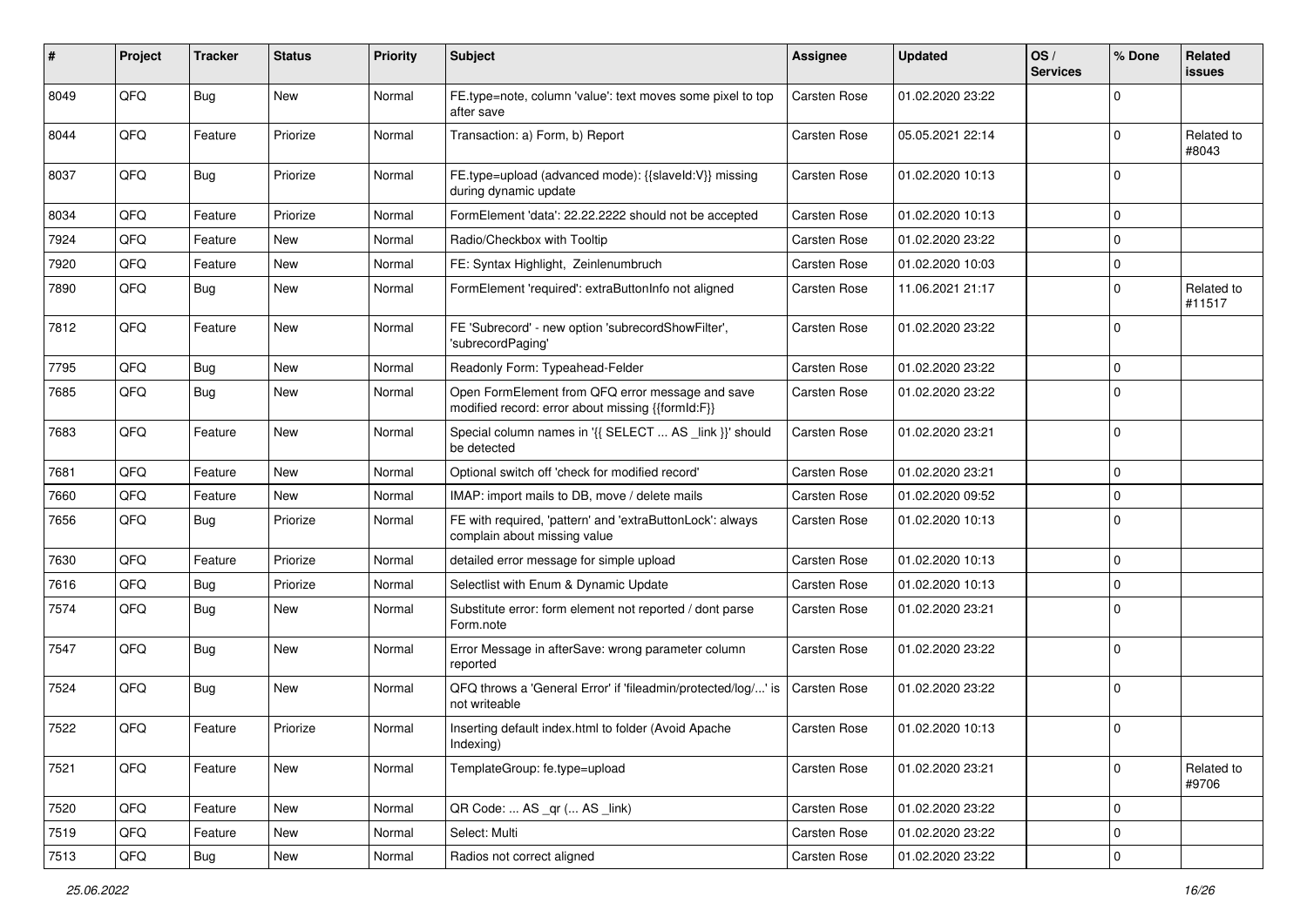| #    | Project | Tracker    | <b>Status</b>     | <b>Priority</b> | <b>Subject</b>                                                                                                   | Assignee            | <b>Updated</b>   | OS/<br><b>Services</b> | % Done      | Related<br>issues         |
|------|---------|------------|-------------------|-----------------|------------------------------------------------------------------------------------------------------------------|---------------------|------------------|------------------------|-------------|---------------------------|
| 7512 | QFQ     | Bug        | <b>New</b>        | Normal          | FE: inputType=number >> 'pattern' is not respected                                                               | Carsten Rose        | 01.02.2020 23:22 |                        | $\Omega$    |                           |
| 7481 | QFQ     | Feature    | New               | Normal          | Detect 'BaseUrl' automatically                                                                                   | Carsten Rose        | 01.02.2020 23:21 |                        | $\Omega$    |                           |
| 7480 | QFQ     | Feature    | New               | Normal          | Record History (Undo / Redo)                                                                                     | Carsten Rose        | 11.12.2019 16:16 |                        | $\mathbf 0$ | Related to<br>#2361       |
| 7453 | QFQ     | Feature    | Some day<br>maybe | Normal          | import / export forms QFQ                                                                                        | Carsten Rose        | 16.09.2021 15:10 |                        | $\Omega$    |                           |
| 7452 | QFQ     | Feature    | Some day<br>maybe | Normal          | automate deployment new QFQ version                                                                              | Carsten Rose        | 16.09.2021 15:10 |                        | $\Omega$    |                           |
| 7342 | QFQ     | Feature    | <b>New</b>        | Normal          | add content = hide_this                                                                                          | Carsten Rose        | 01.02.2020 23:21 |                        | $\Omega$    |                           |
| 7336 | QFQ     | Feature    | Some day<br>maybe | Normal          | PDF Upload: disallow PDFs with specific Meta information                                                         | <b>Carsten Rose</b> | 11.12.2019 16:01 |                        | $\mathbf 0$ |                           |
| 7290 | QFQ     | Feature    | Priorize          | Normal          | FormEditor: title as textarea if LEN(title)>60                                                                   | Carsten Rose        | 01.02.2020 10:13 |                        | $\mathbf 0$ | Blocked by<br>#7682       |
| 7280 | QFQ     | Feature    | <b>New</b>        | Normal          | recently used table                                                                                              | Carsten Rose        | 01.02.2020 23:21 |                        | $\mathbf 0$ |                           |
| 7261 | QFQ     | Bug        | <b>New</b>        | Normal          | Report pathFilename for user without path, only the filename                                                     | <b>Carsten Rose</b> | 01.02.2020 23:21 |                        | $\Omega$    |                           |
| 7239 | QFQ     | Feature    | <b>New</b>        | Normal          | TinyMCE: html tag whitelist                                                                                      | Carsten Rose        | 01.02.2020 23:21 |                        | $\Omega$    | Related to<br>#14320      |
| 7219 | QFQ     | <b>Bug</b> | <b>New</b>        | Normal          | typeSheadSql / typeAheadSqlPrefetch: change to curly<br>braces                                                   | Carsten Rose        | 01.02.2020 23:21 |                        | $\mathbf 0$ |                           |
| 7217 | QFQ     | Feature    | Priorize          | Normal          | Download: notice User if ` sip=?` is missing                                                                     | Carsten Rose        | 01.02.2020 10:13 |                        | 0           |                           |
| 7175 | QFQ     | Feature    | <b>New</b>        | Normal          | Upload: md5 hash as filename                                                                                     | Carsten Rose        | 01.02.2020 23:21 |                        | $\Omega$    |                           |
| 7119 | QFQ     | Feature    | <b>New</b>        | Normal          | Upload: scaleDownWidth, scaleDownHeight                                                                          | <b>Carsten Rose</b> | 01.02.2020 23:21 |                        | $\mathbf 0$ |                           |
| 7109 | QFQ     | Feature    | <b>New</b>        | Normal          | Dynamic Updates: row/element hide                                                                                | Carsten Rose        | 01.02.2020 23:22 |                        | $\Omega$    | Has<br>duplicate<br>#4081 |
| 7107 | QFQ     | Feature    | Some day<br>maybe | Normal          | Showcase Registration Tool: Anmeldung / Administration :<br>Liste Anmeldungen / Emaileinaldung                   | Carsten Rose        | 11.12.2019 16:01 |                        | $\Omega$    |                           |
| 7102 | QFQ     | Feature    | <b>New</b>        | Normal          | Comment sign in report: '#' and '--'                                                                             | Carsten Rose        | 01.02.2020 23:21 |                        | $\Omega$    |                           |
| 7099 | QFQ     | Feature    | New               | Normal          | Redesign FormEditor                                                                                              | Carsten Rose        | 01.02.2020 23:21 |                        | 0           |                           |
| 7014 | QFQ     | Bug        | <b>New</b>        | Normal          | Sending invalid emails succeeds when<br>debug.redirectAllMailTo is set                                           | Carsten Rose        | 01.02.2020 23:21 |                        | $\Omega$    |                           |
| 7002 | QFQ     | Bug        | <b>New</b>        | Normal          | Dynamic Update: row does not disappear / appear                                                                  | Carsten Rose        | 01.02.2020 23:22 |                        | $\Omega$    |                           |
| 6998 | QFQ     | Feature    | Priorize          | Normal          | Form: with debug=on show column information as tooltip of<br>column label                                        | <b>Carsten Rose</b> | 01.02.2020 10:13 |                        | $\Omega$    |                           |
| 6912 | QFQ     | Bug        | <b>New</b>        | Normal          | error Message Var 'deadline' already set in SIP - in Form<br>with FE.value={{deadline:R:::{{deadlinePeriod:Y}}}} | Carsten Rose        | 01.02.2020 23:21 |                        | $\Omega$    |                           |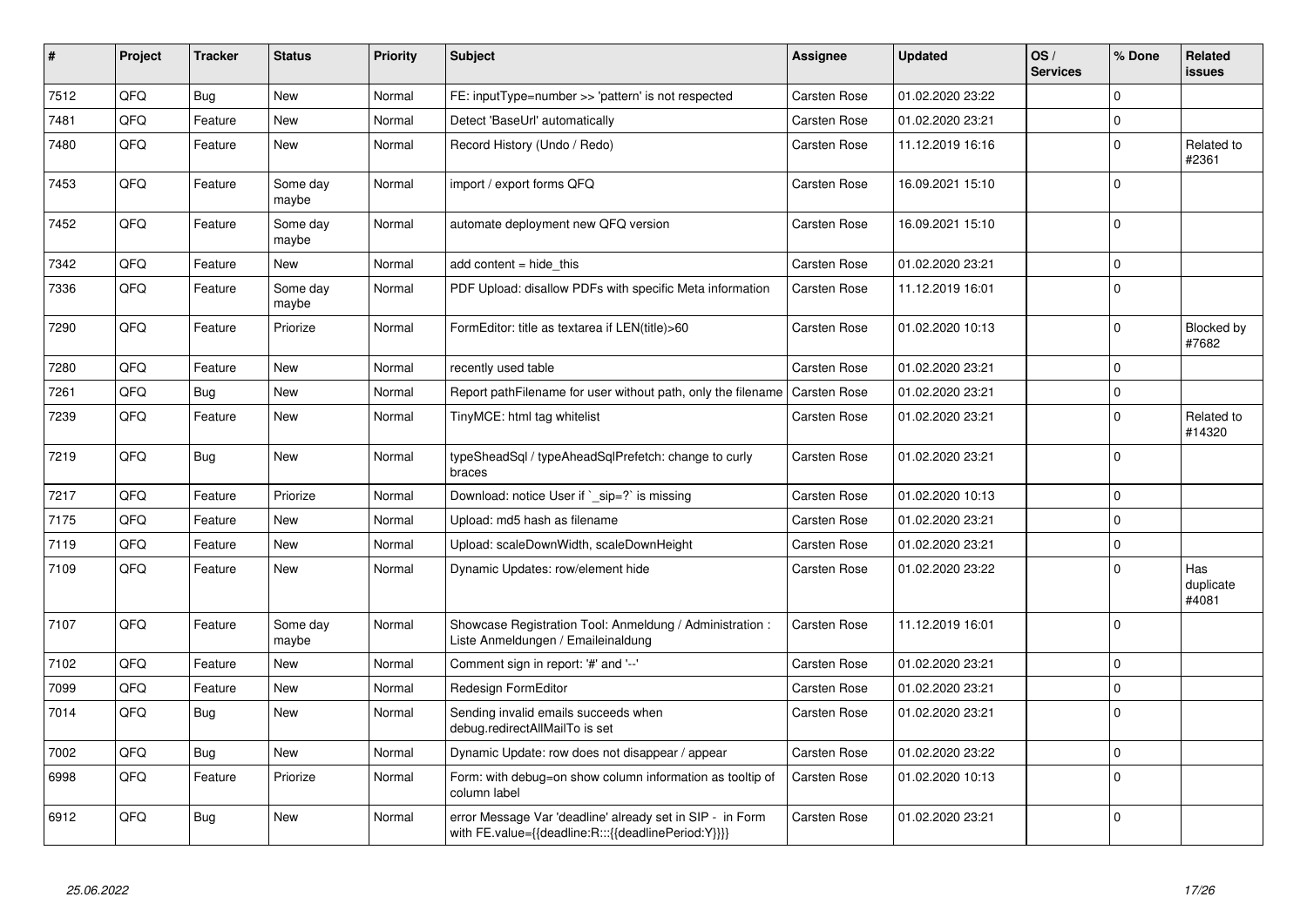| ∦    | Project | <b>Tracker</b> | <b>Status</b>     | <b>Priority</b> | <b>Subject</b>                                                                                                             | <b>Assignee</b>     | <b>Updated</b>   | OS/<br><b>Services</b> | % Done      | Related<br>issues                           |
|------|---------|----------------|-------------------|-----------------|----------------------------------------------------------------------------------------------------------------------------|---------------------|------------------|------------------------|-------------|---------------------------------------------|
| 6855 | QFQ     | Feature        | New               | Normal          | With {{feUser:U}}!={{feUser:T}}: Save / Delete: only possible<br>with {{feUserSave:U}}='yes' and '{{feUserDelete:U}}='yes' | Carsten Rose        | 01.02.2020 23:21 |                        | $\Omega$    |                                             |
| 6765 | QFQ     | Feature        | <b>New</b>        | Normal          | Moeglichkeit via QFQ eigene Logs zu schreiben                                                                              | Carsten Rose        | 01.02.2020 23:21 |                        | 0           |                                             |
| 6723 | QFQ     | Feature        | New               | Normal          | Report QFQ Installation and Version                                                                                        | Carsten Rose        | 12.06.2021 09:07 |                        | 0           |                                             |
| 6715 | QFQ     | Feature        | Some day<br>maybe | Normal          | Code-Refactoring: dbArray vereinheitlichen                                                                                 | Carsten Rose        | 11.12.2019 16:02 |                        | $\Omega$    |                                             |
| 6677 | QFQ     | Bug            | New               | Normal          | Error message FE Action Element: no/wrong FE reference<br>who cause the problem.                                           | Carsten Rose        | 01.02.2020 23:21 |                        | $\mathbf 0$ |                                             |
| 6609 | QFQ     | Feature        | <b>New</b>        | Normal          | Formlet: JSON API erweitern                                                                                                | Carsten Rose        | 01.02.2020 23:21 |                        | 50          |                                             |
| 6602 | QFQ     | Feature        | New               | Normal          | Formlet: in Report auf Mausklick ein mini-form oeffnen                                                                     | Carsten Rose        | 11.12.2019 16:16 |                        | $\Omega$    |                                             |
| 6594 | QFQ     | Feature        | New               | Normal          | Excel: on download, check if there is a valid sip                                                                          | Carsten Rose        | 01.02.2020 23:21 |                        | $\Omega$    |                                             |
| 6574 | QFQ     | <b>Bug</b>     | Priorize          | Normal          | qfq.log: Fehlermeldung wurde angezeigt, aber nicht geloggt                                                                 | Carsten Rose        | 01.02.2020 10:13 |                        | 0           |                                             |
| 6483 | QFQ     | Bug            | New               | Normal          | R Store funktioniert nicht bei 'Report Notation' im FE                                                                     | Carsten Rose        | 01.02.2020 23:21 |                        | 0           |                                             |
| 6462 | QFQ     | <b>Bug</b>     | <b>New</b>        | Normal          | File Upload: Nutzlose Fehlermeldung wenn Datei zu gross                                                                    | Carsten Rose        | 01.02.2020 23:21 |                        | $\Omega$    | Related to<br>#6139                         |
| 6437 | QFQ     | Feature        | <b>New</b>        | Normal          | Neuer Mode Button bei FormElementen                                                                                        | Carsten Rose        | 01.02.2020 23:21 |                        | $\Omega$    | Related to<br>#9668,<br>Blocked by<br>#9678 |
| 6292 | QFQ     | Feature        | <b>New</b>        | Normal          | Download: File speichern mit Hash aber original Filename in<br>der Datenbank vermerken fuer Downloads                      | <b>Carsten Rose</b> | 01.02.2020 23:21 |                        | $\Omega$    |                                             |
| 6289 | QFQ     | Feature        | <b>New</b>        | Normal          | Form: Log                                                                                                                  | Carsten Rose        | 01.02.2020 23:21 |                        | $\Omega$    |                                             |
| 6261 | QFQ     | Feature        | New               | Normal          | Persistent SIP                                                                                                             | Carsten Rose        | 12.06.2021 09:07 |                        | $\Omega$    | Related to<br>#10819                        |
| 6250 | QFQ     | Feature        | In Progress       | Normal          | Enhance layout: a) Subrecord, b) Subrecord-Title                                                                           | Carsten Rose        | 01.02.2020 23:22 |                        | $\Omega$    | Related to<br>#5391                         |
| 5991 | QFQ     | <b>Bug</b>     | Some day<br>maybe | Normal          | URLs with ' ' or long parameter are problematic                                                                            | Carsten Rose        | 01.02.2020 23:19 |                        | $\Omega$    |                                             |
| 5983 | QFQ     | Feature        | Some day<br>maybe | Normal          | Form Submit (save & update): normalize date/-time FE                                                                       | Carsten Rose        | 01.02.2020 23:19 |                        | $\Omega$    |                                             |
| 5942 | QFQ     | Feature        | Priorize          | Normal          | 'L' and 'type': append to links, generate via '_link' by using<br>'u:' .                                                   | Carsten Rose        | 01.02.2020 10:13 |                        | $\Omega$    |                                             |
| 5894 | QFQ     | Feature        | Feedback          | Normal          | Typeahead in Report: show/hide rows dynamically                                                                            | Carsten Rose        | 18.02.2022 08:50 |                        | $\Omega$    | Related to<br>#5893,<br>Related to<br>#5885 |
| 5852 | QFQ     | Feature        | Some day<br>maybe | Normal          | Logging: mail.log / sql.log - im FE anzeigen und via AJAX<br>aktualisieren                                                 | Carsten Rose        | 01.02.2020 23:19 |                        | 0           | Related to<br>#5885                         |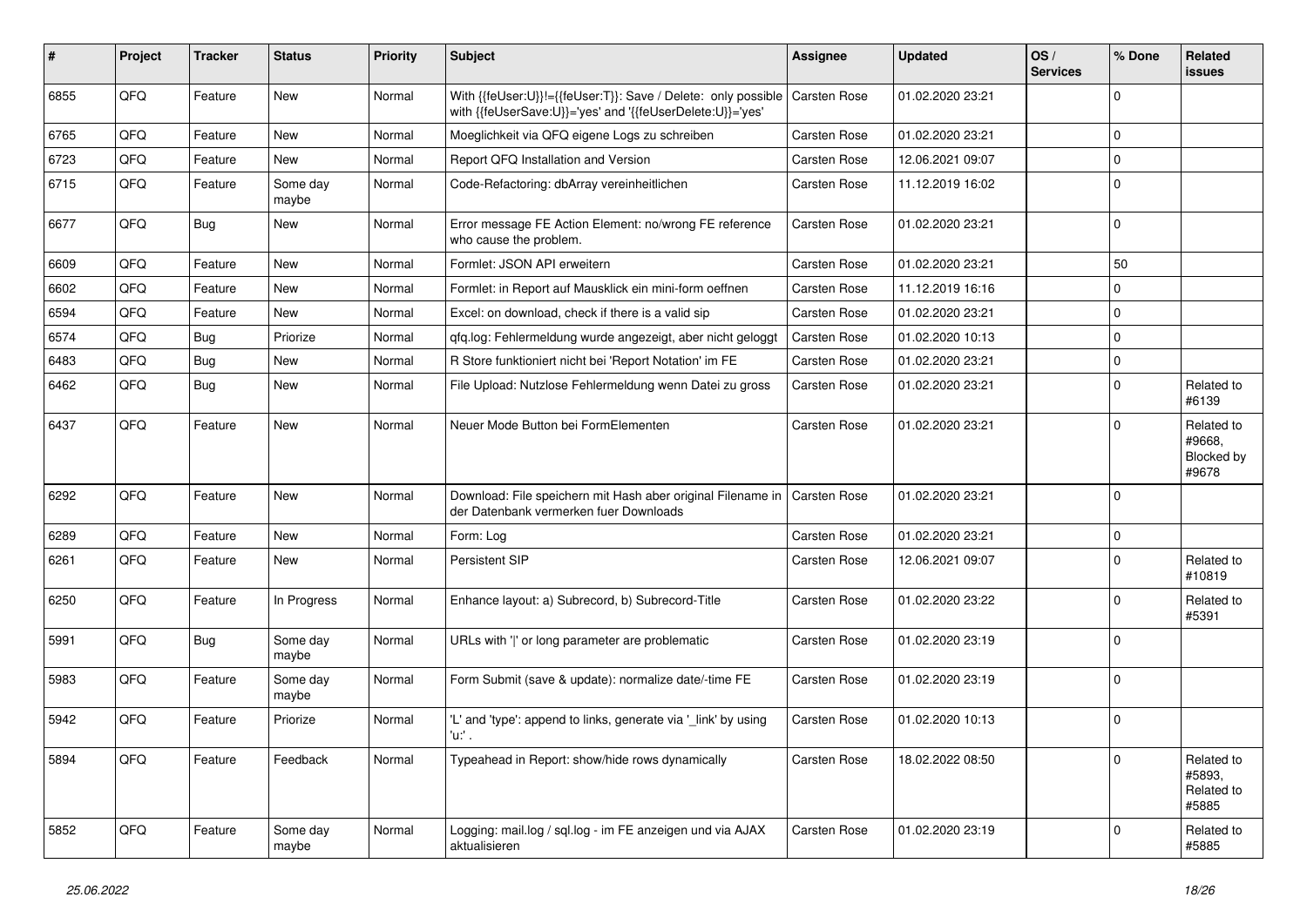| ∦    | Project | <b>Tracker</b> | <b>Status</b>     | <b>Priority</b> | <b>Subject</b>                                                                                                       | Assignee            | <b>Updated</b>   | OS/<br><b>Services</b> | % Done      | Related<br><b>issues</b>                    |
|------|---------|----------------|-------------------|-----------------|----------------------------------------------------------------------------------------------------------------------|---------------------|------------------|------------------------|-------------|---------------------------------------------|
| 5782 | QFQ     | Feature        | <b>New</b>        | Normal          | NextCloud API                                                                                                        | <b>Carsten Rose</b> | 01.02.2020 10:02 |                        | $\Omega$    |                                             |
| 5768 | QFQ     | Bug            | Some day<br>maybe | Normal          | '{{pageLanguage:T}}' missing if QFQ is called via api                                                                | Carsten Rose        | 01.02.2020 23:19 |                        | $\Omega$    |                                             |
| 5706 | QFQ     | Bug            | Some day<br>maybe | Normal          | upload: fileDestination needs to be sanatized                                                                        | Carsten Rose        | 01.02.2020 23:19 |                        | $\Omega$    |                                             |
| 5695 | QFQ     | Feature        | In Progress       | Normal          | <b>Multiform</b>                                                                                                     | Carsten Rose        | 02.01.2021 18:38 |                        | $\mathbf 0$ |                                             |
| 5665 | QFQ     | Feature        | Some day<br>maybe | Normal          | Versuch das '{{!' nicht mehr noetig ist.                                                                             | Carsten Rose        | 01.02.2020 23:20 |                        | $\Omega$    | Related to<br>#7432,<br>Related to<br>#7434 |
| 5579 | QFQ     | Feature        | Some day<br>maybe | Normal          | Enhance Doc / Presentation: variable type 'link column type'                                                         | Carsten Rose        | 01.02.2020 23:19 |                        | $\Omega$    |                                             |
| 5576 | QFQ     | Bug            | <b>New</b>        | Normal          | Using MySQL 'DROP' requires privilege - wich is not really<br>necessary.                                             | Carsten Rose        | 01.02.2020 23:21 |                        | $\Omega$    |                                             |
| 5559 | QFQ     | Bug            | <b>New</b>        | Normal          | FE.type = Upload: 'accept' might contain variables                                                                   | Carsten Rose        | 11.05.2020 21:23 |                        | $\mathbf 0$ |                                             |
| 5557 | QFQ     | <b>Bug</b>     | Some day<br>maybe | Normal          | Form load: STORE_RECORD filled, but should be empty                                                                  | Carsten Rose        | 01.02.2020 23:19 |                        | $\Omega$    |                                             |
| 5548 | QFQ     | Feature        | Some day<br>maybe | Normal          | 801 Textfiles/Scriptfiles als Thumbnail                                                                              | Carsten Rose        | 07.03.2022 16:26 |                        | $\Omega$    |                                             |
| 5480 | QFQ     | Feature        | Some day<br>maybe | Normal          | QFQ: Dokumentation mit Screenshots versehen                                                                          | Carsten Rose        | 01.02.2020 23:20 |                        | $\Omega$    | Related to<br>#9879                         |
| 5428 | QFQ     | Feature        | Some day<br>maybe | Normal          | secure thumbnail: late render on access.                                                                             | Carsten Rose        | 01.02.2020 23:20 |                        | $\Omega$    |                                             |
| 5345 | QFQ     | Feature        | <b>New</b>        | Normal          | Report: UPDATE / INSERT / DELETE statements should<br>trigger subqueries, depending on the result.                   | Carsten Rose        | 27.05.2020 16:11 |                        | $\mathbf 0$ |                                             |
| 5305 | QFQ     | <b>Bug</b>     | <b>New</b>        | Normal          | Upload FormElement: nicht disabled by readonly Form                                                                  | Carsten Rose        | 16.06.2021 13:43 |                        | $\Omega$    | Related to<br>#9347,<br>Related to<br>#9834 |
| 5132 | QFQ     | Feature        | Some day<br>maybe | Normal          | Error Message sendmail missing attachment: more details                                                              | Carsten Rose        | 01.02.2020 23:19 |                        | $\Omega$    |                                             |
| 5131 | QFQ     | Feature        | New               | Normal          | Activate Spin Gear ('wait/busy' indicator) via LINK attribute                                                        | Carsten Rose        | 01.02.2020 23:21 |                        | $\pmb{0}$   |                                             |
| 5021 | QFQ     | Bug            | Some day<br>maybe | Normal          | FE.typ=extra - during save displays error 'datum2' already<br>filled in STORE_SIP - the value is stored nevertheless | Carsten Rose        | 01.02.2020 23:19 |                        | $\Omega$    | Related to<br>#3875                         |
| 4956 | QFQ     | Feature        | Some day<br>maybe | Normal          | Sendmail: Benutzerdefinierte Headers                                                                                 | Carsten Rose        | 11.12.2019 16:02 |                        | $\Omega$    |                                             |
| 4872 | QFQ     | Feature        | Some day<br>maybe | Normal          | Fields of Typo3 page available in STORE_TYPO3                                                                        | Carsten Rose        | 01.02.2020 23:19 |                        | $\Omega$    |                                             |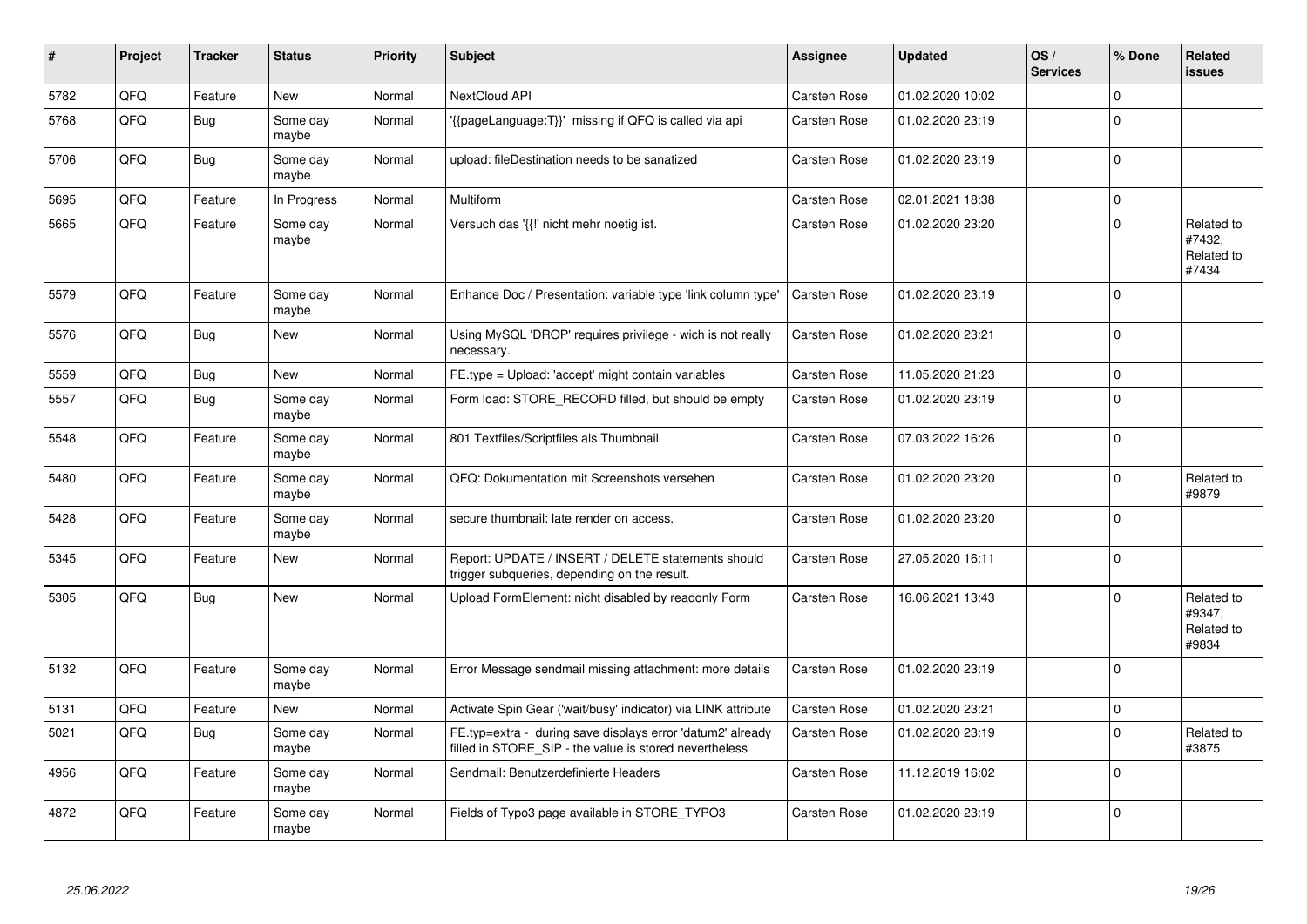| #    | Project | <b>Tracker</b> | <b>Status</b>     | <b>Priority</b> | Subject                                                                                                                 | Assignee            | <b>Updated</b>   | OS/<br><b>Services</b> | % Done       | Related<br>issues                              |
|------|---------|----------------|-------------------|-----------------|-------------------------------------------------------------------------------------------------------------------------|---------------------|------------------|------------------------|--------------|------------------------------------------------|
| 4869 | QFQ     | Feature        | Some day<br>maybe | Normal          | Dynamic Update (show, hide, readonly?, required?) for<br><b>Template Group Elements</b>                                 | Carsten Rose        | 01.02.2020 23:19 |                        | $\Omega$     | Related to<br>#4865                            |
| 4839 | QFQ     | Feature        | Some day<br>maybe | Normal          | qfq-handle in <head> Abschnitt</head>                                                                                   | Carsten Rose        | 11.12.2019 16:02 |                        | $\mathbf 0$  |                                                |
| 4771 | QFQ     | Bug            | Some day<br>maybe | Normal          | gfg: select-down-values empty after save (edit-form for<br>program administrators)                                      | Carsten Rose        | 01.02.2020 23:20 |                        | $\Omega$     | Related to<br>#4549, Has<br>duplicate<br>#4282 |
| 4757 | QFQ     | Feature        | Some day<br>maybe | Normal          | Test subrecord: download links ok? Links ok?                                                                            | <b>Carsten Rose</b> | 01.02.2020 23:20 |                        | $\Omega$     |                                                |
| 4756 | QFQ     | Bug            | New               | Normal          | Form dirty even nothing changes                                                                                         | Carsten Rose        | 11.12.2019 16:16 |                        | $\Omega$     |                                                |
| 4659 | QFQ     | <b>Bug</b>     | Some day<br>maybe | Normal          | infoButtonExtra                                                                                                         | <b>Carsten Rose</b> | 01.02.2020 23:20 |                        | $\Omega$     |                                                |
| 4652 | QFQ     | Feature        | Some day<br>maybe | Normal          | UZH CD: Weiterleitung auf benutzerdefinierte 403/404 Seite                                                              | <b>Carsten Rose</b> | 01.02.2020 23:20 |                        | $\mathbf{0}$ |                                                |
| 4651 | QFQ     | <b>Bug</b>     | Some day<br>maybe | Normal          | "Loading document" Modal wird angezeigt bei uzhcd type=2<br>Ansicht                                                     | <b>Carsten Rose</b> | 01.02.2020 23:20 |                        | $\Omega$     |                                                |
| 4650 | QFQ     | Feature        | Some day<br>maybe | Normal          | Convert html to doc/rtf                                                                                                 | Carsten Rose        | 01.02.2020 23:20 |                        | $\Omega$     | Related to<br>#10704                           |
| 4606 | QFQ     | Feature        | Some day<br>maybe | Normal          | link: qualifier to render bootstrap button                                                                              | <b>Carsten Rose</b> | 01.02.2020 23:19 |                        | $\Omega$     |                                                |
| 4583 | QFQ     | Bug            | Some day<br>maybe | Normal          | Dynamic Update bei TypeAhead Feldern                                                                                    | <b>Carsten Rose</b> | 01.02.2020 23:19 |                        | $\Omega$     |                                                |
| 4549 | QFQ     | Bug            | Some day<br>maybe | Normal          | TemplateGroups: FE.type SELECT loose selected value<br>after save                                                       | <b>Carsten Rose</b> | 01.02.2020 23:20 |                        | $\Omega$     | Related to<br>#4548,<br>Related to<br>#4771    |
| 4528 | QFQ     | Bug            | Some day<br>maybe | Normal          | extraButtonLock mit SQLAhead Bug                                                                                        | Carsten Rose        | 01.02.2020 23:19 |                        | $\mathbf 0$  |                                                |
| 4413 | QFQ     | Feature        | New               | Normal          | fieldset: show/hidden, modeSql, dynamicUpdate                                                                           | <b>Carsten Rose</b> | 09.02.2022 15:19 |                        | $\mathbf 0$  |                                                |
| 4365 | QFQ     | Feature        | Some day<br>maybe | Normal          | Multi Language: new way of config                                                                                       | <b>Carsten Rose</b> | 01.02.2020 23:20 |                        | $\Omega$     |                                                |
| 4349 | QFQ     | Feature        | Some day<br>maybe | Normal          | link download: downloaded external URL to<br>deliver/concatenate - check mimetipe and handle it correctly               | Carsten Rose        | 11.12.2019 16:02 |                        | $\Omega$     |                                                |
| 4343 | QFQ     | Feature        | Some day<br>maybe | Normal          | Link: Classifier to add 'attributes'                                                                                    | Carsten Rose        | 01.02.2020 23:20 |                        | $\mathbf 0$  | Related to<br>#14077                           |
| 4330 | QFQ     | Feature        | Some day<br>maybe | Normal          | Error Message: report missing {{ / }} in sqlUpdate, sqlInsert,<br>sqlDelete, sqlAfter, sqlBefore in FE action elements. | Carsten Rose        | 01.02.2020 23:20 |                        | $\mathbf 0$  |                                                |
| 4328 | QFQ     | <b>Bug</b>     | Some day<br>maybe | Normal          | Error Message: Show FE name/number on problems in FE                                                                    | Carsten Rose        | 01.02.2020 23:20 |                        | 0            |                                                |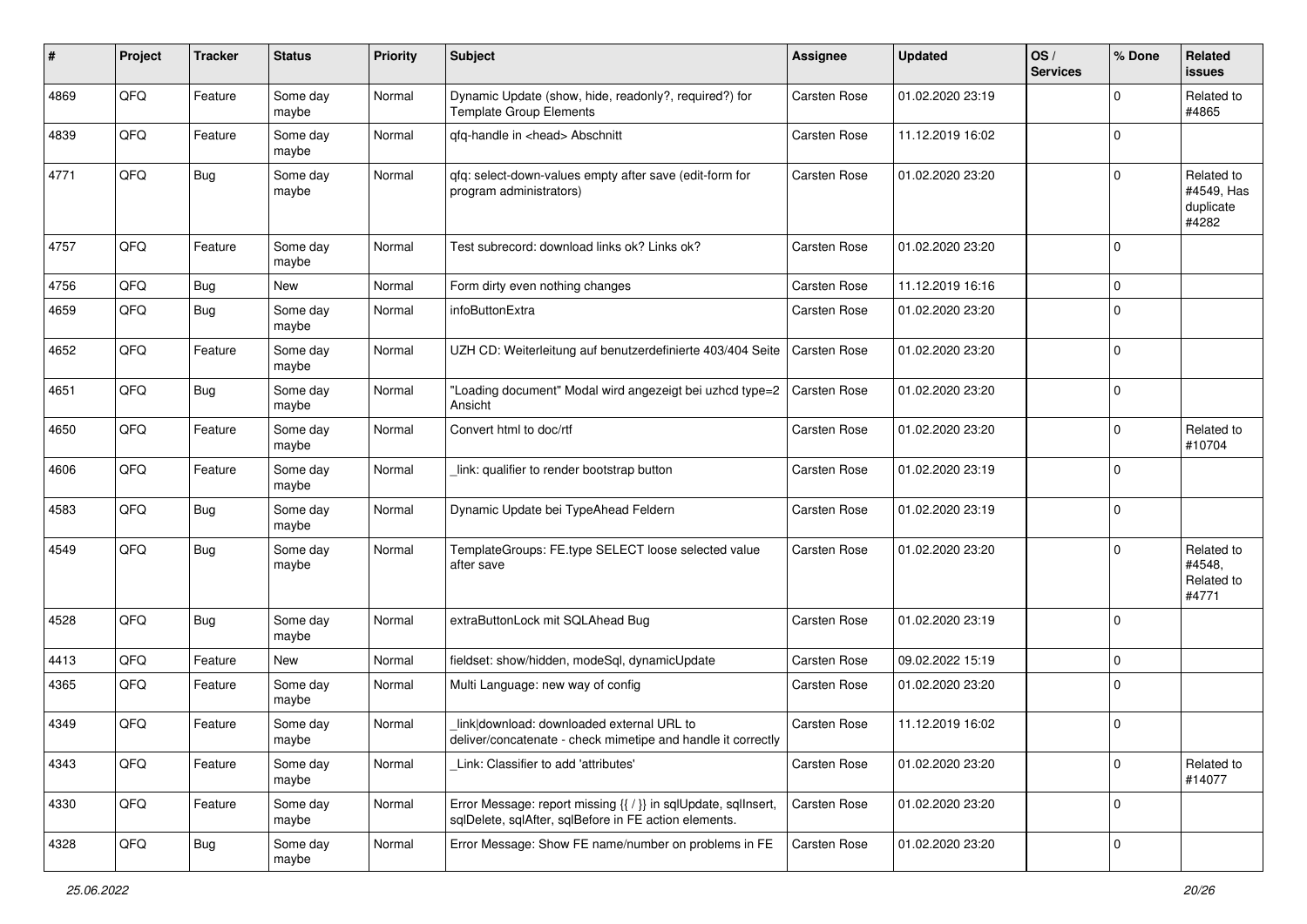| ∦    | Project | <b>Tracker</b> | <b>Status</b>     | <b>Priority</b> | <b>Subject</b>                                                                                                       | <b>Assignee</b>     | <b>Updated</b>   | OS/<br><b>Services</b> | % Done      | Related<br><b>issues</b>                    |
|------|---------|----------------|-------------------|-----------------|----------------------------------------------------------------------------------------------------------------------|---------------------|------------------|------------------------|-------------|---------------------------------------------|
| 4293 | QFQ     | Bug            | Some day<br>maybe | Normal          | Download broken if token 'd:' is missing - but no error<br>message                                                   | <b>Carsten Rose</b> | 11.12.2019 16:03 |                        | $\Omega$    | Related to<br>#7514                         |
| 4259 | QFQ     | Feature        | Some day<br>maybe | Normal          | Instant trigger a cron job                                                                                           | Carsten Rose        | 11.12.2019 16:03 |                        | $\Omega$    |                                             |
| 4250 | QFQ     | Feature        | <b>New</b>        | Normal          | AutoCron in QFQ via PHP                                                                                              | Carsten Rose        | 01.02.2020 23:21 |                        | $\Omega$    | Related to<br>#3292,<br>Related to<br>#3291 |
| 4197 | QFQ     | Feature        | Some day<br>maybe | Normal          | Unit Test fuer JSON Stream von QuickFormQuery.php ><br>doForm()                                                      | <b>Carsten Rose</b> | 11.12.2019 16:03 |                        | $\Omega$    |                                             |
| 4092 | QFQ     | Bug            | Some day<br>maybe | Normal          | 1) Logging verbessern wann welches FE warum<br>ausgefuehrt wird, 2) Documentation: Best Practice Template<br>Group   | Carsten Rose        | 01.02.2020 23:19 |                        | $\Omega$    | Related to<br>#3504                         |
| 4082 | QFQ     | Feature        | <b>New</b>        | Normal          | Dynamic Update: modeSql - useful default                                                                             | Carsten Rose        | 01.02.2020 23:22 |                        | $\mathbf 0$ |                                             |
| 4050 | QFQ     | Feature        | <b>New</b>        | Normal          | sql.log: 1) FormElement ID which causes a specific action,<br>2) Result in the same row.                             | Carsten Rose        | 15.04.2020 11:35 |                        | $\Omega$    | Related to<br>#5458                         |
| 4026 | QFQ     | Feature        | Some day<br>maybe | Normal          | sqlLog.sql: log number of FE.id                                                                                      | <b>Carsten Rose</b> | 11.12.2019 16:03 |                        | $\Omega$    | Related to<br>#5458                         |
| 4023 | QFQ     | Feature        | New               | Normal          | prepared statements - FE action: salveld, sqlInsert,<br>sqlUpdate, sqlDelete, sqlBefore, sqlAfter                    | Carsten Rose        | 11.12.2019 16:15 |                        | $\Omega$    |                                             |
| 4018 | QFQ     | Feature        | Some day<br>maybe | Normal          | typeahead: solve problem with potential long query<br>parameter                                                      | Carsten Rose        | 11.12.2019 16:03 |                        | $\mathbf 0$ |                                             |
| 4008 | QFQ     | Bug            | Some day<br>maybe | Normal          | FormElemen.type=sendmail: wrong 'TO' if 'real<br>name <rea@mail.to>' is used</rea@mail.to>                           | Carsten Rose        | 11.12.2019 16:03 |                        | $\mathbf 0$ |                                             |
| 3991 | QFQ     | Feature        | Some day<br>maybe | Normal          | report: Columnname '_skipWrap' skips 'fbeg', 'fend'                                                                  | Carsten Rose        | 11.12.2019 16:03 |                        | 0           |                                             |
| 3947 | QFQ     | Feature        | Some day<br>maybe | Normal          | Attack detectect: logout current user                                                                                | <b>Carsten Rose</b> | 11.12.2019 16:03 |                        | $\Omega$    | Related to<br>#5458,<br>Related to<br>#6299 |
| 3942 | QFQ     | Feature        | Some day<br>maybe | Normal          | Action Elemente: neu generierte IDs via FE weitergeben                                                               | <b>Carsten Rose</b> | 11.12.2019 16:03 |                        | $\Omega$    | Related to<br>#3941                         |
| 3941 | QFQ     | Feature        | Some day<br>maybe | Normal          | sqlAfter: es sollten mehrere moeglich sein                                                                           | Carsten Rose        | 11.12.2019 16:03 |                        | $\Omega$    | Related to<br>#3942                         |
| 3905 | QFQ     | Feature        | Some day<br>maybe | Normal          | Documentation: Best Practice anhand eines Online<br>Bewerbungstools                                                  | Carsten Rose        | 11.12.2019 16:03 |                        | 0           |                                             |
| 3900 | QFQ     | Feature        | Some day<br>maybe | Normal          | Extend documentation of 'Copy / Paste'                                                                               | Carsten Rose        | 11.12.2019 16:03 |                        | $\mathbf 0$ | Related to<br>#3899                         |
| 3895 | QFQ     | <b>Bug</b>     | Some day<br>maybe | Normal          | typeahead pedantic: on lehrkredit Idap webpass - if only one<br>person is in dropdown, such person can't be selected | Carsten Rose        | 11.12.2019 16:03 |                        | 0           |                                             |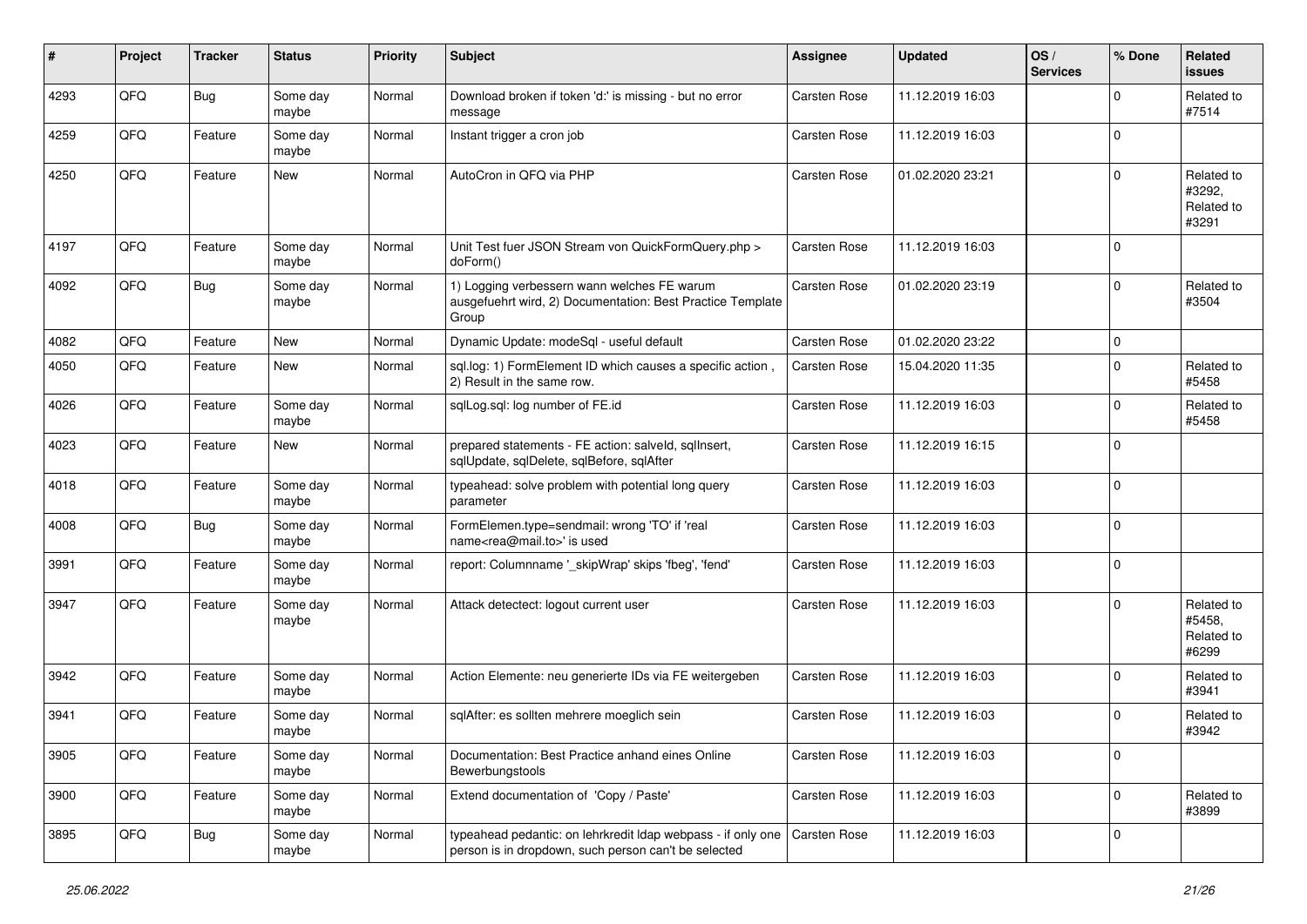| ∦    | Project | <b>Tracker</b> | <b>Status</b>     | <b>Priority</b> | <b>Subject</b>                                                                                                                               | <b>Assignee</b>     | <b>Updated</b>   | OS/<br><b>Services</b> | % Done      | Related<br>issues                           |
|------|---------|----------------|-------------------|-----------------|----------------------------------------------------------------------------------------------------------------------------------------------|---------------------|------------------|------------------------|-------------|---------------------------------------------|
| 3882 | QFQ     | Bug            | Some day<br>maybe | Normal          | templateGroup: disable 'add' if limit is reached - funktioniert<br>nicht wenn bereits records existierten                                    | <b>Carsten Rose</b> | 11.12.2019 16:03 |                        | $\Omega$    |                                             |
| 3877 | QFQ     | Feature        | Some day<br>maybe | Normal          | FormEditor: die Felder die aktuell nicht gebraucht werden<br>nur auf readonly/disabled setzen (nicht ausblenden > das<br>irritiert.          | Carsten Rose        | 11.12.2019 16:03 |                        | $\mathbf 0$ |                                             |
| 3867 | QFQ     | Feature        | Priorize          | Normal          | Readonly Formular: Template Groups add/delete<br>ausbeldnen                                                                                  | Carsten Rose        | 05.05.2021 22:12 |                        | $\mathbf 0$ |                                             |
| 3864 | QFQ     | Feature        | New               | Normal          | Encrypt / decrypt field                                                                                                                      | <b>Carsten Rose</b> | 08.03.2021 18:08 |                        | $\Omega$    |                                             |
| 3811 | QFQ     | <b>Bug</b>     | Some day<br>maybe | Normal          | Dynamic Update: extraButtonInfo - Text aktualisieren                                                                                         | Carsten Rose        | 11.12.2019 16:03 |                        | $\Omega$    | Related to<br>#11517                        |
| 3782 | QFQ     | Bug            | Priorize          | Normal          | Bei fehlerhafter Eingabe (z.B. Datum) sollte das erwartete<br>Format angezeigt werden                                                        | Carsten Rose        | 01.02.2020 10:13 |                        | $\Omega$    |                                             |
| 3750 | QFQ     | Bug            | Some day<br>maybe | Normal          | FE in a row: if one violates check, all are red                                                                                              | <b>Carsten Rose</b> | 11.12.2019 16:03 |                        | $\mathbf 0$ |                                             |
| 3708 | QFQ     | Feature        | Some day<br>maybe | Normal          | Form: input - 'specialchars', 'none'  gewisse tags<br>erlauben, andere verbieten                                                             | <b>Carsten Rose</b> | 11.12.2019 16:02 |                        | $\mathbf 0$ | Related to<br>#14320                        |
| 3682 | QFQ     | <b>Bug</b>     | Some day<br>maybe | Normal          | Dynamic update: Radio buttons                                                                                                                | Carsten Rose        | 11.12.2019 16:02 |                        | $\mathbf 0$ |                                             |
| 3677 | QFQ     | Feature        | Some day<br>maybe | Normal          | wkhtmltopdf: FE User access prohibited, if client IP changes<br>- \$TYPO3_CONF_VARS[FE][lockIP]                                              | Carsten Rose        | 11.12.2019 16:02 |                        | $\Omega$    |                                             |
| 3666 | QFQ     | Feature        | Some day<br>maybe | Normal          | a) Performance Messung: mysql_real_escape_string() im<br>Vergleich zu str_replace(), b) doppeltes Aufrufen von<br>mysql_real_escape_string() | Carsten Rose        | 11.12.2019 16:02 |                        | $\mathbf 0$ |                                             |
| 3588 | QFQ     | Bug            | Some day<br>maybe | Normal          | templateGroup: versteckte Elemente werden weiterhin<br>gespeichert.                                                                          | Carsten Rose        | 11.12.2019 16:02 |                        | $\mathbf 0$ |                                             |
| 3547 | QFQ     | <b>Bug</b>     | New               | Normal          | FE of type 'note' causes writing of empty fields.                                                                                            | Carsten Rose        | 01.02.2020 23:21 |                        | $\mathbf 0$ |                                             |
| 3504 | QFQ     | Feature        | <b>New</b>        | Normal          | Logging: welche Action FEs werden wann wie ausgefuehrt                                                                                       | Carsten Rose        | 01.02.2020 23:21 |                        | $\Omega$    | Related to<br>#5458,<br>Related to<br>#4092 |
| 3458 | QFQ     | Feature        | Some day<br>maybe | Normal          | Display 'Edit Form Element'-Checkbox on form: should<br>depend on FE Group                                                                   | Carsten Rose        | 11.12.2019 16:02 |                        | $\Omega$    | Related to<br>#3447                         |
| 3457 | QFQ     | Feature        | Some day<br>maybe | Normal          | LDAP: concat multi values to one single entry                                                                                                | <b>Carsten Rose</b> | 11.12.2019 16:02 |                        | $\Omega$    |                                             |
| 3432 | QFQ     | Feature        | New               | Normal          | subrecord: dynamicUpdate                                                                                                                     | Carsten Rose        | 11.06.2020 21:10 |                        | $\mathbf 0$ | Related to<br>#5691                         |
| 3402 | QFQ     | Feature        | Some day<br>maybe | Normal          | Syntax Highlighting via CodeMirror                                                                                                           | Carsten Rose        | 11.12.2019 16:02 |                        | 100         | Related to<br>#3207                         |
| 3385 | QFQ     | Feature        | Some day<br>maybe | Normal          | templateGroup: insert/update/delete non primary records                                                                                      | Carsten Rose        | 11.12.2019 16:02 |                        | $\mathbf 0$ |                                             |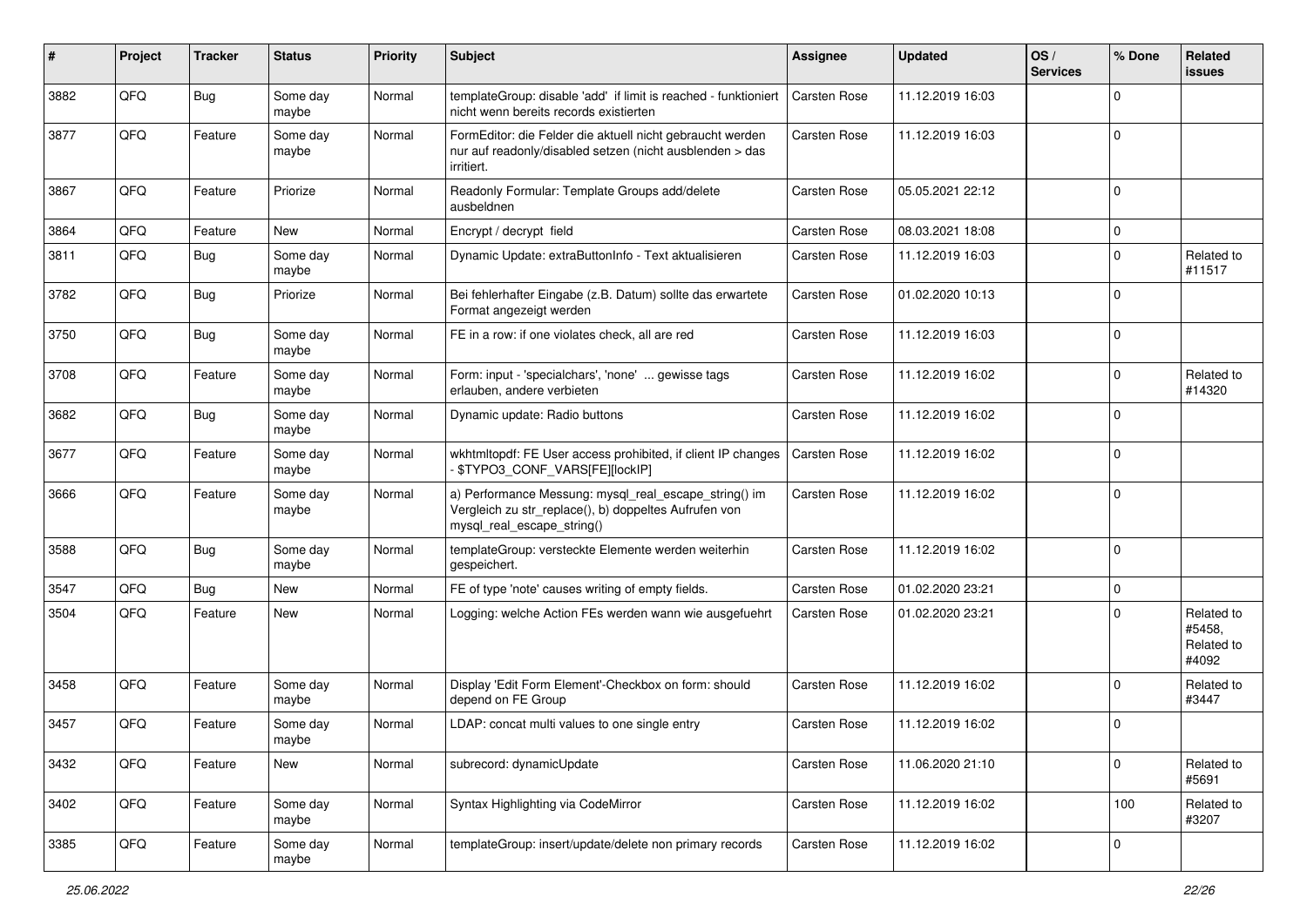| #     | Project | <b>Tracker</b> | <b>Status</b>     | <b>Priority</b> | <b>Subject</b>                                                                                                                | <b>Assignee</b>     | <b>Updated</b>   | OS/<br><b>Services</b> | % Done      | Related<br>issues                           |
|-------|---------|----------------|-------------------|-----------------|-------------------------------------------------------------------------------------------------------------------------------|---------------------|------------------|------------------------|-------------|---------------------------------------------|
| 3350  | QFQ     | Feature        | Some day<br>maybe | Normal          | FormEditor: Hilfetext hinter 'checktype'                                                                                      | <b>Carsten Rose</b> | 11.12.2019 16:02 |                        | $\mathbf 0$ |                                             |
| 3349  | QFQ     | <b>Bug</b>     | Some day<br>maybe | Normal          | config.qfq.ini: a) vertraegt keine '=' im Value (z.B. Passwort),<br>b) Values sollten in ticks einschliessbar sein (spaces, ) | Carsten Rose        | 11.12.2019 16:02 |                        | $\mathbf 0$ |                                             |
| 3332  | QFQ     | Feature        | Some day<br>maybe | Normal          | Uploads: Thumbnails, Details zum hochgeladenen File                                                                           | <b>Carsten Rose</b> | 11.12.2019 16:02 |                        | $\Omega$    | Related to<br>#3264,<br>Related to<br>#5333 |
| 3331  | QFQ     | Feature        | Some day<br>maybe | Normal          | Default Tooltip fuer _page? Links: mit Form und Record ID                                                                     | <b>Carsten Rose</b> | 11.12.2019 16:02 |                        | $\mathbf 0$ |                                             |
| 3291  | QFQ     | Feature        | Some day<br>maybe | Normal          | AutoCron websiteToken                                                                                                         | Carsten Rose        | 11.12.2019 16:02 |                        | $\Omega$    | Related to<br>#4250                         |
| 3285  | QFQ     | Feature        | Some day<br>maybe | Normal          | Zeichenlimit pro Feld: textarea / editor                                                                                      | Carsten Rose        | 11.12.2019 16:02 |                        | $\mathbf 0$ |                                             |
| 3267  | QFQ     | Feature        | Some day<br>maybe | Normal          | 2 Forms auf einer Seite: real + Read only                                                                                     | Carsten Rose        | 11.12.2019 16:03 |                        | $\mathbf 0$ |                                             |
| 3216  | QFQ     | Feature        | Some day<br>maybe | Normal          | dynamic update für checkbox label2                                                                                            | Carsten Rose        | 11.12.2019 16:03 |                        | $\Omega$    | Related to<br>#2081                         |
| 3130  | QFQ     | Bug            | Some day<br>maybe | Normal          | Debug Info's nicht korrekt nach 'New > Save'.                                                                                 | <b>Carsten Rose</b> | 11.12.2019 16:03 |                        | $\Omega$    | Related to<br>#3253                         |
| 2995  | QFQ     | Feature        | Some day<br>maybe | Normal          | Dropdown JQuery Plugin: 'chosen' - Moeglichkeit um Select<br>Listen mehr Funktion zu geben. Kein Bootstrap noetig.            | Carsten Rose        | 11.12.2019 16:03 |                        | $\mathbf 0$ |                                             |
| 2643  | QFQ     | Bug            | Some day<br>maybe | Normal          | Zend / PHP Webinars anschauen                                                                                                 | Carsten Rose        | 01.02.2020 15:56 |                        | 0           |                                             |
| 2361  | QFQ     | Feature        | New               | Normal          | Logging wer/wann/wo welches Formular aufgerufen hat                                                                           | Carsten Rose        | 11.12.2019 16:15 |                        | $\Omega$    | Related to<br>#4432,<br>Related to<br>#7480 |
| 2084  | QFQ     | Feature        | Some day<br>maybe | Normal          | Mailto mit encryption: Subrecord                                                                                              | <b>Carsten Rose</b> | 11.12.2019 16:03 |                        | $\Omega$    | Related to<br>#2082                         |
| 1946  | QFQ     | Feature        | Some day<br>maybe | Normal          | Kontrolle ob der ReadOnly Modus bei den<br>Formularelementen korrekt implementiert ist                                        | Carsten Rose        | 11.12.2019 16:03 |                        | $\mathbf 0$ |                                             |
| 1635  | QFQ     | Feature        | Some day<br>maybe | Normal          | QFQ Extension content record: weitere Optionen<br>einblenden.                                                                 | <b>Carsten Rose</b> | 11.12.2019 16:03 |                        | $\Omega$    |                                             |
| 11347 | QFG     | Bug            | Feedback          | Normal          | If Bedingungen funktionieren nicht korrekt                                                                                    | Christoph Fuchs     | 21.03.2021 20:37 |                        | $\mathbf 0$ |                                             |
| 3613  | QFQ     | <b>Bug</b>     | Some day<br>maybe | Normal          | note /note unchecked -> note div (col-md) wird weiterhin<br>gerendert                                                         | Elias Villiger      | 01.02.2020 23:19 |                        | 100         |                                             |
| 14395 | QFQ     | Support        | New               | Normal          | FormEditor: Virtual table columns                                                                                             | Enis Nuredini       | 21.06.2022 16:09 |                        | 0           |                                             |
| 14377 | QFQ     | <b>Bug</b>     | New               | Normal          | Documentation > General Tips: white page after migration                                                                      | Enis Nuredini       | 19.06.2022 16:37 |                        | $\mathbf 0$ |                                             |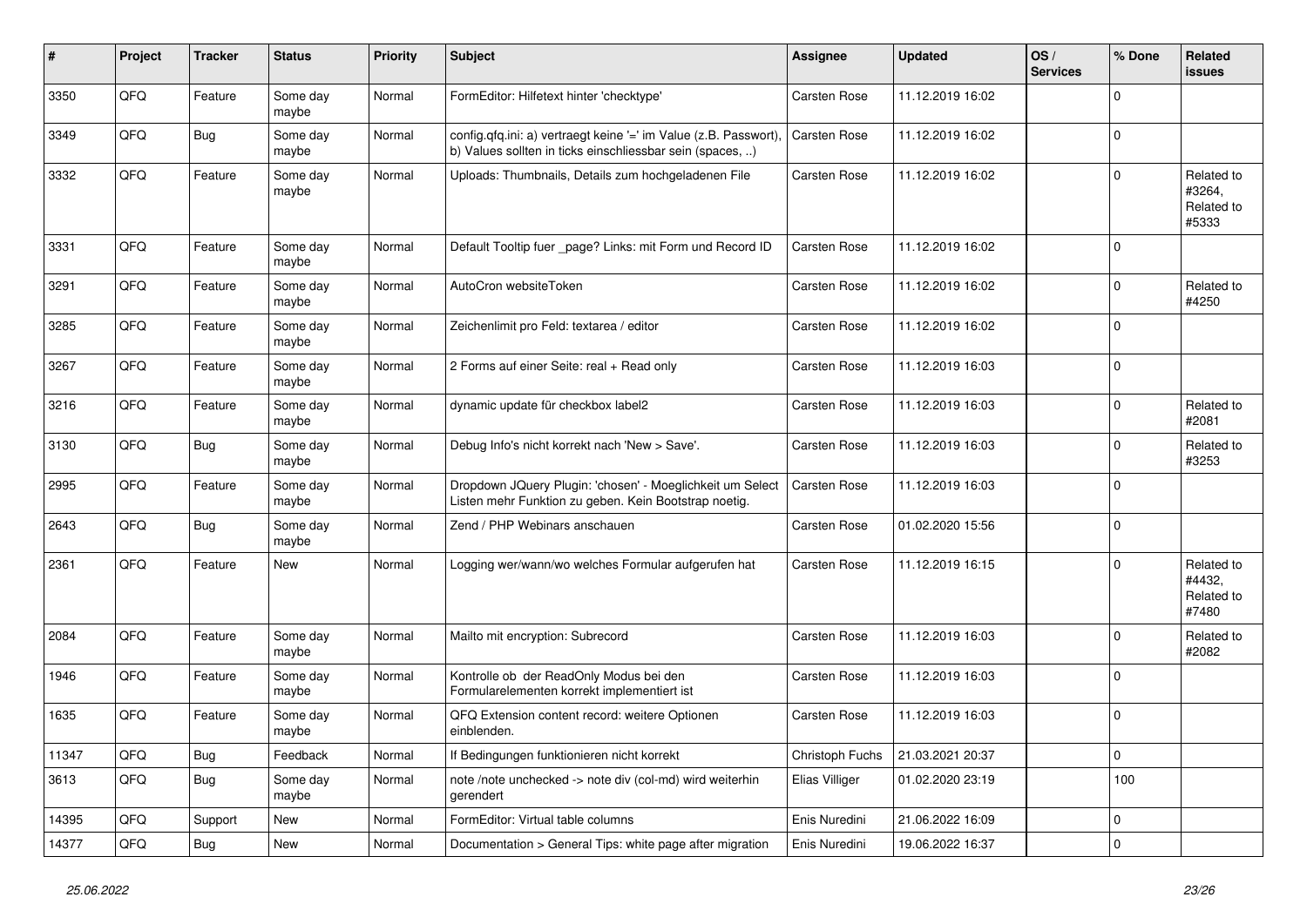| $\sharp$ | Project | <b>Tracker</b> | <b>Status</b>     | <b>Priority</b> | Subject                                                                              | <b>Assignee</b> | <b>Updated</b>   | OS/<br><b>Services</b> | % Done      | Related<br><b>issues</b>                                                                                                                                              |
|----------|---------|----------------|-------------------|-----------------|--------------------------------------------------------------------------------------|-----------------|------------------|------------------------|-------------|-----------------------------------------------------------------------------------------------------------------------------------------------------------------------|
| 14376    | QFQ     | Feature        | <b>New</b>        | Normal          | QFQ Bootstrap: if missing, create stored procedures                                  | Enis Nuredini   | 19.06.2022 16:37 |                        | $\mathbf 0$ |                                                                                                                                                                       |
| 14322    | QFQ     | <b>Bug</b>     | New               | Normal          | Form Load: by default no scroll (save & close should be<br>visible)                  | Enis Nuredini   | 15.06.2022 14:12 |                        | $\mathbf 0$ | Related to<br>#14321,<br>Related to<br>#6232                                                                                                                          |
| 14320    | QFQ     | Feature        | ToDo              | Normal          | Allow specific HTML Tags and Attributes: general, TinyMCE                            | Enis Nuredini   | 17.06.2022 10:44 |                        | $\mathbf 0$ | Related to<br>#12664,<br>Related to<br>#12039,<br>Related to<br>#11702,<br>Related to<br>#7239,<br>Related to<br>#3708,<br>Related to<br>#3646,<br>Related to<br>#880 |
| 14303    | QFQ     | Bug            | ToDo              | Normal          | datetime broken with picker                                                          | Enis Nuredini   | 17.06.2022 09:02 |                        | $\mathbf 0$ | Related to<br>#12630                                                                                                                                                  |
| 14245    | QFQ     | <b>Bug</b>     | New               | Normal          | Form Save Btn bleibt disabled wenn Datumsfeld über<br>Datepicker geändert            | Enis Nuredini   | 27.05.2022 13:45 |                        | $\pmb{0}$   | Related to<br>#13689                                                                                                                                                  |
| 14227    | QFQ     | Feature        | <b>New</b>        | Normal          | Selenium Konkurrenz: cypress.io                                                      | Enis Nuredini   | 28.05.2022 11:02 |                        | $\pmb{0}$   |                                                                                                                                                                       |
| 14028    | QFQ     | Feature        | New               | Normal          | Required notification: visual nicer                                                  | Enis Nuredini   | 28.05.2022 11:01 |                        | $\mathbf 0$ |                                                                                                                                                                       |
| 13945    | QFQ     | Feature        | New               | Normal          | As link: content before/after link                                                   | Enis Nuredini   | 28.05.2022 11:01 |                        | $\pmb{0}$   | Related to<br>#12262                                                                                                                                                  |
| 13943    | QFQ     | <b>Bug</b>     | Priorize          | Normal          | unable to find formgroup                                                             | Enis Nuredini   | 28.05.2022 11:03 |                        | $\pmb{0}$   |                                                                                                                                                                       |
| 13900    | QFQ     | Feature        | Priorize          | Normal          | Selenium: Check das Cookie/PDF funktioniert                                          | Enis Nuredini   | 25.03.2022 12:45 |                        | $\mathbf 0$ |                                                                                                                                                                       |
| 13899    | QFQ     | <b>Bug</b>     | ToDo              | Normal          | Selenium: zum laufen bringen                                                         | Enis Nuredini   | 25.03.2022 10:24 |                        | $\pmb{0}$   |                                                                                                                                                                       |
| 13767    | QFQ     | <b>Bug</b>     | Feedback          | Normal          | date/time-picker: required shows up/down button orange                               | Enis Nuredini   | 16.05.2022 23:16 |                        | $\mathbf 0$ |                                                                                                                                                                       |
| 13689    | QFQ     | <b>Bug</b>     | New               | Normal          | Enter auf Eingabefeld mit ungültigem Wert führt zu blurry<br>Seite                   | Enis Nuredini   | 28.05.2022 10:53 |                        | $\mathbf 0$ | Related to<br>#14245, Has<br>duplicate<br>#11891                                                                                                                      |
| 13608    | QFQ     | Feature        | Some day<br>maybe | Normal          | Automatic Browser Language Redirect                                                  | Enis Nuredini   | 17.06.2022 08:35 |                        | $\pmb{0}$   |                                                                                                                                                                       |
| 13572    | QFQ     | Feature        | Feedback          | Normal          | Form Load: misleading error message on trying to load non<br>existent primary record | Enis Nuredini   | 16.05.2022 23:16 |                        | 100         |                                                                                                                                                                       |
| 12989    | QFQ     | <b>Bug</b>     | New               | Normal          | empty string does not trigger dynamic update                                         | Enis Nuredini   | 28.05.2022 11:09 |                        | $\pmb{0}$   |                                                                                                                                                                       |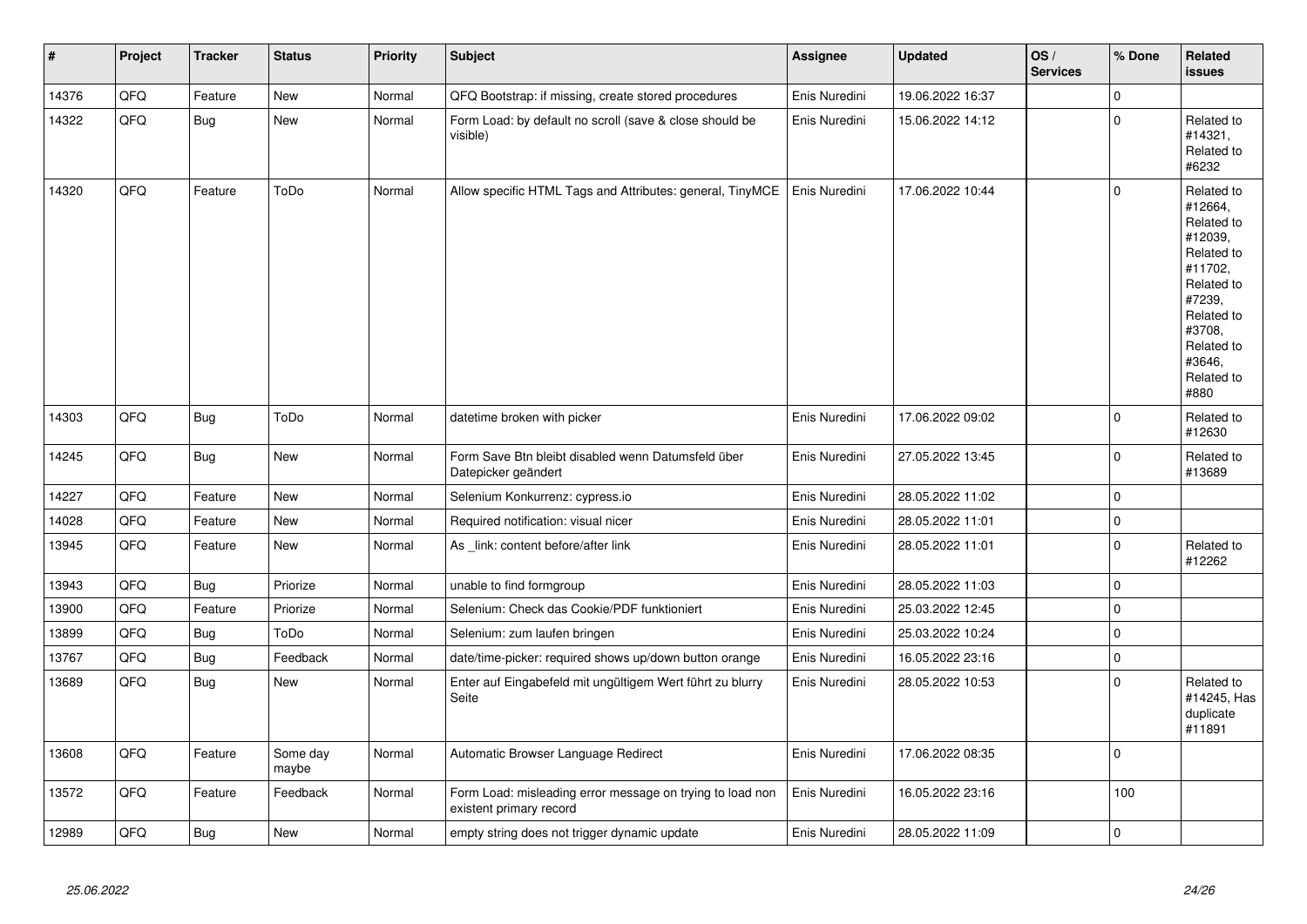| ∦     | Project | <b>Tracker</b> | <b>Status</b> | <b>Priority</b> | Subject                                                                               | Assignee               | <b>Updated</b>   | OS/<br><b>Services</b> | % Done      | Related<br><b>issues</b>                                                    |
|-------|---------|----------------|---------------|-----------------|---------------------------------------------------------------------------------------|------------------------|------------------|------------------------|-------------|-----------------------------------------------------------------------------|
| 12630 | QFQ     | Feature        | In Progress   | Normal          | Input: date[time]: min / max values                                                   | Enis Nuredini          | 20.06.2022 18:31 |                        | $\Omega$    | Related to<br>#10096,<br>Related to<br>#14302,<br>Related to<br>#14303      |
| 12262 | QFQ     | Feature        | ToDo          | Normal          | Form buttons on top: more customable                                                  | Enis Nuredini          | 17.06.2022 10:44 |                        | $\Omega$    | Related to<br>#13945, Has<br>duplicate<br>#4046, Has<br>duplicate<br>#10080 |
| 11892 | QFQ     | Feature        | <b>New</b>    | Normal          | tablesorter: columns with links are hard to order - new<br>qualifier 'Y: <ord>'</ord> | Enis Nuredini          | 23.03.2022 09:22 |                        | $\Omega$    |                                                                             |
| 10782 | QFQ     | Feature        | Feedback      | Normal          | Tiny MCE: Image Upload                                                                | Enis Nuredini          | 16.05.2022 23:16 |                        | $\mathbf 0$ | Related to<br>#12452                                                        |
| 10569 | QFQ     | Feature        | Priorize      | Normal          | link _blank more safe                                                                 | Enis Nuredini          | 25.03.2022 12:44 |                        | $\Omega$    |                                                                             |
| 10463 | QFQ     | Feature        | New           | Normal          | Report _link: expliztes setzen von HTML Tags (Bedarf fuer<br>'data-selenium' & 'id')  | Enis Nuredini          | 23.03.2022 09:23 |                        | $\Omega$    | Related to<br>#7648                                                         |
| 10124 | QFQ     | Feature        | Feedback      | Normal          | qfq AAI-Login                                                                         | Karin Niffeler         | 07.05.2020 09:36 |                        | $\mathbf 0$ |                                                                             |
| 8316  | QFQ     | Bug            | Feedback      | Normal          | Documentation/Behaviour for Nested Queries and<br>Record-Store confusing              | Nicola Chiapolini      | 20.11.2019 09:14 |                        | $\Omega$    |                                                                             |
| 13609 | QFQ     | Feature        | <b>New</b>    | Normal          | QFQ Introduction: Seite aufloesen                                                     | Philipp<br>Gröbelbauer | 28.05.2022 11:02 |                        | $\Omega$    |                                                                             |
| 10766 | QFQ     | Bug            | New           | High            | Radiobutton / parameter.buttonClass=btn-default: dynamic<br>update                    |                        | 03.05.2021 21:12 |                        | $\mathbf 0$ | Related to<br>#11237                                                        |
| 10114 | QFQ     | Feature        | <b>New</b>    | High            | Symbol (Link): 'G:' (Glyphicon) replaced by 'i:' (icon)                               |                        | 07.12.2021 17:19 |                        | $\Omega$    | Related to<br>#3797,<br>Related to<br>#4194                                 |
| 11237 | QFQ     | Bug            | New           | High            | Radiobutton / parameter.buttonClass= btn-default - kein<br>dirty Trigger              | Benjamin Baer          | 03.05.2021 21:12 |                        | $\mathbf 0$ | Related to<br>#10766                                                        |
| 11057 | QFQ     | <b>Bug</b>     | New           | High            | Checkboxes ohne span.checkmark im Report werden<br>ausgeblendet                       | Benjamin Baer          | 03.05.2021 21:12 |                        | $\Omega$    | Related to<br>#11039                                                        |
| 9548  | QFQ     | Feature        | Feedback      | High            | FormElement: Pattern mismatch - optional report only on<br>focus lost                 | Benjamin Baer          | 03.05.2021 21:14 |                        | $\mathbf 0$ |                                                                             |
| 7602  | QFQ     | Feature        | ToDo          | High            | Multi Select: with checkboxes                                                         | Benjamin Baer          | 22.03.2022 09:07 |                        | $\mathbf 0$ |                                                                             |